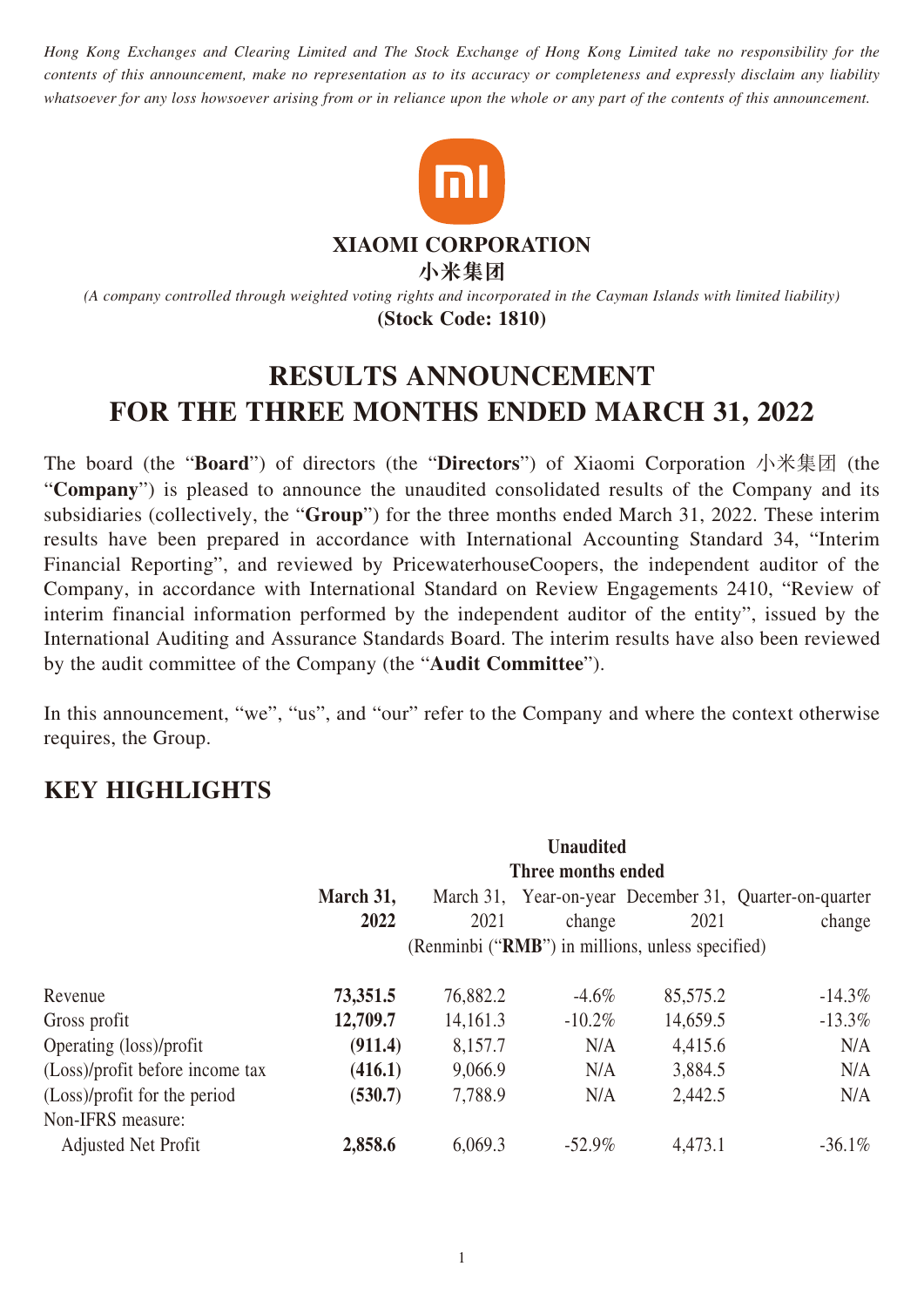# **BUSINESS REVIEW AND OUTLOOK**

### **1. Overall performance**

In the first quarter of 2022, despite the impact of the continued supply shortage of key components, the resurgence of COVID-19, and global macroeconomic headwinds, we continued to advance our business strategies while strengthening our foundation. Our first quarter total revenue reached RMB73.4 billion. We continue to execute our core "Smartphone × AIoT" strategy, with our IoT and lifestyle products business and internet services business maintaining solid growth momentum in the first quarter of 2022. At the same time, we have been actively developing our smart Electric Vehicle ("**EV**") and other new initiatives. Our adjusted net profit reached RMB2.9 billion in the first quarter of 2022, which included RMB425 million of expenses related to smart EV and other new initiatives.

In the first quarter of 2022, we maintained our No. 3 global smartphone ranking with a market share of 12.6%, according to Canalys. At the same time, our global smartphone user base continued to grow. In March 2022, our global MAU of MIUI reached 529.1 million, an increase of 103.8 million year-over-year, and MAU of MIUI in mainland China reached 135.6 million, an increase of 17.0 million year-over-year, both achieving historical highs. As of March 31, 2022, the number of connected IoT devices (excluding smartphones, tablets and laptops) on our AIoT platform reached 478.1 million, an increase of 36.2% year-over-year.

Technology advancement remains the bedrock of our business, and we continued to ramp up our investment in research and development. In the first quarter of 2022, research and development expenses reached RMB3.5 billion, an increase of 16.0% year-over-year, reflecting our relentless pursuit of technology, product quality and innovation. According to China Unicom's latest "2021 Annual End User Device Evaluation Report" published in April 2022, our *Xiaomi MIX FOLD* and *Redmi Note 11* each ranked first in their corresponding price segments in the smartphone quality assessment. In addition, in China Mobile's "5G Communication Index Report (Fifth Edition)" released in January 2022, *Xiaomi MIX 4, Xiaomi Civi, Xiaomi 11 Lite 5G NE* and *Redmi Note 11 Pro* all ranked top three in their corresponding price segments in the 5G communication capability assessment. In the "2021 China Telecom End User Device Insight Report" published in November 2021, our smartphones also ranked first across all price segments in the 5G smartphone performance assessment, including *Xiaomi 11 Pro, Redmi K40 Pro, Redmi K40* and *Redmi Note 9*. As we continue to explore technology breakthroughs and enrich our talent pool, we have accumulated a broad portfolio of intellectual property. As of March 31, 2022, we had over 26,000 granted patents and over 53,000 patent applications globally. We continue to push the latest innovations in imaging and charging technologies. As of March 31, 2022, we had more than 980 granted patents and more than 2,400 patent applications globally related to imaging technology. In relation to charging technology, we had over 1,550 patent applications globally, including over 390 patent applications related to wired fast-charging technology.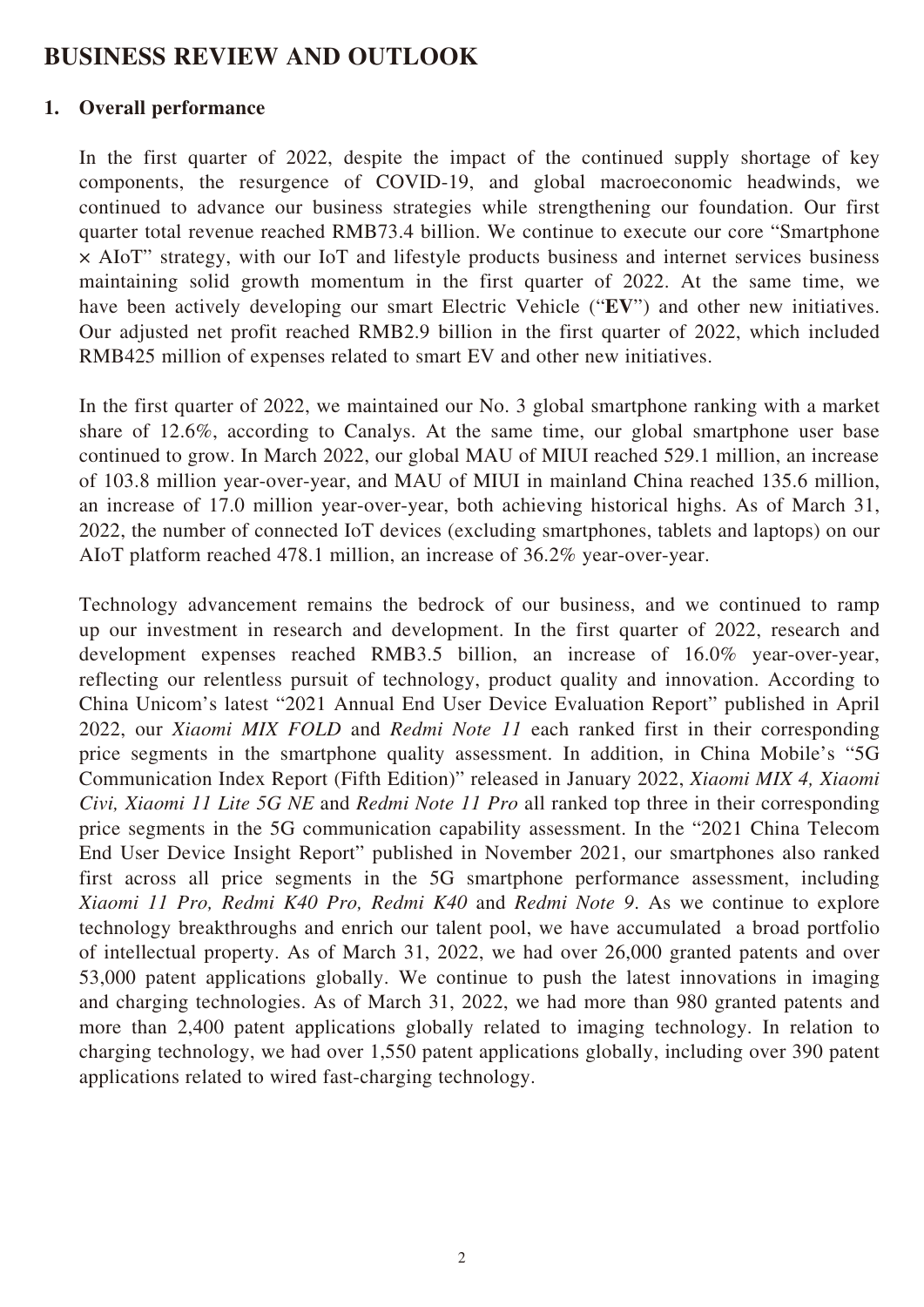We remain focused on executing our smartphone premiumization strategy and strive to offer the best products, services and experience to our users globally. The global average selling price ("**ASP**") of our smartphones grew 14.1% year-over-year to RMB1,189 in the first quarter of 2022. During this quarter, global shipments of our smartphones with retail prices at or above RMB3,000 in mainland China and EUR300, or equivalent, in overseas markets reached nearly 4 million units. Furthermore, we have been reinforcing our premium smartphone market position in mainland China. According to third-party data, in the first quarter of 2022, our market share ranked No. 1 among Android smartphone vendors for smartphones with retail prices between RMB4,000 and RMB6,000 in mainland China.

We continued to strengthen our global operations and advance our overseas strategy, which allows us to benefit from higher growth in overseas markets while mitigating volatility and risks associated with any single market. In the first quarter of 2022, our revenue from overseas markets amounted to RMB37.5 billion, accounting for 51.1% of total revenue. During this quarter, we continued to perform well in key regions globally. According to Canalys, our market share of smartphone shipments in the first quarter of 2022 ranked top three in 49 countries and regions and among the top five in 68 countries and regions.

### **2. Smartphones**

In the first quarter of 2022, the continued supply shortage of key components, resurgence of COVID-19, and global macroeconomic headwinds affected the demand and supply of the overall smartphone market. According to Canalys, in the first quarter of 2022, overall smartphone shipments decreased 10.5% year-over-year globally. In this quarter, our smartphone revenue reached RMB45.8 billion, and our global smartphone shipments amounted to 38.5 million units. Our global smartphone ASP reached RMB1,189, an increase of 14.1% year-overyear. According to Canalys, in the first quarter of 2022, we maintained our No. 3 ranking in terms of global smartphone shipments with market share of 12.6%.

According to Canalys, overall smartphone shipments in mainland China decreased 18.2% yearover-year in the first quarter of 2022, and our smartphone shipments ranked No. 5 with market share of 13.9%. We continued to reinforce our leadership in the online channel, where our smartphone shipments maintained our No. 1 ranking with market share of 32.3% in mainland China, according to third-party data. This year, while maintaining our online leadership and continuing to expand our offline coverage, we are also focusing on improving offline store efficiency. Recently, the resurgence of COVID-19 has softened overall consumption demand, affecting the normal operations and foot traffic of many of our stores. Despite this, the offline channel has made great contribution to the sales of our premium smartphones. In the first quarter of 2022, the offline channel accounted for over 50% of our premium smartphone shipments in mainland China, according to third-party data.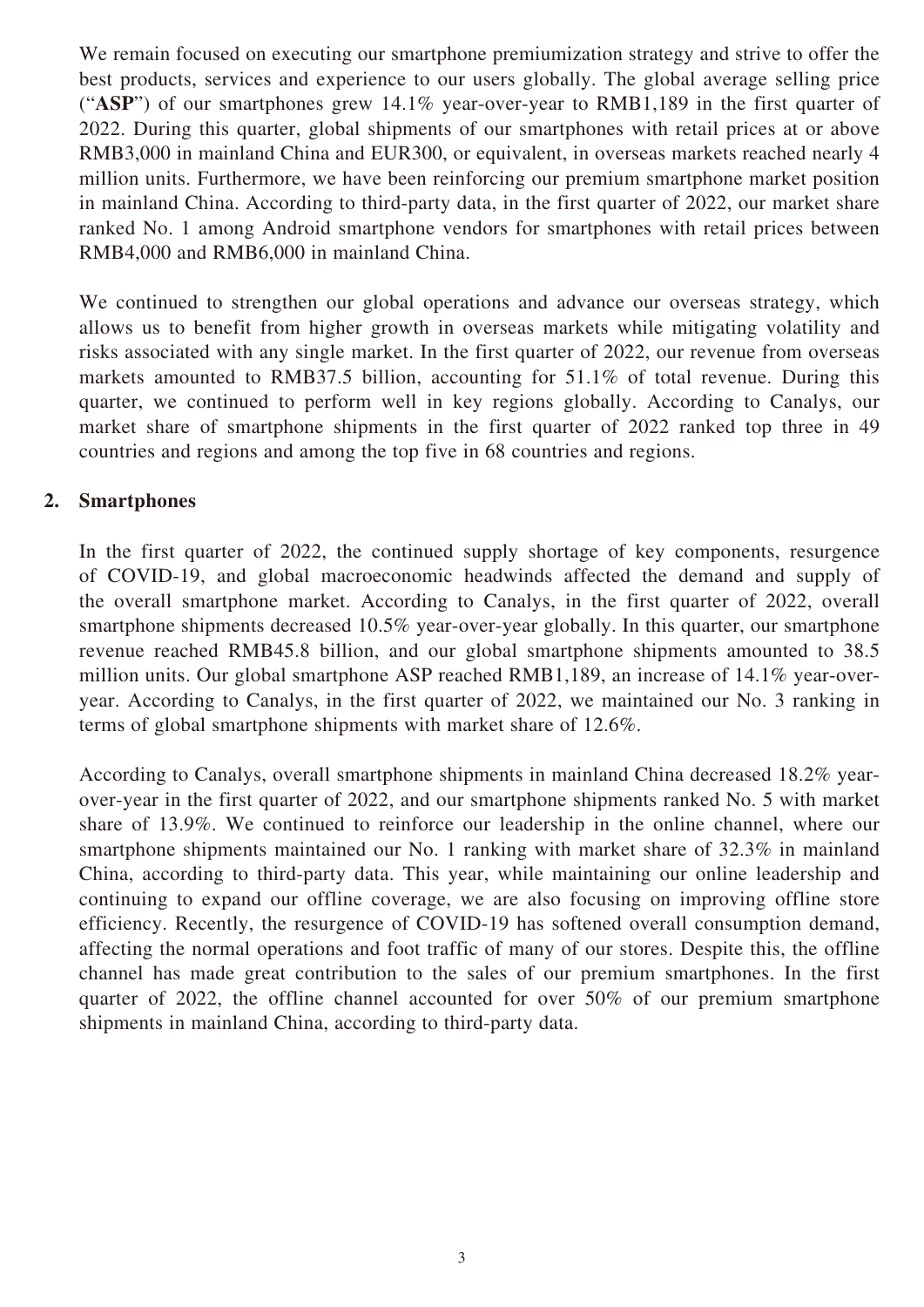We remain committed to executing our dual-brand strategy. Under the Xiaomi brand, we unveiled *Xiaomi Civi 1S* in April 2022, featuring an aesthetic, thin and lightweight design and smooth user experience to appeal to the fashion-conscious demographic. The *Xiaomi Civi 1S* is equipped with advanced beautification and virtual makeup features and eve-tracking algorithm to bring consumers the ultimate photo-imaging experience. In March 2022, our Xiaomi 12 series<sup>1</sup> officially launched in global markets with retail prices starting at USD649 for *Xiaomi 12X* and USD999 for *Xiaomi 12 Pro*. We also held exclusive launch events and released promotional videos at the Eiffel Tower in Paris, the Fondazione Zeffirelli Museum in Florence, the Hofburg Palace in Vienna, and Palm Islands in Dubai to establish *Xiaomi 12* series' premium image overseas. Under the Redmi brand, the popularity of *Redmi K50* and *Redmi K50 Pro* has grown since their launch in March 2022 due to their excellent performance and compelling user experience. Furthermore, *Redmi K50G* and *Redmi K50G Mercedes-AMG Petronas Formula One Team Edition*, launched in February 2022, have received overwhelmingly positive reviews among gamers due to their fast performance and superior competitive gaming experience. Cumulative sales of *Redmi K50* series<sup>2</sup> have already exceeded one million units.

As we optimize our smartphone portfolio, we expect to further expand our target user base. For example, over 50% of users of the *Xiaomi 12* series*, Redmi K50* and *Redmi K50 Pro* are new users of our smartphones<sup>3</sup>. Moreover, our most recently launched *Xiaomi Civi 1S* has also attracted over 50% new users.

#### **3. IoT and lifestyle products**

While macroeconomic headwinds, the COVID-19 pandemic and overseas maritime shipping logistics had affected certain product categories, our IoT and lifestyle products business still achieved robust growth, primarily due to our diverse product portfolio and strong market position. In the first quarter of 2022, revenue from IoT and lifestyle products reached RMB19.5 billion, an increase of 6.8% year-over-year. We remain focused on improving our profitability. In this quarter, gross profit margin of IoT and lifestyle products reached 15.6%, a quarterly high.

In the first quarter of 2022, despite year-over-year declines in the overall TV market both globally and in mainland China, we again achieved growth against the industry trend. Global shipments of our smart TV reached 3.0 million units, an increase of over 15% year-over-year. According to All View Cloud ("**AVC**"), our TV shipments ranked No. 1 in mainland China for the  $13<sup>th</sup>$  consecutive quarter with our market share climbing further to 22.3%. Globally, we maintained our top five ranking. In addition, benefitting from economies of scale and lower cost of key components, the gross margin of our smart TV business improved both sequentially and year-over-year in the first quarter.

<sup>1</sup> *Xiaomi 12 Pro*, *Xiaomi 12*, and *Xiaomi 12X*

<sup>&</sup>lt;sup>2</sup> *Redmi K50, Redmi K50 Pro, Redmi K50G and Redmi K50G Mercedes-AMG Petronas Formula One Team Edition* 

<sup>3</sup> New user is defined as first-time Xiaomi user or returning user after a period longer than 30 days, based on internal data since June 1, 2018 and from product sales launch to May 15, 2022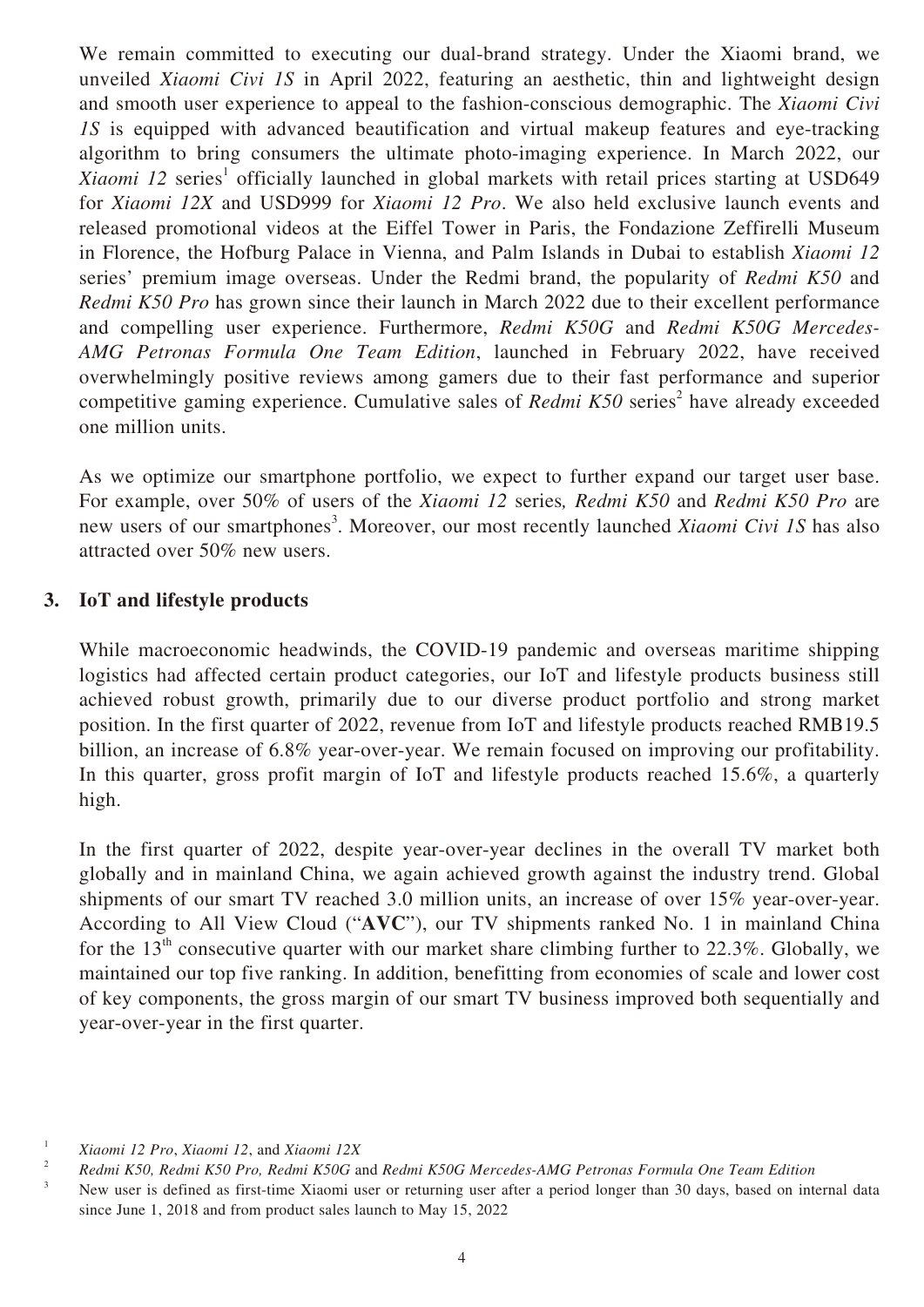We have maintained healthy growth momentum in key AIoT categories such as tablets, smart large home appliances, and TWS earbuds. Our *Xiaomi Pad 5* series continued to gain traction with steady increases in both shipments and market share. According to Canalys, our tablet shipments ranked No. 3 in mainland China in the first quarter of 2022, and *Xiaomi Pad 5*  series has become one of our top revenue-generating IoT categories since its launch in August 2021. Our smart large home appliance category, comprising air conditioners, refrigerators and washing machines, continued to deliver strong growth with revenue increasing more than 25% year-over-year in the first quarter of 2022. At the same time, we continued to maintain our global leading position in wearable products. According to Canalys, our TWS earbud shipments ranked No. 3 globally and No. 2 in mainland China in the first quarter of 2022.

# **4. Internet services**

Our internet services business maintained solid growth in the first quarter of 2022, driven by the continued expansion of our internet user base, our diversified revenue streams and rapid growth of our overseas internet business. Despite the challenges brought by volatility in our smartphone shipments and changes in the regulatory environment in the advertising and gaming industries in mainland China, our internet services revenue reached RMB7.1 billion, an increase of 8.2% year-over-year, and our advertising and gaming businesses both realized year-over-year growth.

Our global and mainland China internet user base continued to grow in the first quarter. In March 2022, global MAU of MIUI increased by 103.8 million year-over-year to reach 529.1 million, and MAU of MIUI in mainland China grew by 17.0 million year-over-year to reach 135.6 million. In the first quarter of 2022, we added 20.3 million MAU of MIUI globally, including 5.8 million MAU in mainland China. MAU of MIUI in mainland China has increased for six consecutive quarters, laying a solid foundation for the development of our internet business in the future.

In the first quarter of 2022, our advertising revenue reached RMB4.5 billion, an increase of 16.2% year-over-year, primarily attributable to the growth of our search revenue and performance and brand advertising revenue. In the first quarter, although the gaming industry continued to face challenges under the regulatory environment, our gaming revenue reached RMB1.1 billion, up 3.0% year-over-year.

Our overseas internet business maintained its robust growth trajectory. In the first quarter of 2022, overseas internet services revenue reached RMB1.6 billion, an increase of 71.1% yearover-year. Contribution of overseas internet services revenue to total internet services revenue continued to grow and reached 21.9%, a quarterly high.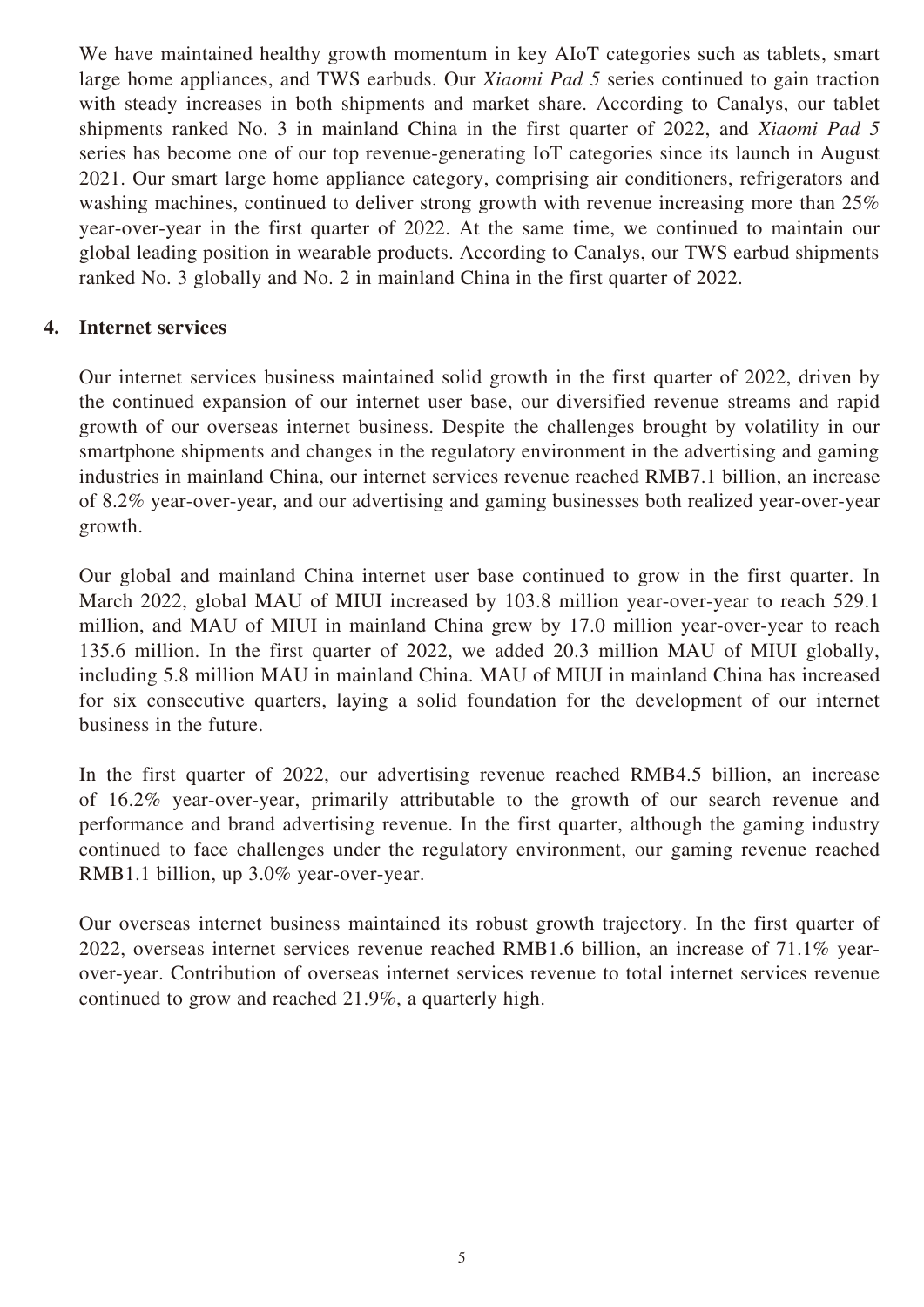In the first quarter of 2022, our TV internet user base also maintained its solid growth. In March 2022, MAU of our smart  $TV^4$  exceeded 50 million for the first time. As of March 31, 2022, the number of our TV paid subscribers reached 5.5 million. In the first quarter of 2022, our mainland China TV internet revenue accounted for approximately 15% of mainland China internet services revenue. With regards to TV value-added services, since launching our platform strategy in 2020, we have continued to expand our content resources to provide users with rich content offerings including sports, kids and family programming, which drove TV value-added services revenue to a quarterly high. Meanwhile, benefiting from luxury goods and high-end automobile brand advertising, our TV advertising revenue also achieved a record high in this quarter.

#### **5. Overseas markets**

We continued to develop our business operations in major overseas markets. In the first quarter of 2022, revenue from overseas markets reached RMB37.5 billion and accounted for 51.1% of our total revenue. According to Canalys, in the first quarter of 2022, our market share of smartphone shipments ranked top three in 49 countries and regions and among the top five in 68 countries and regions globally.

We continued to strengthen our presence in overseas markets. According to Canalys, our smartphone shipments in Europe continued to rank No. 3 in the first quarter of 2022 with 19.7% market share. In Western Europe, we ranked No. 3 with market share of 15.4%. Within Western Europe, we ranked No. 2 in Spain and Italy and No. 3 in France and Germany, and we ranked No. 4 in the United Kingdom for the first time. According to Canalys, our smartphone shipments in the Middle East also ranked No. 3 with 12.5% market share in the first quarter of 2022. Meanwhile, we maintained our position in emerging markets. In Southeast Asia, Latin America and Africa, our smartphone market share reached 15.2%, 13.9% and 6.3% respectively, and all ranked No. 3. In addition, our smartphone shipments ranked No. 1 in India for the 18th consecutive quarter.

We continued to penetrate the overseas carrier channel. According to Canalys, our carrier channel market share in Europe increased from 16.8% in 2021 to 17.0% in the first quarter of 2022, and our carrier channel market share in Latin America increased from 12.3% to 17.7% during the same period. In the first quarter of 2022, we shipped more than 5.7 million smartphones through carrier channels in overseas markets<sup>5</sup>, an increase of more than  $10\%$  yearover-year. According to Canalys, our smartphone market share through carrier channels ranked top three in 38 overseas markets.

<sup>4</sup> including *Xiaomi Box* and *Xiaomi TV Stick*

excluding India, Sri Lanka, Nepal and Bangladesh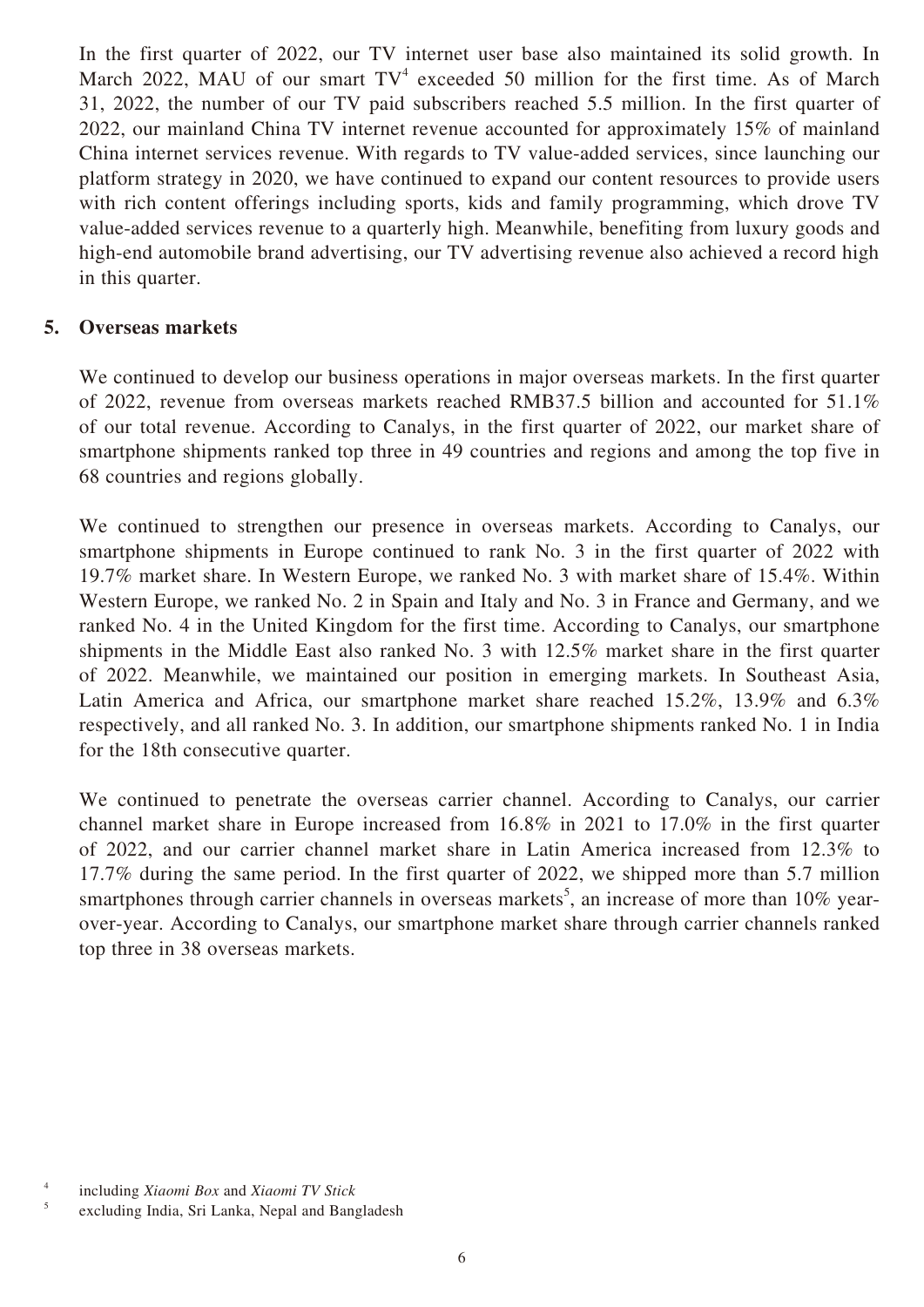## **6. Strategy updates**

#### *Smartphone × AIoT*

We remain focused on executing our "Smartphone  $\times$  AIoT" strategy. As of March 31, 2022, the number of connected devices (excluding smartphones, tablets and laptops) on our AIoT platform reached 478.1 million, an increase of 36.2% year-over-year; the number of users with five or more devices connected to our AIoT platform (excluding smartphones, tablets and laptops) reached 9.5 million, representing a year-over-year increase of 38.7%. In March 2022, the MAU of our AI Assistant ("小愛同學") reached 115.3 million, up 23.9% year-over-year, and the MAU of our Mi Home App grew to 65.8 million, an increase of 33.8% year-over-year.

#### *New retail*

We continue to hold our leading position in the online channel. According to third-party data, our online smartphone shipment market share in mainland China reached 32.3% in the first quarter of 2022, ranking No. 1. At the same time, we continued to expand our offline channel coverage in mainland China. As of March 31, 2022, the number of our offline retail stores in mainland China grew to over 10,500. This year, our priority is to improve store efficiency through deeper collaboration with carriers, integration of in-store sales and services, training of store staff, optimization of product mix and cross-selling IoT products.

We are using instant delivery services to enhance the consumer experience and extend our user reach, while also broadening our sales channels and improving store efficiency. In October 2021, we launched our pilot partnership program with Meituan Instashopping, in which users can search for "Mi Home" in the Meituan or Meituan Waimai app and receive on-demand delivery service in as short as 30 minutes. As of March 2022, there are more than 3,000 Mi Homes on the Meituan platform, covering 276 cities including Beijing, Shanghai, Guangzhou, Shenzhen and Chengdu. Meituan Instashopping is available for many of our product categories, including smartphones, smart wearables, smart home, personal care and more.

Recently, the resurgence of COVID-19 in mainland China has softened overall consumption demand and affected the operating schedules and foot traffic of many of our offline retail stores. We are actively responding to these challenges and prudently managing our operations to minimize the impact. The short-term volatility will not change the long-term direction of our new retail strategy.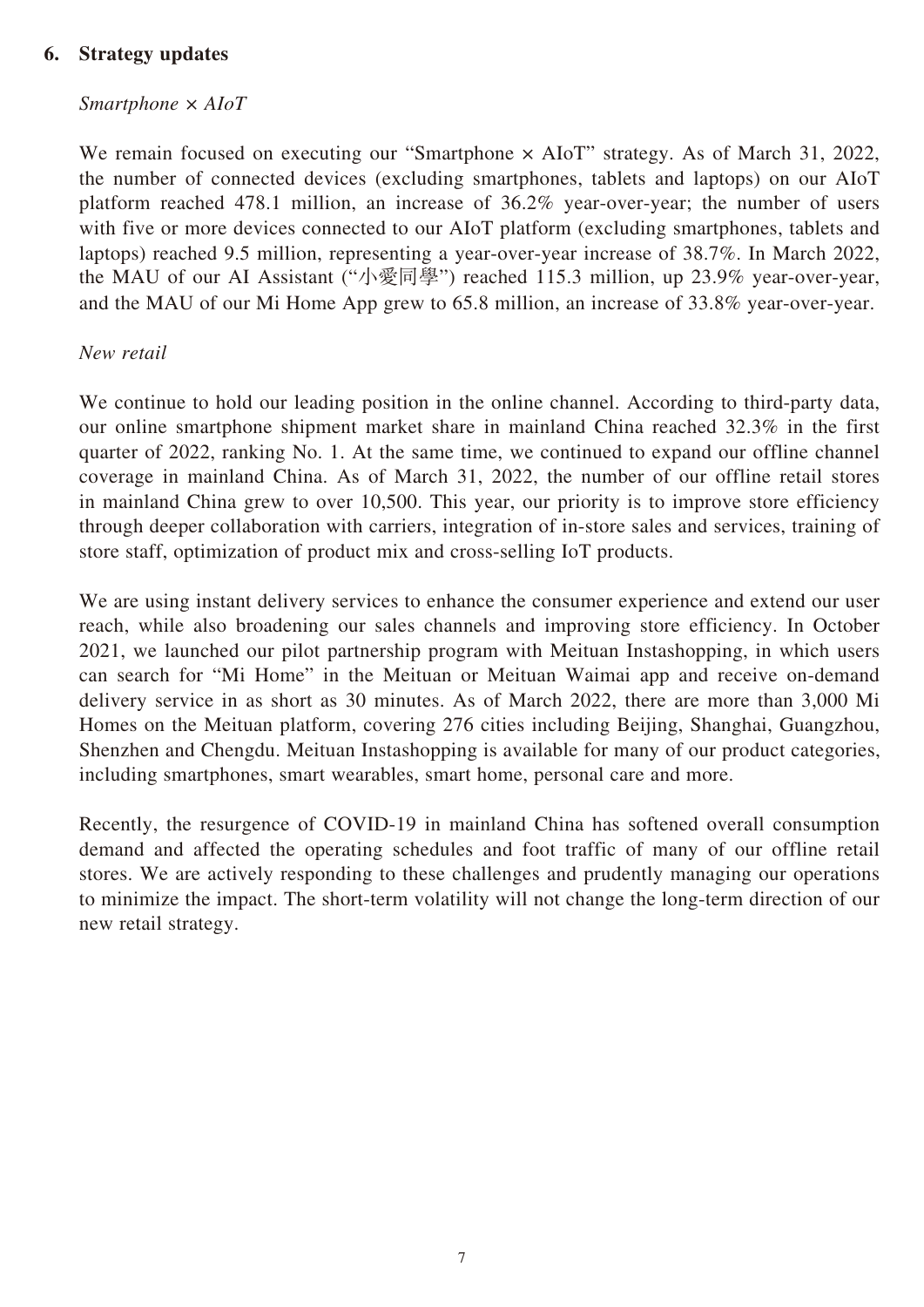### *Corporate social responsibility (CSR)*

We have fully incorporated environmental, social and governance into our business operations and management, and we actively promote sustainable corporate development. In April 2022, we published our 2021 ESG Report and set multiple environmental goals based on our operations. In terms of energy, we aim to reduce per capita energy consumption in our selfoperated office parks by 5% in 2026 compared to 2020. In terms of greenhouse gas emissions, we target to reduce per capita greenhouse gas emissions in our self-operated office parks by 4.5% in 2026 compared to 2020. In terms of water resources, our goal is to not exceed the 2020 per capita water consumption level in our self-operated office parks. With regards to waste management, we aim to categorize non-hazardous waste from our self-operated office parks and safely dispose 100% of hazardous waste through qualified third-party organizations. Furthermore, our greenhouse gas emissions data has been verified by reputable international authorities. In April 2022, the British Standards Institution (BSI) issued a verification statement on Xiaomi Corporation's 2021 greenhouse gas emissions data.

We are committed to empowering social services with technology globally and have made remarkable achievements in early disaster warnings. In 2021, our earthquake early warning system covered most areas of the 25 provincial administrative regions in mainland China. We also introduced this system to overseas markets. In March 2022, we officially launched the trial operation of our Earthquake Early Warning smartphone function in Indonesia to provide users precious time to seek refuge.

We have been deepening our involvement with public welfare initiatives in mainland China. With respect to nurturing talent, in January 2022, Xiaomi Foundation Limited in Hong Kong set up the Xiaomi Sports Scholarship with the All-China Sports Foundation to jointly facilitate the all-round development of teenage athletes, with total donation of RMB10 million expected over the next five years. In April 2022, to promote cutting-edge research and technological innovation at Peking University in the fields of integrated circuits, psychology and cognition, Beijing Xiaomi Foundation officially launched the Peking University Xiaomi Innovation Fund. To help those affected by COVID-19 outbreaks, Beijing Xiaomi Foundation offered prompt assistance to Jilin, Shanghai, Shenzhen and Quanzhou. In May 2022, Beijing Xiaomi Foundation donated RMB1 million to help with pandemic prevention and control in Beijing.

We work hand-in-hand with our employees and partners to overcome difficulties and actively fulfill our social responsibilities. We have always treated employee care as our priority. Since the outbreak of COVID-19 in Shanghai in March 2022, we have donated 2,479 care packages containing daily necessities to our employees in Shanghai. We also help our business partners in times of need. Since 2021, we have provided RMB120 million in subsidies to our offline store partners in response to the impact of COVID-19.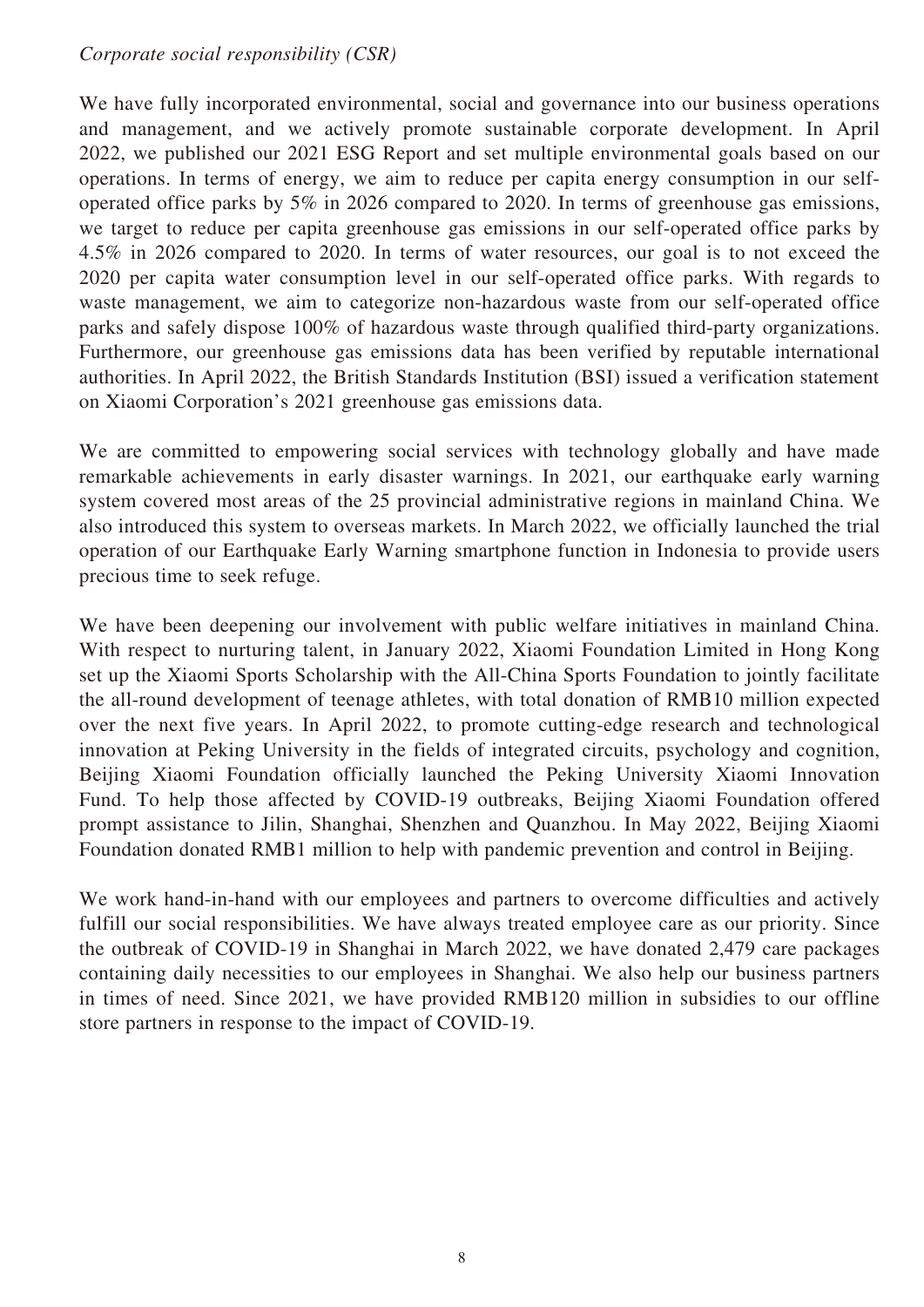# **MANAGEMENT DISCUSSION AND ANALYSIS**

# **First Quarter of 2022 Compared with First Quarter of 2021**

The following table sets forth the comparative figures for the first quarter of 2022 and the first quarter of 2021:

|                                                        | <b>Unaudited</b>          |            |  |
|--------------------------------------------------------|---------------------------|------------|--|
|                                                        | <b>Three months ended</b> |            |  |
|                                                        | March 31,                 | March 31,  |  |
|                                                        | 2022                      | 2021       |  |
|                                                        | (RMB in millions)         |            |  |
| <b>Revenue</b>                                         | 73,351.5                  | 76,882.2   |  |
| Cost of sales                                          | (60, 641.8)               | (62,720.9) |  |
| <b>Gross profit</b>                                    | 12,709.7                  | 14,161.3   |  |
| Research and development expenses                      | (3,494.5)                 | (3,012.0)  |  |
| Selling and marketing expenses                         | (5,256.2)                 | (4,163.5)  |  |
| Administrative expenses                                | (1,244.6)                 | (987.7)    |  |
| Fair value changes on investments measured             |                           |            |  |
| at fair value through profit or loss                   | (3,550.3)                 | 2,063.2    |  |
| Share of net (losses)/profits of investments accounted |                           |            |  |
| for using the equity method                            | (201.3)                   | 9.0        |  |
| Other income                                           | 164.9                     | 152.1      |  |
| Other losses, net                                      | (39.1)                    | (64.7)     |  |
| <b>Operating (loss)/profit</b>                         | (911.4)                   | 8,157.7    |  |
| Finance income, net                                    | 495.3                     | 909.2      |  |
| (Loss)/profit before income tax                        | (416.1)                   | 9,066.9    |  |
| Income tax expenses                                    | (114.6)                   | (1,278.0)  |  |
| (Loss)/profit for the period                           | (530.7)                   | 7,788.9    |  |
| <b>Non-IFRS measure: Adjusted Net Profit</b>           | 2,858.6                   | 6,069.3    |  |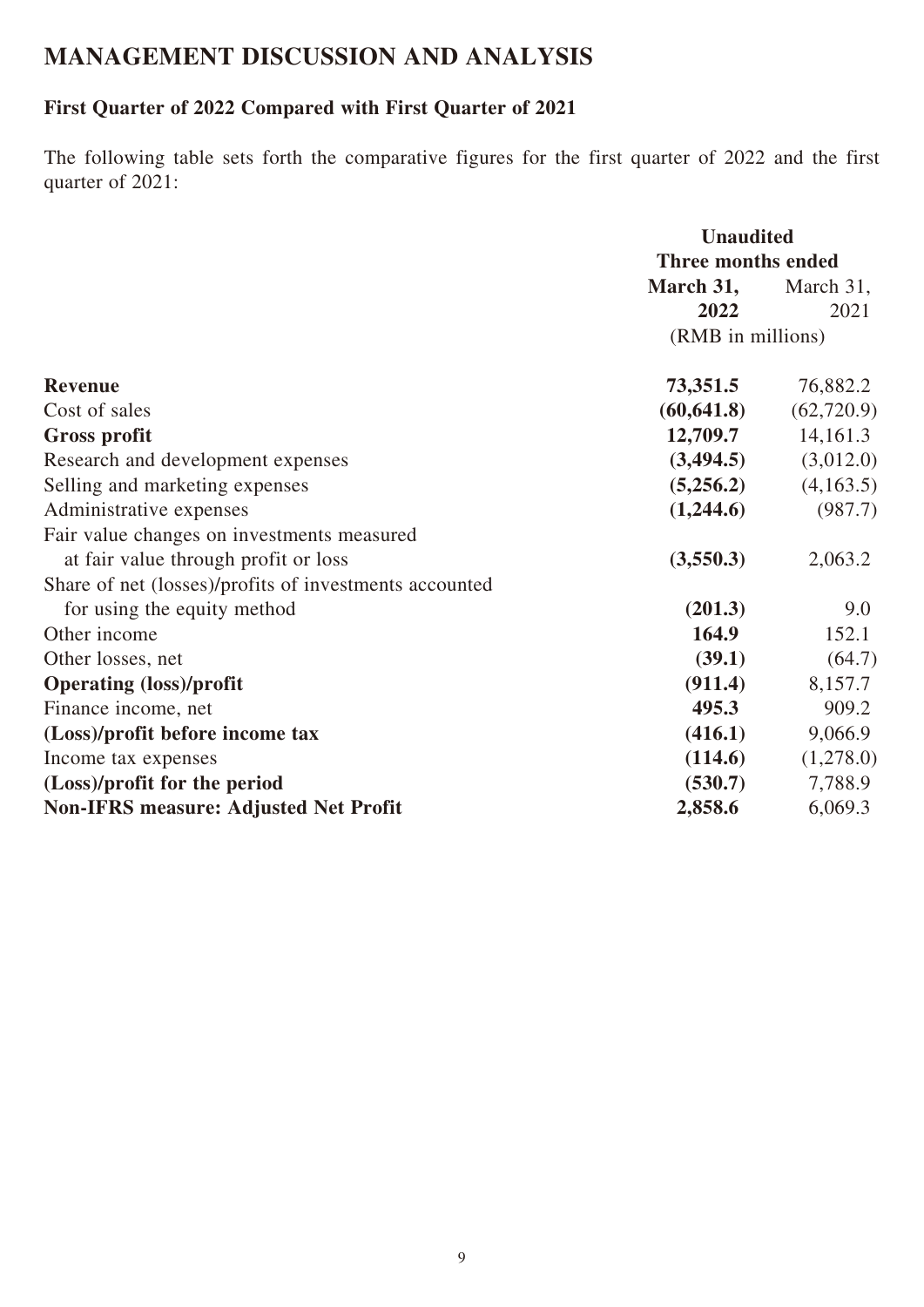## **Revenue**

Revenue decreased by 4.6% to RMB73.4 billion in the first quarter of 2022 on a year-on-year basis. The following table sets forth our revenue by line of business in the first quarter of 2022 and the first quarter of 2021:

|                            | <b>Unaudited</b>                    |                    |                |              |  |
|----------------------------|-------------------------------------|--------------------|----------------|--------------|--|
|                            |                                     | Three months ended |                |              |  |
|                            | <b>March 31, 2022</b>               |                    | March 31, 2021 |              |  |
|                            |                                     | % of total         |                | $%$ of total |  |
|                            | <b>Amount</b>                       | revenue            | Amount         | revenue      |  |
|                            | (RMB in millions, unless specified) |                    |                |              |  |
| Smartphones                | 45,762.7                            | $62.4\%$           | 51,491.0       | 67.0%        |  |
| IoT and lifestyle products | 19,477.4                            | $26.6\%$           | 18,243.3       | 23.7%        |  |
| Internet services          | 7,112.5                             | $9.7\%$            | 6,570.8        | $8.5\%$      |  |
| Others                     | 998.9                               | $1.3\%$            | 577.1          | $0.8\%$      |  |
| Total revenue              | 73,351.5                            | $100.0\%$          | 76,882.2       | 100.0%       |  |

### *Smartphones*

Revenue from our smartphones segment decreased by 11.1% from RMB51.5 billion in the first quarter of 2021 to RMB45.8 billion in the first quarter of 2022, primarily due to the decrease in our smartphone shipment, partially offset by an increase in our smartphone average selling price ("**ASP**"). Our smartphone shipment decreased by 22.1% from 49.4 million in the first quarter of 2021 to 38.5 million in the first quarter of 2022, primarily due to continued supply shortage of key components, the resurgence of COVID-19, and global macroeconomic headwinds. The ASP of our smartphones increased by 14.1% from RMB1,042.1 per unit in the first quarter of 2021 to RMB1,188.5 per unit in the first quarter of 2022, primarily due to the increase in the proportion of mid-range to premium smartphone shipment to total smartphone shipment.

#### *IoT and lifestyle products*

Revenue from our IoT and lifestyle products segment increased by 6.8% from RMB18.2 billion in the first quarter of 2021 to RMB19.5 billion in the first quarter of 2022, primarily attributable to the increase of sales in mainland China. The increased sales in mainland China was due to the popularity of *Xiaomi Pad 5* series tablets which we introduced in August 2021, as well as increase in sales of smart large home appliances. Revenue from smart TVs and laptops increased by 10.4% from RMB5.6 billion in the first quarter of 2021 to RMB6.2 billion in the first quarter of 2022, mainly due to the increase in shipments of both smart TV and laptops. Revenue from our smart large home appliance category, which comprises smart air conditioners, refrigerators and washing machines, continued to deliver strong growth with revenue increasing more than 25% yearover-year in the first quarter of 2022, primarily due to the increase in shipment of our smart air conditioners.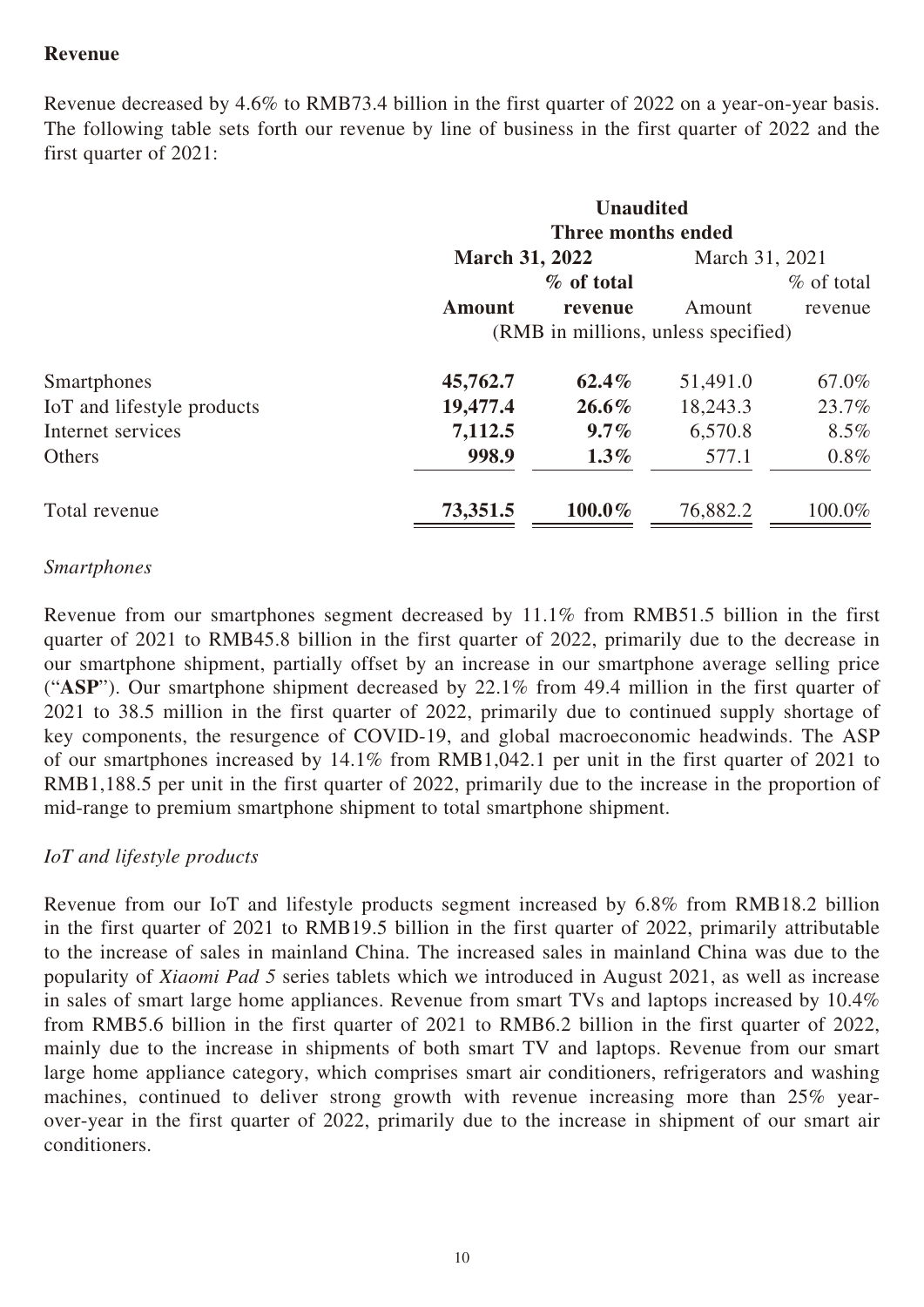#### *Internet services*

Revenue from our internet services segment increased by 8.2% from RMB6.6 billion in the first quarter of 2021 to RMB7.1 billion in the first quarter of 2022, mainly due to the increase in revenue from our advertising business. The internet services revenue overseas increased by 71.1% from RMB0.9 billion in the first quarter of 2021 to RMB1.6 billion in the first quarter of 2022 driven by the continued expansion of our overseas internet user base.

#### *Others*

Other revenue increased by 73.1% from RMB577.1 million in the first quarter of 2021 to RMB998.9 million in the first quarter of 2022, primarily due to the increase in revenue from the sales of buildings and materials.

#### **Cost of Sales**

Our cost of sales decreased by 3.3% from RMB62.7 billion in the first quarter of 2021 to RMB60.6 billion in the first quarter of 2022. The following table sets forth our cost of sales by line of business in the first quarter of 2022 and the first quarter of 2021:

|                            |                                     | <b>Unaudited</b>   |                |              |  |
|----------------------------|-------------------------------------|--------------------|----------------|--------------|--|
|                            |                                     | Three months ended |                |              |  |
|                            | <b>March 31, 2022</b>               |                    | March 31, 2021 |              |  |
|                            |                                     | % of total         |                | $%$ of total |  |
|                            | <b>Amount</b>                       | revenue            | Amount         | revenue      |  |
|                            | (RMB in millions, unless specified) |                    |                |              |  |
| <b>Smartphones</b>         | 41,240.6                            | 56.2%              | 44,857.4       | 58.3%        |  |
| IoT and lifestyle products | 16,435.4                            | 22.4%              | 15,590.7       | 20.3%        |  |
| Internet services          | 2,078.4                             | $2.8\%$            | 1,816.1        | $2.4\%$      |  |
| Others                     | 887.4                               | $1.3\%$            | 456.7          | $0.6\%$      |  |
| Total cost of sales        | 60,641.8                            | $82.7\%$           | 62,720.9       | 81.6%        |  |

#### *Smartphones*

Cost of sales related to our smartphones segment decreased by 8.1% from RMB44.9 billion in the first quarter of 2021 to RMB41.2 billion in the first quarter of 2022, primarily due to the decreased sales of our smartphones, partially offset by increase of average cost of sales due to higher proportion of mid-range to premium smartphone shipment to total smartphone shipment.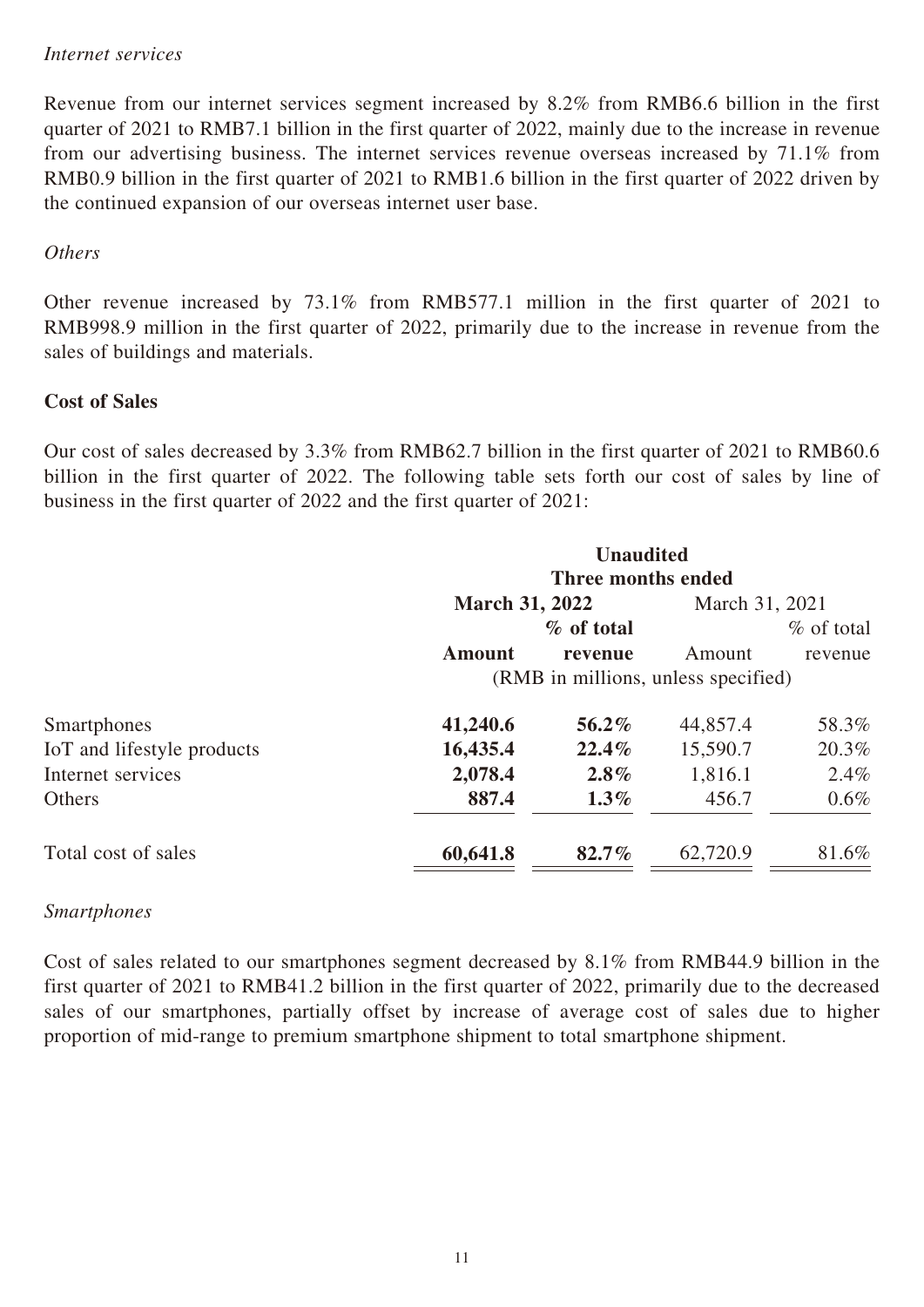# *IoT and lifestyle products*

Cost of sales related to our IoT and lifestyle products segment increased by 5.4% from RMB15.6 billion in the first quarter of 2021 to RMB16.4 billion in the first quarter of 2022, primarily due to the increased sales of our IoT and lifestyle products in mainland China, partially offset by the decreased price of key components, such as display panels.

### *Internet services*

Cost of sales related to our internet services segment increased by 14.4% from RMB1.8 billion in the first quarter of 2021 to RMB2.1 billion in the first quarter of 2022, primarily due to an increase sales of our advertising business.

### *Others*

Cost of sales related to our others segment increased by 94.3% from RMB456.7 million in the first quarter of 2021 to RMB887.4 million in the first quarter of 2022, primarily due to the increase sales of buildings and materials.

### **Gross Profit and Margin**

As a result of the foregoing, our gross profit decreased by 10.2% from RMB14.2 billion in the first quarter of 2021 to RMB12.7 billion in the first quarter of 2022.

The gross profit margin from our smartphones segment decreased from 12.9% in the first quarter of 2021 to 9.9% in the first quarter of 2022, mainly due to the promotion sales of certain smartphone models.

The gross profit margin from our IoT and lifestyle products segment increased from 14.5% in the first quarter of 2021 to 15.6% in the first quarter of 2022, mainly attributable to the decreased price of key components, such as display panels.

The gross profit margin from our internet services segment decreased from 72.4% in the first quarter of 2021 to 70.8% in the first quarter of 2022, mainly due to higher revenue contribution from certain advertising business with lower gross profit margin.

As a result of the foregoing, our gross profit margin decreased from 18.4% in the first quarter of 2021 to 17.3% in the first quarter of 2022.

#### **Research and Development Expenses**

Our research and development expenses increased by 16.0% from RMB3.0 billion in the first quarter of 2021 to RMB3.5 billion in the first quarter of 2022, primarily due to the increase in compensation for research and development personnel, as well as increase in R&D expenses related to our new initiatives such as smart electric vehicles.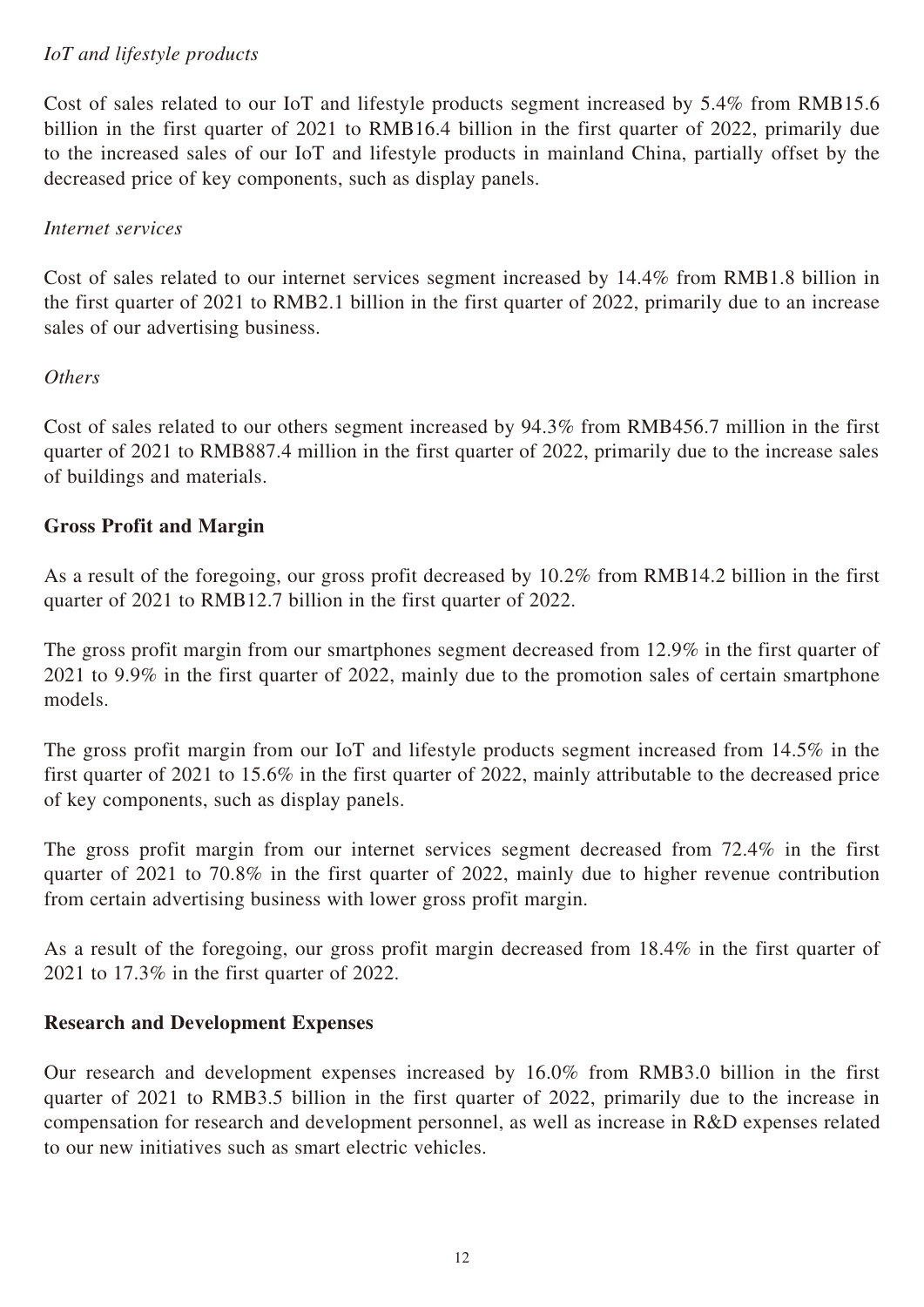#### **Selling and Marketing Expenses**

Our selling and marketing expenses increased by 26.2% from RMB4.2 billion in the first quarter of 2021 to RMB5.3 billion in the first quarter of 2022, primarily due to the increase in promotion and advertising expenses and the increase in unit cost of overseas shipping logistics. Promotion and advertising expenses increased by 47.9% from RMB1.1 billion in the first quarter of 2021 to RMB1.7 billion in the first quarter of 2022, primarily due to increase in overseas marketing expenses in the first quarter of 2022.

#### **Administrative Expenses**

Our administrative expenses increased by 26.0% from RMB1.0 billion in the first quarter of 2021 to RMB1.2 billion in the first quarter of 2022, primarily due to the increase in compensation for administrative personnel.

### **Fair Value Changes on Investments Measured at Fair Value Through Profit or Loss**

Our fair value changes on investments measured at fair value through profit or loss changed from a gain of RMB2.1 billion in the first quarter of 2021 to a loss of RMB3.6 billion in the first quarter of 2022, primarily due to the fair value loss of listed equity investments in the first quarter of 2022.

# **Share of Net (Losses)/Profits of Investments Accounted for Using the Equity Method**

Our share of net (losses)/profits of investments accounted for using the equity method changed from a net profit of RMB9.0 million in the first quarter of 2021 to a net loss of RMB201.3 million in the first quarter of 2022, primarily due to the share of losses of our certain investees, such as iQIYI, Inc. ("**iQIYI**", Nasdaq: IQ) and Kingsoft Cloud Holdings Limited ("**Kingsoft Cloud**", Nasdaq: KC).

#### **Other Income**

Our other income increased by 8.5% from RMB152.1 million in the first quarter of 2021 to RMB164.9 million in the first quarter of 2022.

#### **Other Losses, Net**

Our other net losses decreased by 39.6% from RMB64.7 million in the first quarter of 2021 to RMB39.1 million in the first quarter of 2022. This was mainly due to the decrease of foreign exchange losses.

#### **Finance Income, Net**

Our net finance income decreased by 45.5% from RMB0.9 billion in the first quarter of 2021 to RMB0.5 billion in the first quarter of 2022, primarily due to the change of value of financial liabilities to fund investors.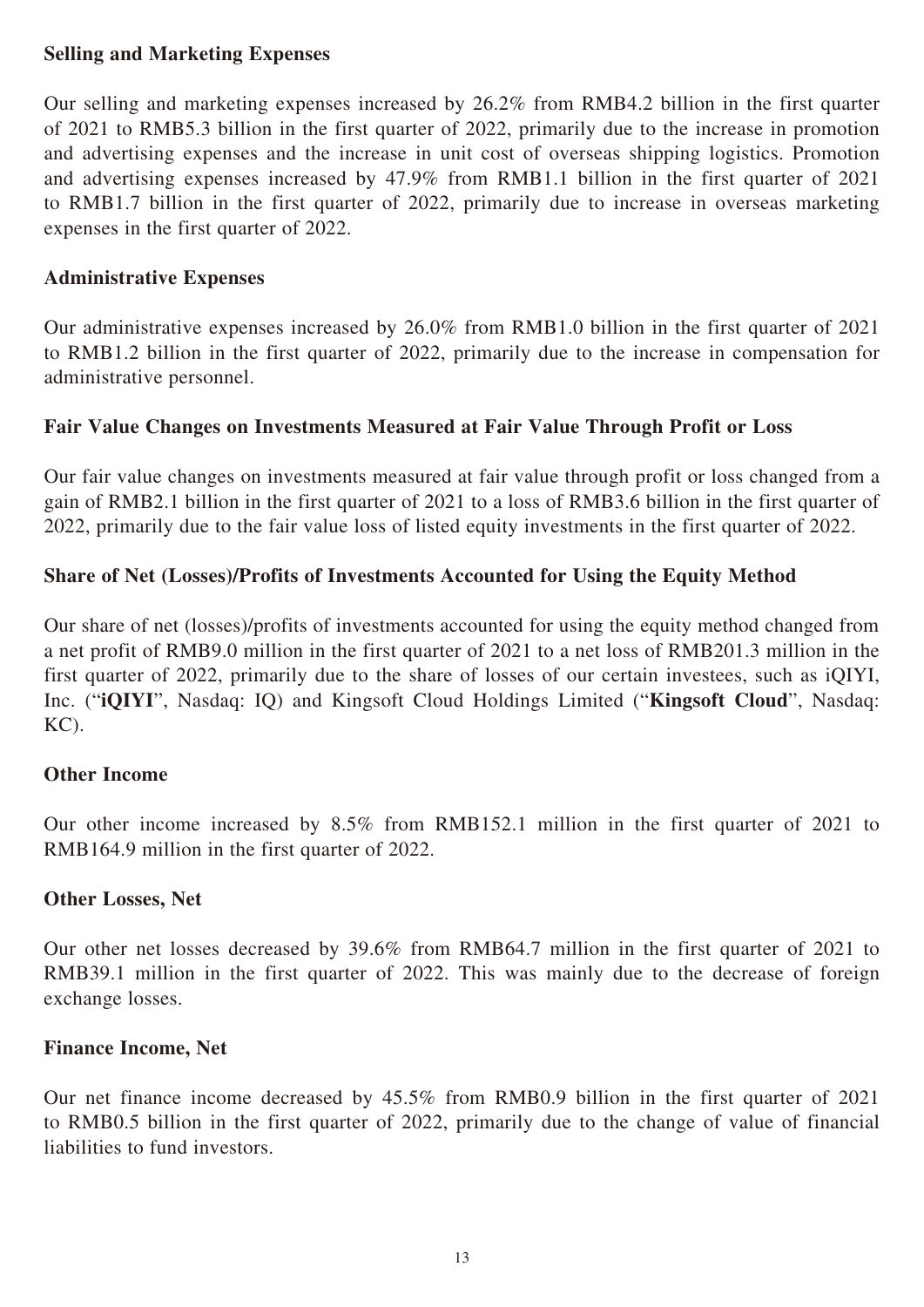#### **Income Tax Expenses**

Our income tax expenses decreased by 91.0% from RMB1.3 billion in the first quarter of 2021 to RMB0.1 billion in the first quarter of 2022, primarily due to the decrease of operating profit in the first quarter of 2022.

#### **(Loss)/Profit for the Period**

As a result of the foregoing, we had a loss of RMB0.5 billion in the first quarter of 2022, compared with a profit of RMB7.8 billion in the first quarter of 2021.

#### **Adjusted Net Profit**

Our adjusted net profit decreased by 52.9% from RMB6.1 billion in the first quarter of 2021 to RMB2.9 billion in the first quarter of 2022.

#### **First Quarter of 2022 Compared with Fourth Quarter of 2021**

The following table sets forth the comparative figures for the first quarter of 2022 and the fourth quarter of 2021:

|                                                        | <b>Unaudited</b>          |                        |  |
|--------------------------------------------------------|---------------------------|------------------------|--|
|                                                        | <b>Three months ended</b> |                        |  |
|                                                        |                           | March 31, December 31, |  |
|                                                        | 2022                      | 2021                   |  |
|                                                        | (RMB in millions)         |                        |  |
| <b>Revenue</b>                                         | 73,351.5                  | 85,575.2               |  |
| Cost of sales                                          | (60, 641.8)               | (70, 915.7)            |  |
| <b>Gross profit</b>                                    | 12,709.7                  | 14,659.5               |  |
| Research and development expenses                      | (3,494.5)                 | (3,853.2)              |  |
| Selling and marketing expenses                         | (5,256.2)                 | (6,254.3)              |  |
| Administrative expenses                                | (1,244.6)                 | (1,326.3)              |  |
| Fair value changes on investments measured             |                           |                        |  |
| at fair value through profit or loss                   | (3,550.3)                 | 3,879.1                |  |
| Share of net (losses)/profits of investments accounted |                           |                        |  |
| for using the equity method                            | (201.3)                   | 247.1                  |  |
| Other income                                           | 164.9                     | 205.3                  |  |
| Other losses, net                                      | (39.1)                    | (3,141.6)              |  |
| <b>Operating (loss)/profit</b>                         | (911.4)                   | 4,415.6                |  |
| Finance Income/(Costs), net                            | 495.3                     | (531.1)                |  |
| (Loss)/profit before income tax                        | (416.1)                   | 3,884.5                |  |
| Income tax expenses                                    | (114.6)                   | (1,442.0)              |  |
| (Loss)/profit for the period                           | (530.7)                   | 2,442.5                |  |
| <b>Non-IFRS measure: Adjusted Net Profit</b>           | 2,858.6                   | 4,473.1                |  |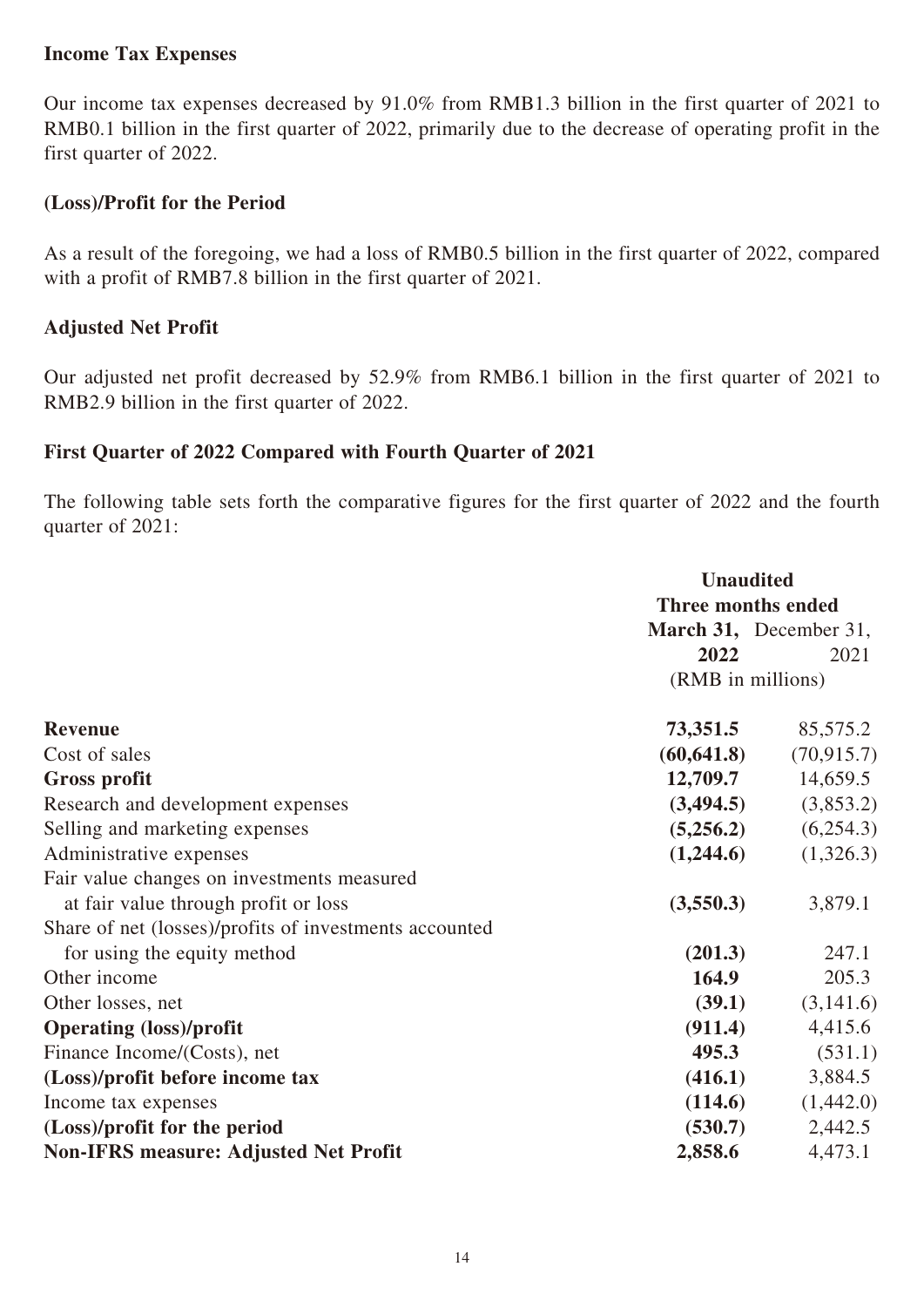# **Revenue**

Revenue decreased by 14.3% to RMB73.4 billion in the first quarter of 2022 on a quarter-on-quarter basis. The following table sets forth our revenue by line of business in the first quarter of 2022 and the fourth quarter of 2021:

|                            | <b>Unaudited</b><br>Three months ended |               |                   |               |
|----------------------------|----------------------------------------|---------------|-------------------|---------------|
|                            | <b>March 31, 2022</b>                  |               | December 31, 2021 |               |
|                            |                                        | $\%$ of total |                   | $\%$ of total |
|                            | <b>Amount</b>                          | revenue       | Amount            | revenue       |
|                            | (RMB in millions, unless specified)    |               |                   |               |
| Smartphones                | 45,762.7                               | $62.4\%$      | 50,464.1          | 59.0%         |
| IoT and lifestyle products | 19,477.4                               | $26.6\%$      | 25,066.6          | 29.3%         |
| Internet services          | 7,112.5                                | $9.7\%$       | 7,269.5           | $8.5\%$       |
| <b>Others</b>              | 998.9                                  | $1.3\%$       | 2,775.0           | $3.2\%$       |
| Total revenue              | 73,351.5                               | $100.0\%$     | 85,575.2          | 100.0%        |

#### *Smartphones*

Revenue from our smartphones segment decreased by 9.3% from RMB50.5 billion in the fourth quarter of 2021 to RMB45.8 billion in the first quarter of 2022, primarily due to the decrease in our smartphone shipment, partially offset by an increase in our smartphone ASP. Our smartphone shipment decreased by 12.7% from 44.1 million units in the fourth quarter of 2021 to 38.5 million smartphone units in the first quarter of 2022, primarily due to continued supply shortage of key components, the resurgence of COVID-19, and global macroeconomic headwinds. The ASP of our smartphones increased by 3.9% from RMB1,143.6 per unit in the fourth quarter of 2021 to RMB1,188.5 per unit in the first quarter of 2022, primarily due to the increase in the proportion of mid-range to premium smartphone shipment to total smartphone shipment.

#### *IoT and lifestyle products*

Revenue from our IoT and lifestyle products segment decreased by 22.3% from RMB25.1 billion in the fourth quarter of 2021 to RMB19.5 billion in the first quarter of 2022, primarily due to less promotional activities in the first quarter of 2022 and decreased sales overseas due to continued challenges in maritime shipping logistics and global macroeconomic headwinds. Revenue from smart TVs and laptops decreased by 28.3% from RMB8.7 billion in the fourth quarter of 2021 to RMB6.2 billion in the first quarter of 2022, primarily due to less promotional activities in the first quarter of 2022.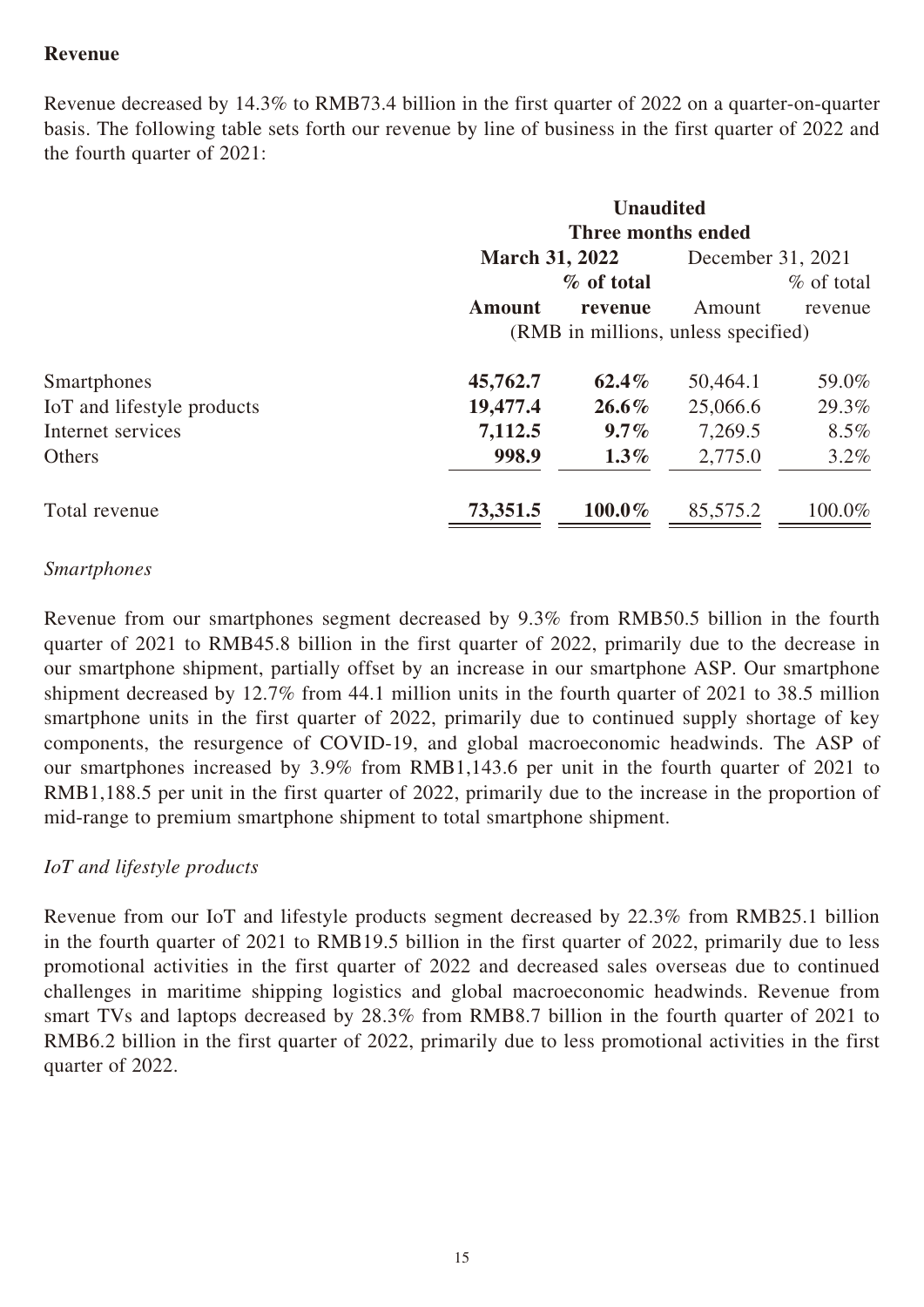#### *Internet services*

Revenue from our internet services segment decreased by 2.2% from RMB7.3 billion in the fourth quarter of 2021 to RMB7.1 billion in the first quarter of 2022, primarily due to the decreased revenue of our pre-installation business related to smartphone shipments.

#### *Others*

Other revenue decreased by 64.0% from RMB2.8 billion in the fourth quarter of 2021 to RMB998.9 million in the first quarter of 2022, primarily due to the decrease in revenue from the sales of buildings.

#### **Cost of Sales**

Our cost of sales decreased by 14.5% from RMB70.9 billion in the fourth quarter of 2021 to RMB60.6 billion in the first quarter of 2022. The following table sets forth our cost of sales by line of business in the first quarter of 2022 and the fourth quarter of 2021:

|                            |                                     | <b>Unaudited</b><br>Three months ended |                   |              |  |
|----------------------------|-------------------------------------|----------------------------------------|-------------------|--------------|--|
|                            | <b>March 31, 2022</b>               |                                        | December 31, 2021 |              |  |
|                            |                                     | $\%$ of total                          |                   | $%$ of total |  |
|                            | Amount                              | revenue                                | Amount            | revenue      |  |
|                            | (RMB in millions, unless specified) |                                        |                   |              |  |
| Smartphones                | 41,240.6                            | $56.2\%$                               | 45,346.1          | 53.0%        |  |
| IoT and lifestyle products | 16,435.4                            | 22.4%                                  | 21,795.9          | 25.5%        |  |
| Internet services          | 2,078.4                             | $2.8\%$                                | 1,740.2           | $2.0\%$      |  |
| <b>Others</b>              | 887.4                               | $1.3\%$                                | 2,033.5           | 2.4%         |  |
| Total cost of sales        | 60,641.8                            | $82.7\%$                               | 70,915.7          | 82.9%        |  |

#### *Smartphones*

Cost of sales related to our smartphones segment decreased by 9.1% from RMB45.3 billion in the fourth quarter of 2021 to RMB41.2 billion in the first quarter of 2022, due to the decreased sales of our smartphones.

#### *IoT and lifestyle products*

Cost of sales related to our IoT and lifestyle products segment decreased by 24.6% from RMB21.8 billion in the fourth quarter of 2021 to RMB16.4 billion in the first quarter of 2022, primarily due to the decreased sales of our IoT and lifestyle products and the decreased price of key components, such as display panels.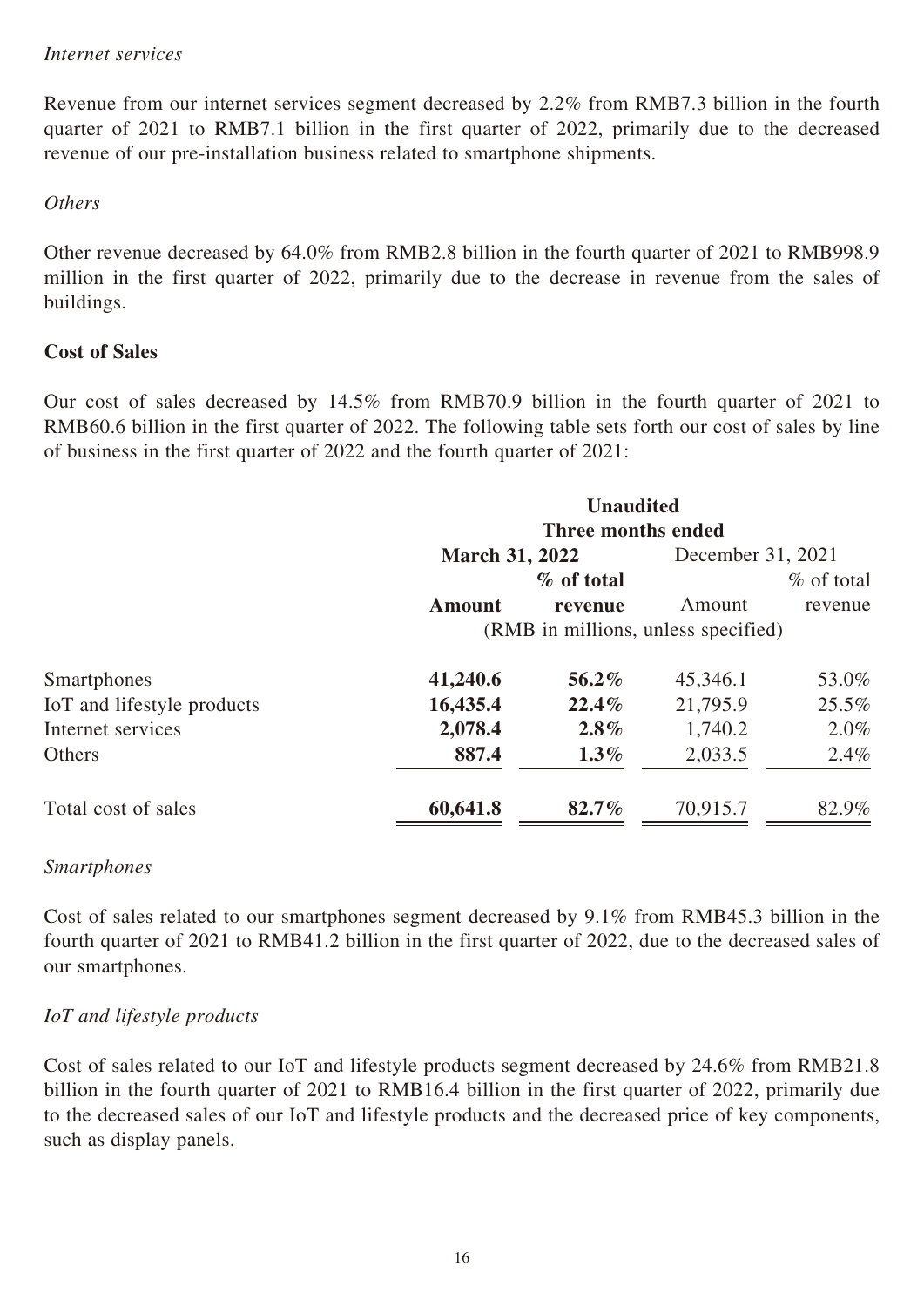#### *Internet services*

Cost of sales related to our internet services segment increased by 19.4% from RMB1.7 billion in the fourth quarter of 2021 to RMB2.1 billion in the first quarter of 2022, primarily due to certain advertising business with lower gross profit margin contributed higher revenue.

#### *Others*

Cost of sales related to our others segment decreased by 56.4% from RMB2.0 billion in the fourth quarter of 2021 to RMB887.4 million in the first quarter of 2022, primarily due to the decreased sales of buildings.

# **Gross Profit and Margin**

As a result of the foregoing, our gross profit decreased by 13.3% from RMB14.7 billion in the fourth quarter of 2021 to RMB12.7 billion in the first quarter of 2022.

The gross profit margin from our smartphones segment decreased slightly to 9.9% in the first quarter of 2022 from 10.1% in the fourth quarter of 2021, mainly due to the promotion sales of certain smartphone models.

The gross profit margin from our IoT and lifestyle products segment increased from 13.0% in the fourth quarter of 2021 to 15.6% in the first quarter of 2022, mainly attributable to the decreased price of key components, such as display panels.

The gross profit margin from our internet services segment decreased from 76.1% in the fourth quarter of 2021 to 70.8% in the first quarter of 2022, mainly due to the decreased contribution from advertising business and also certain advertising business with lower gross profit margin contributed higher revenue.

As a result of the foregoing, our gross profit margin increased from 17.1% in the fourth quarter of 2021 to 17.3% in the first quarter of 2022.

#### **Research and Development Expenses**

Our research and development expenses decreased by 9.3% from RMB3.9 billion in the fourth quarter of 2021 to RMB3.5 billion in the first quarter of 2022.

#### **Selling and Marketing Expenses**

Our selling and marketing expenses decreased by 16.0% from RMB6.3 billion in the fourth quarter of 2021 to RMB5.3 billion in the first quarter of 2022, primarily due to the decrease in promotion and advertising expenses. Promotion and advertising expenses decreased by 31.4% from RMB2.4 billion in the fourth quarter of 2021 to RMB1.7 billion in the first quarter of 2022, primarily due to enhanced promotional efforts during major online shopping festivals in the fourth quarter of 2021.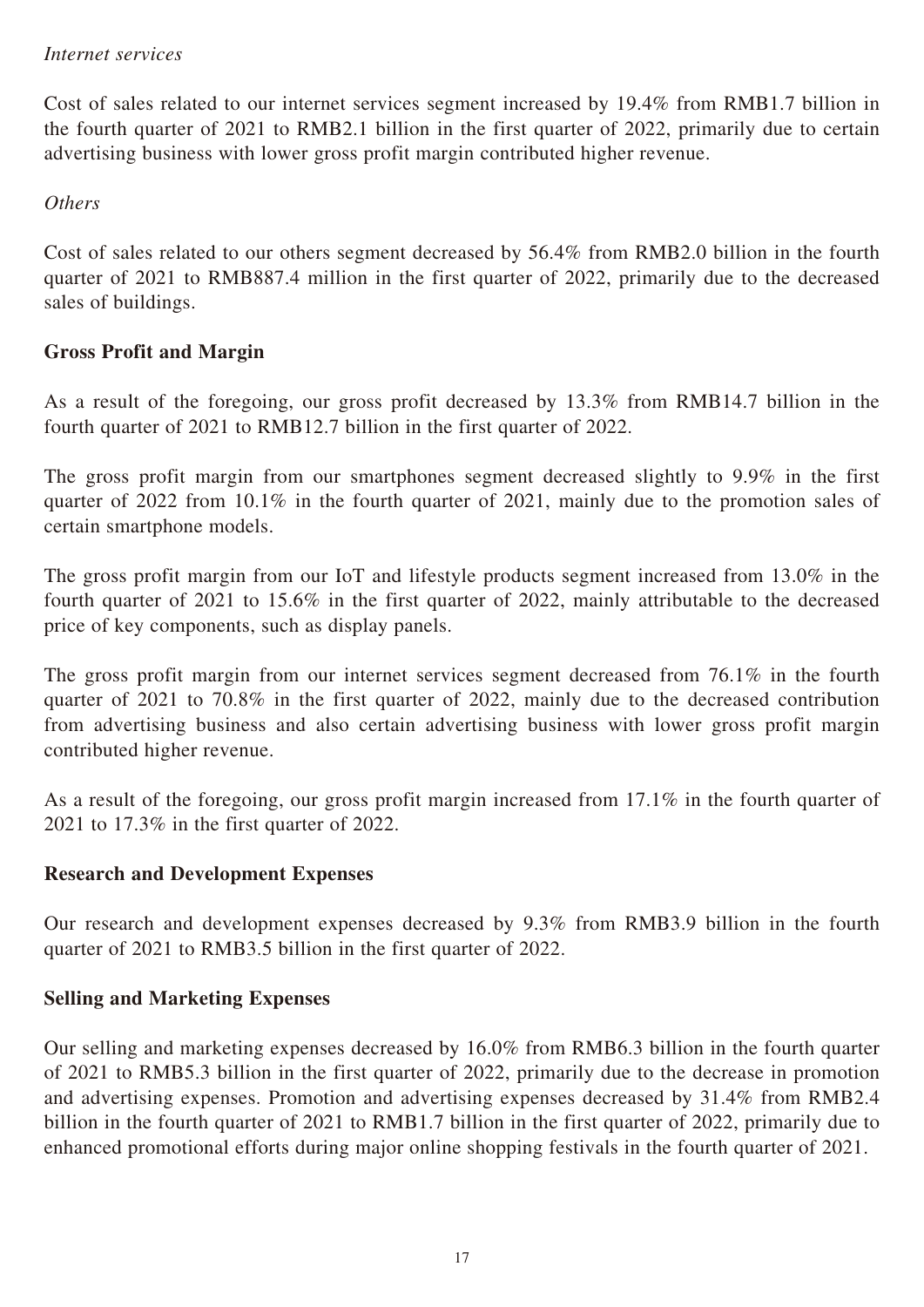## **Administrative Expenses**

Our administrative expenses decreased by 6.2% from RMB1.3 billion in the fourth quarter of 2021 to RMB1.2 billion in the first quarter of 2022.

### **Fair Value Changes on Investments Measured at Fair Value Through Profit or Loss**

Our fair value changes on investments measured at fair value through profit or loss changed from a gain of RMB3.9 billion in the fourth quarter of 2021 to a loss of RMB3.6 billion in the first quarter of 2022, primarily due to the fair value loss of listed equity investments in the first quarter of 2022.

### **Share of Net (Losses)/Profits of Investments Accounted for Using the Equity Method**

Our share of net (losses)/profits of investments accounted for using the equity method changed from a net profit of RMB247.1 million in the fourth quarter of 2021 to a net loss of RMB201.3 million in the first quarter of 2022, primarily due to the share of losses of our certain investees, such as iQIYI and Kingsoft Cloud.

#### **Other Income**

Our other income decreased by 19.7% from RMB205.3 million in the fourth quarter of 2021 to RMB164.9 million in the first quarter of 2022, primarily due to the decrease of government grants.

### **Other Losses, Net**

Our other net losses decreased by 98.8% from RMB3,141.6 million in the fourth quarter of 2021 to RMB39.1 million in the first quarter of 2022. This was mainly due to the impairment of certain investments accounted for using the equity method in fourth quarter of 2021 due to global macroenvironment.

#### **Finance Income/(Costs), Net**

Our net finance income/(costs) changed from a cost of RMB0.5 billion in the fourth quarter of 2021 to an income of RMB0.5 billion in the first quarter of 2022, primarily due to the decrease in changes of value of financial liabilities to fund investors.

#### **Income Tax Expenses**

Our income tax expenses decreased by 92.1% from RMB1.4 billion in the fourth quarter of 2021 to RMB0.1 billion in the first quarter of 2022, primarily due to the decrease of operating profit in the first quarter of 2022.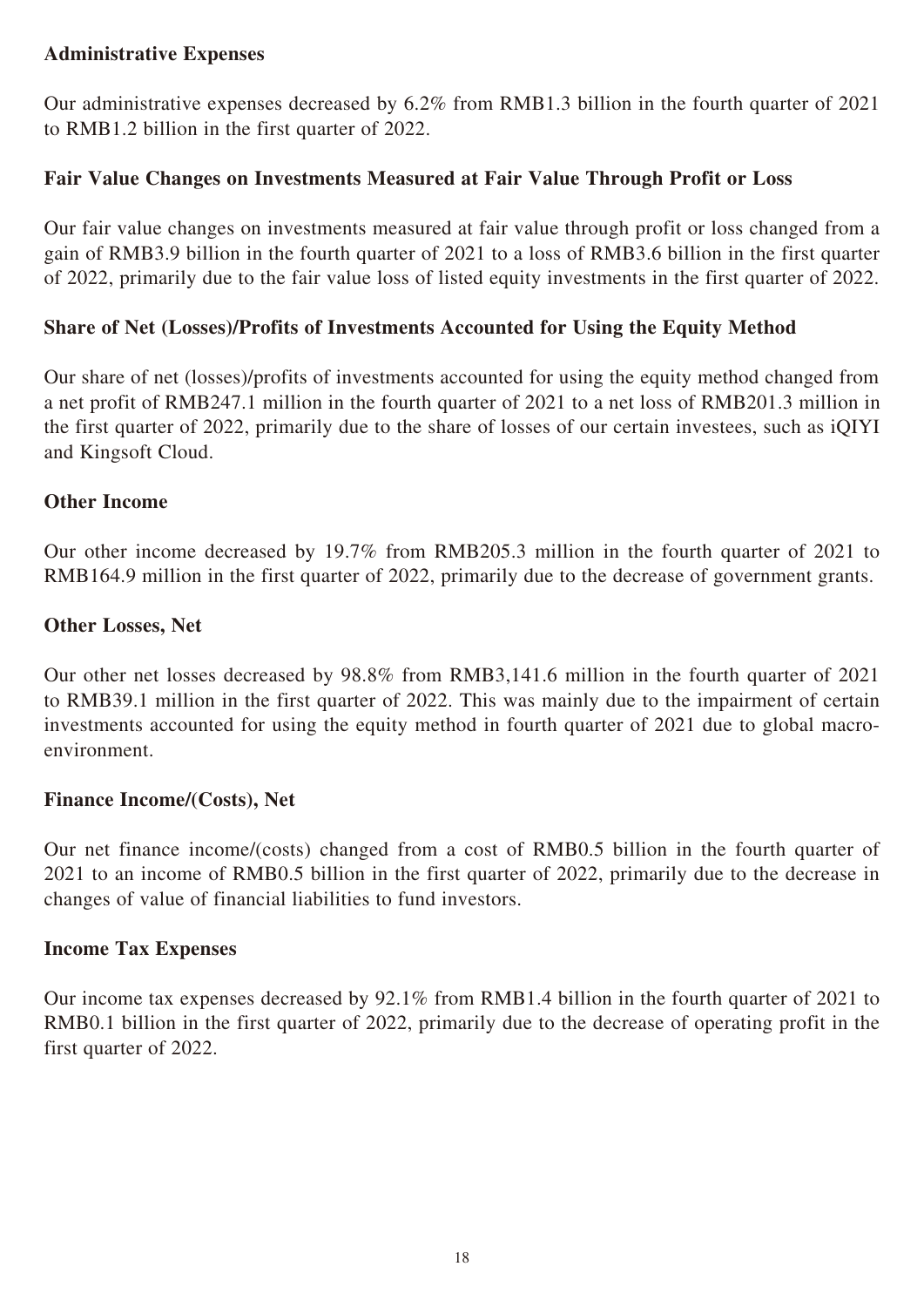## **(Loss)/Profit for the Period**

As a result of the foregoing, we had a loss of RMB0.5 billion in the first quarter of 2022, compared with a profit of RMB2.4 billion in the fourth quarter of 2021.

# **Adjusted Net Profit**

Our adjusted net profit decreased by 36.1% from RMB4.5 billion in the fourth quarter of 2021 to RMB2.9 billion in the first quarter of 2022.

### **Non-IFRS Measure: Adjusted Net Profit**

To supplement our consolidated results which are prepared and presented in accordance with International Financial Reporting Standards (the "**IFRS**"), we utilize non-IFRS adjusted net profit ("**Adjusted Net Profit**") as an additional financial measure. We define Adjusted Net Profit as profit for the period, as adjusted by adding back (i) share-based compensation, (ii) net fair value changes on investments, (iii) amortization of intangible assets resulting from acquisitions, (iv) changes of value of financial liabilities to fund investors, and (v) income tax effects of non-IFRS adjustments.

Adjusted Net Profit is not required by, or presented in accordance with, IFRS. We believe that the presentation of non-IFRS measures when shown in conjunction with the corresponding IFRS measures provides useful information to investors and management regarding financial and business trends in relation to our financial condition and results of operations, by eliminating any potential impact of items that our management does not consider to be indicative of our operating performance such as certain non-cash items and the impact of certain investment transactions. We also believe that the non-IFRS measures are appropriate for evaluating the Group's operating performance. However, the use of this particular non-IFRS measure has limitations as an analytical tool, and you should not consider it in isolation from, or as a substitute for analysis of, our results of operations or financial conditions as reported under IFRS. In addition, this non-IFRS financial measure may be defined differently from similar terms used by other companies and therefore may not be comparable to similar measures used by other companies.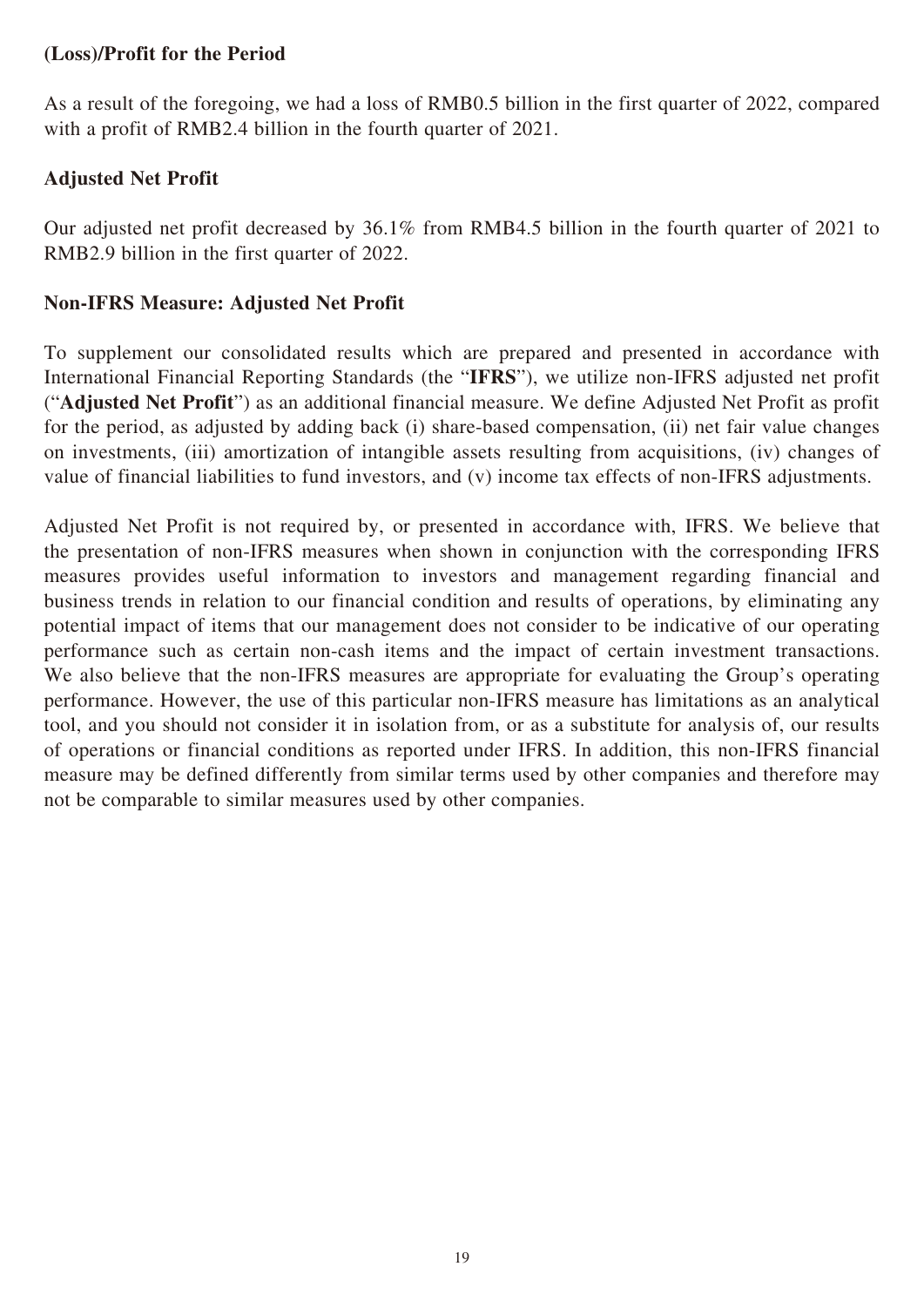The following tables set forth reconciliations of the Group's non-IFRS measures for the first quarters of 2022 and 2021, respectively, and the fourth quarter of 2021 to the nearest measures prepared in accordance with IFRS.

|                                     |                        |                                    |                                                            | Unaudited<br>Three Months Ended March 31, 2022<br><b>Adjustments</b>                                                         |                                                                                                     |                                        |                      |
|-------------------------------------|------------------------|------------------------------------|------------------------------------------------------------|------------------------------------------------------------------------------------------------------------------------------|-----------------------------------------------------------------------------------------------------|----------------------------------------|----------------------|
|                                     | As reported            | <b>Share-based</b><br>compensation | Net fair value<br>changes on<br>investments <sup>(1)</sup> | Amortization of<br>intangible assets<br>resulting from<br>acquisitions <sup>(2)</sup><br>(RMB in thousand, unless specified) | <b>Changes</b><br>of value of<br>financial<br>liabilities to<br>fund investors <sup>(3)</sup>       | Income tax<br>effects <sup>(4)</sup>   | Non-IFRS             |
| Profit for the period<br>Net margin | (530, 554)<br>$-0.7\%$ | 402,287                            | 3,833,506                                                  | 36,081                                                                                                                       | (465, 665)                                                                                          | (417,065)                              | 2,858,590<br>$3.9\%$ |
|                                     |                        |                                    |                                                            | Unaudited<br>Three Months Ended March 31, 2021<br>Adjustments                                                                |                                                                                                     |                                        |                      |
|                                     | As reported            | Share-based<br>compensation        | Net fair value<br>changes on<br>investments <sup>(1)</sup> | intangible assets<br>resulting from<br>acquisitions <sup>(2)</sup><br>(RMB in thousand, unless specified)                    | Amortization of Changes of value<br>of financial<br>liabilities to fund<br>investors <sup>(3)</sup> | Income tax<br>effects <sup>(4)</sup>   | Non-IFRS             |
| Profit for the period<br>Net margin | 7,788,907<br>10.1%     | 665,677                            | (1,666,922)                                                | 79                                                                                                                           | (788, 017)                                                                                          | 69,557                                 | 6,069,281<br>7.9%    |
|                                     |                        |                                    |                                                            | Unaudited<br>Three Months Ended December 31, 2021<br>Adjustments                                                             |                                                                                                     |                                        |                      |
|                                     | As reported            | Share-based<br>compensation        | Net fair value<br>changes on<br>investments <sup>(1)</sup> | intangible assets<br>resulting from<br>acquisitions <sup>(2)</sup><br>(RMB in thousand, unless specified)                    | Amortization of Changes of value<br>of financial<br>liabilities to fund<br>investors <sup>(3)</sup> | Income tax<br>$effects$ <sup>(4)</sup> | Non-IFRS             |
| Profit for the period<br>Net margin | 2,442,503<br>2.9%      | 448,595                            | 165,520                                                    | 36,081                                                                                                                       | 613,733                                                                                             | 766,683                                | 4,473,115<br>5.2%    |

*Notes:*

- (1) Includes fair value changes on equity investments and preferred shares investments deducting the cumulative fair value changes for investments (including the financial assets measured at fair value through profit or loss ("**FAFVPL**") and the investments using the equity method transferred from FAFVPL) disposed in the current period, net gains/(losses) on deemed disposals of investee companies, the impairment provision for investments, re-measurement of loss of significant influence in an associate and re-measurement of investments transferring from FAFVPL to investments using the equity method.
- (2) Represents amortization of intangible assets resulting from acquisitions.
- (3) Represent the change of value of the financial liabilities payable to the fund investors, as a result of the change of fair value of the fund.
- (4) Income tax effects of non-IFRS adjustments.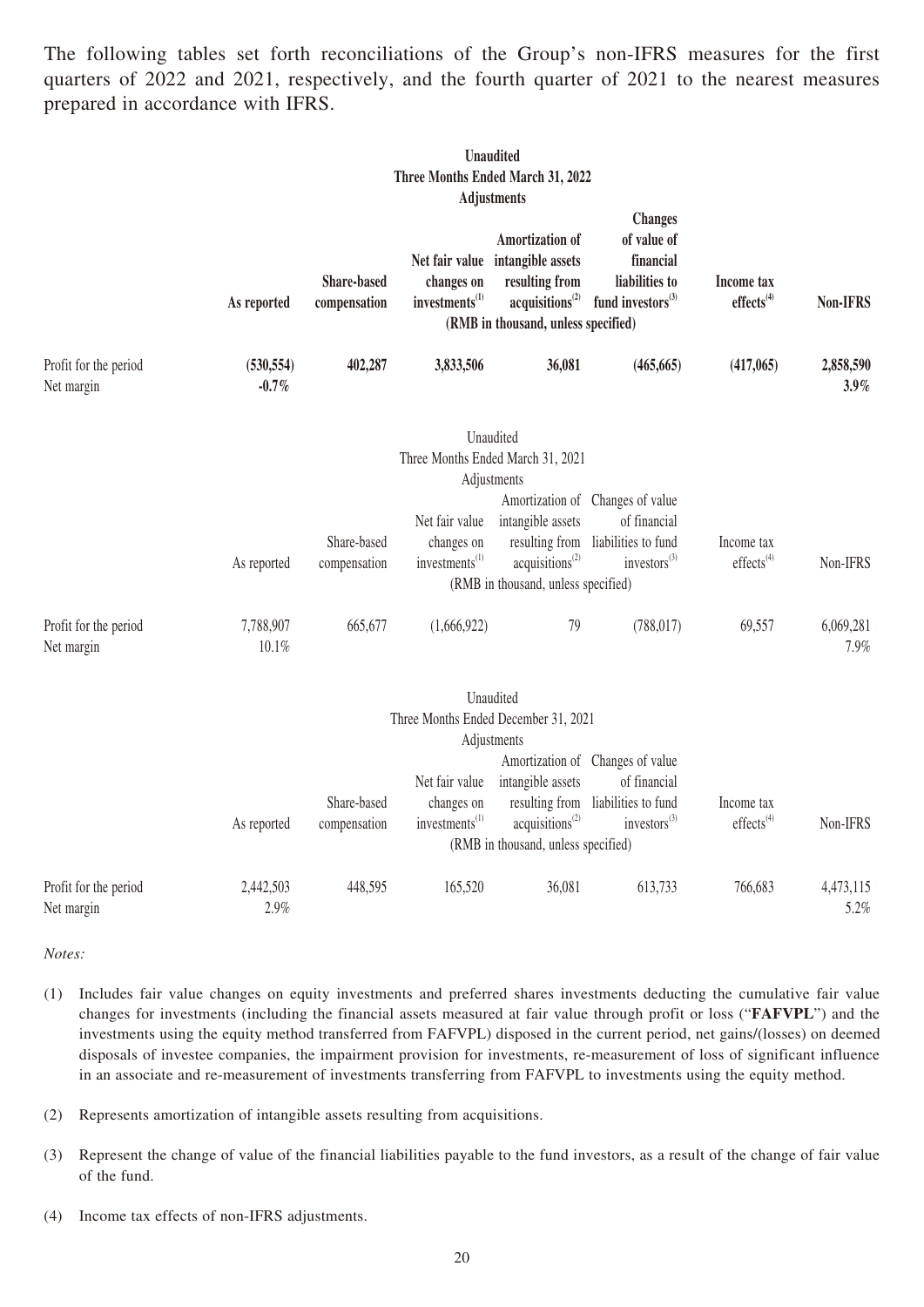# **Liquidity, Financial Resources and Gearing**

On December 4, 2020, the Company completed of a placing of a total of 1,000,000,000 placing shares at HK\$23.70 for each placing share owned by Smart Mobile Holdings Limited to not less than six placees who and whose ultimate beneficial owner(s) are independent third parties and allotted and issued 1,000,000,000 subscription shares at HK\$23.70 per subscription share under the general mandate to Smart Mobile Holdings (the "**2020 Placing and Subscription**"). For further details, please refer to the Company's announcements dated December 2, 2020, December 3, 2020 and December 9, 2020.

Other than the funds raised through our Global Offering (as defined in the prospectus of the Company dated June 25, 2018 (the "**Prospectus**")) in July 2018, the 2020 Placing and Subscription and the issuance of debt securities as described in "Issuance of Debt Securities" below, we have historically funded our cash requirements principally from cash generated from our operations and bank borrowings. We had cash and cash equivalents of RMB34.7 billion and RMB23.5 billion as of March 31, 2022 and December 31, 2021, respectively.

*Note:*

The cash resources which the Group considered in cash management include but are not limited to cash and cash equivalents, restricted cash, short-term bank deposits, short-term investments measured at fair value through profit or loss, short-term investments measured at amortized cost and long-term bank deposits. As of March 31, 2022, the aggregate amount of cash resources of the Group was RMB95.0 billion.

#### **Issuance of Debt Securities**

On April 29, 2020, Xiaomi Best Time International Limited, a wholly owned subsidiary of the Company, issued US\$600 million 3.375% senior notes due 2030 unconditionally and irrevocably guaranteed by the Company (the "**2030 Notes**"). For further details, please refer to the announcements of the Company published on April 20, 2020 and April 23, 2020.

On December 17, 2020, Xiaomi Best Time International Limited issued zero coupon guaranteed convertible bonds due 2027 guaranteed by the Company in the aggregate principal amount of US\$855 million at an initial conversion price of HK\$36.74 per conversion share (subject to adjustments) (the "**2027 Bonds**"). The 2027 Bonds are listed on the Stock Exchange. For further details, please refer to the announcements of the Company dated December 2, 2020, December 3, 2020, December 17, 2020 and December 18, 2020.

As at March 31, 2022, no 2027 Bonds had been converted into new Shares.

On July 14, 2021, Xiaomi Best Time International Limited issued US\$800 million 2.875% senior bonds due 2031 (the "**2031 Bonds**") and US\$400 million 4.100% senior green bonds due 2051, both of which were unconditionally and irrevocably guaranteed by the Company (the "**Green Bonds**"). For further details of the 2031 Bonds and Green Bonds, please refer to the announcements of the Company published on July 6, 2021, July 8, 2021, July 14, 2021 and July 15, 2021.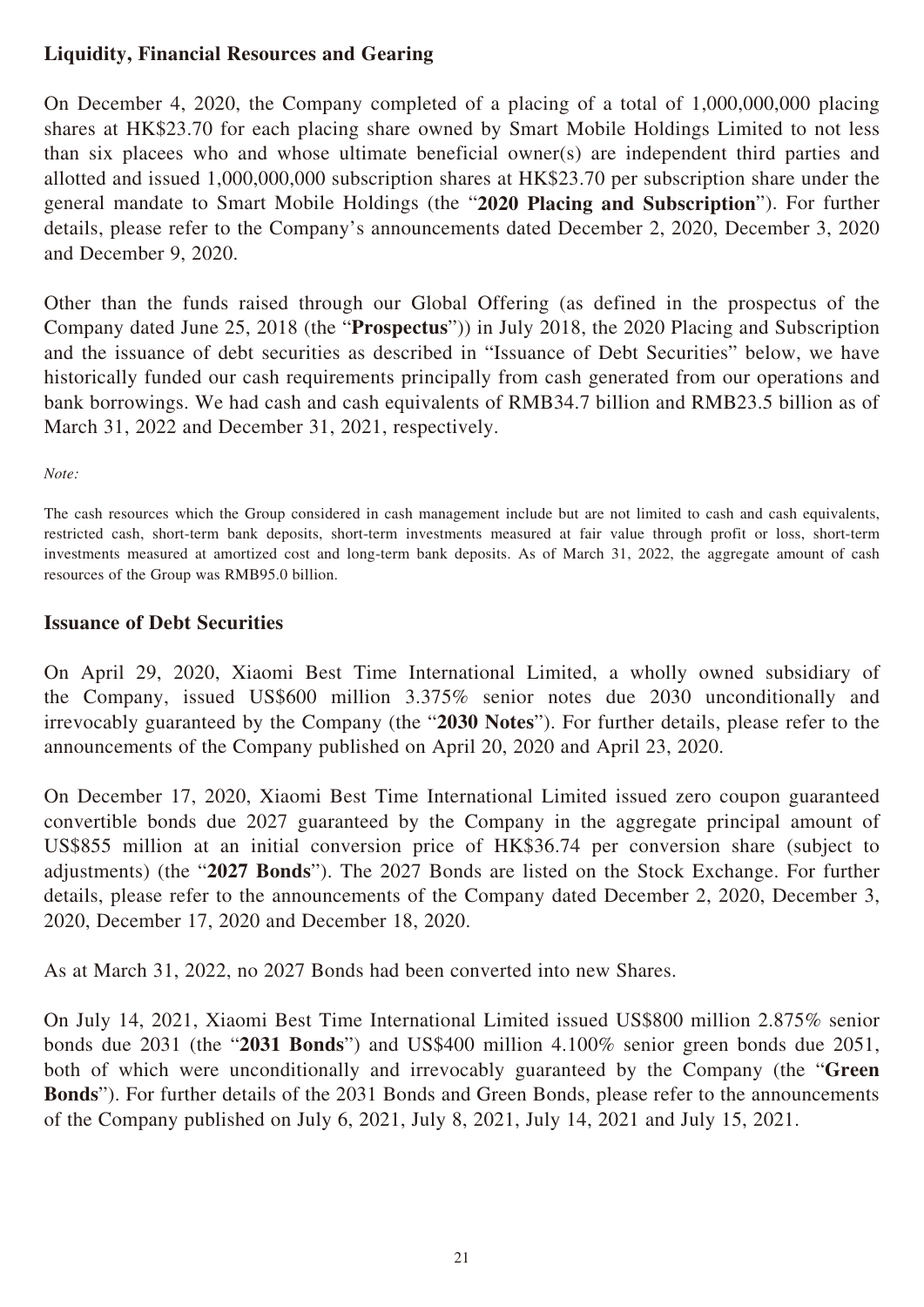#### **Consolidated Statement of Cash Flows**

|                                                                       |                      | <b>Unaudited</b><br>Three months ended |  |  |
|-----------------------------------------------------------------------|----------------------|----------------------------------------|--|--|
|                                                                       | March 31,            | December 31,                           |  |  |
|                                                                       | 2022                 | 2021                                   |  |  |
|                                                                       | (in millions of RMB) |                                        |  |  |
| Net cash (used in)/generated from operating activities <sup>(1)</sup> | (8,680.6)            | 11,731.7                               |  |  |
| Net cash generated from/(used in) investing activities                | 17,569.4             | (20,071.5)                             |  |  |
| Net cash generated from/(used in) financing activities <sup>(1)</sup> | 2,351.6              | (550.1)                                |  |  |
| Net increase/(decrease) in cash and cash equivalents                  | 11,240.4             | (8,889.9)                              |  |  |
| Cash and cash equivalents at beginning of period                      | 23,511.6             | 32,649.5                               |  |  |
| Effects of exchange rate changes on cash and cash equivalents         | (37.8)               | (248.0)                                |  |  |
| Cash and cash equivalents at end of period                            | 34,714.2             | 23,511.6                               |  |  |

*Note:*

(1) Excluding (1) the change of loan and interest receivables and impairment provision for loan receivables mainly resulting from the fintech business; (2) the change of trade payments related to the finance factoring business; (3) the change of restricted cash resulting from the fintech business; and (4) the change of deposits from customers resulting from the Airstar Bank, the net cash used in operating activities was RMB7.6 billion in the first quarter of 2022 and the net cash generated from operating activities was RMB12.0 billion in the fourth quarter of 2021, respectively. Excluding the change of borrowings for the fintech business, the net cash generated from financing activities was RMB2.8 billion in the first quarter of 2022 and the net cash used in financing activities was RMB2.2 billion in the fourth quarter of 2021, respectively. The information in this footnote is based on the management accounts of the Group, which have not been audited or reviewed by the Group's auditor. The accounting policies applied in the preparation of the management accounts are consistent with those used for other figures in this announcement.

#### **Net Cash Used in Operating Activities**

Net cash used in operating activities represents the cash used in our operations plus the income tax paid. Cash used in our operations primarily comprises our loss before income tax adjusted by noncash items and changes in working capital.

In the first quarter of 2022, net cash used in our operating activities amounted to RMB8.7 billion, representing cash used in operations of RMB7.8 billion plus income tax paid of RMB0.9 billion. Cash used in operations was primarily attributable to our adjusted net profit of RMB2.9 billion, mainly adjusted by an increase in prepayments and other receivables of RMB5.8 billion and an increase in inventories of RMB5.3 billion.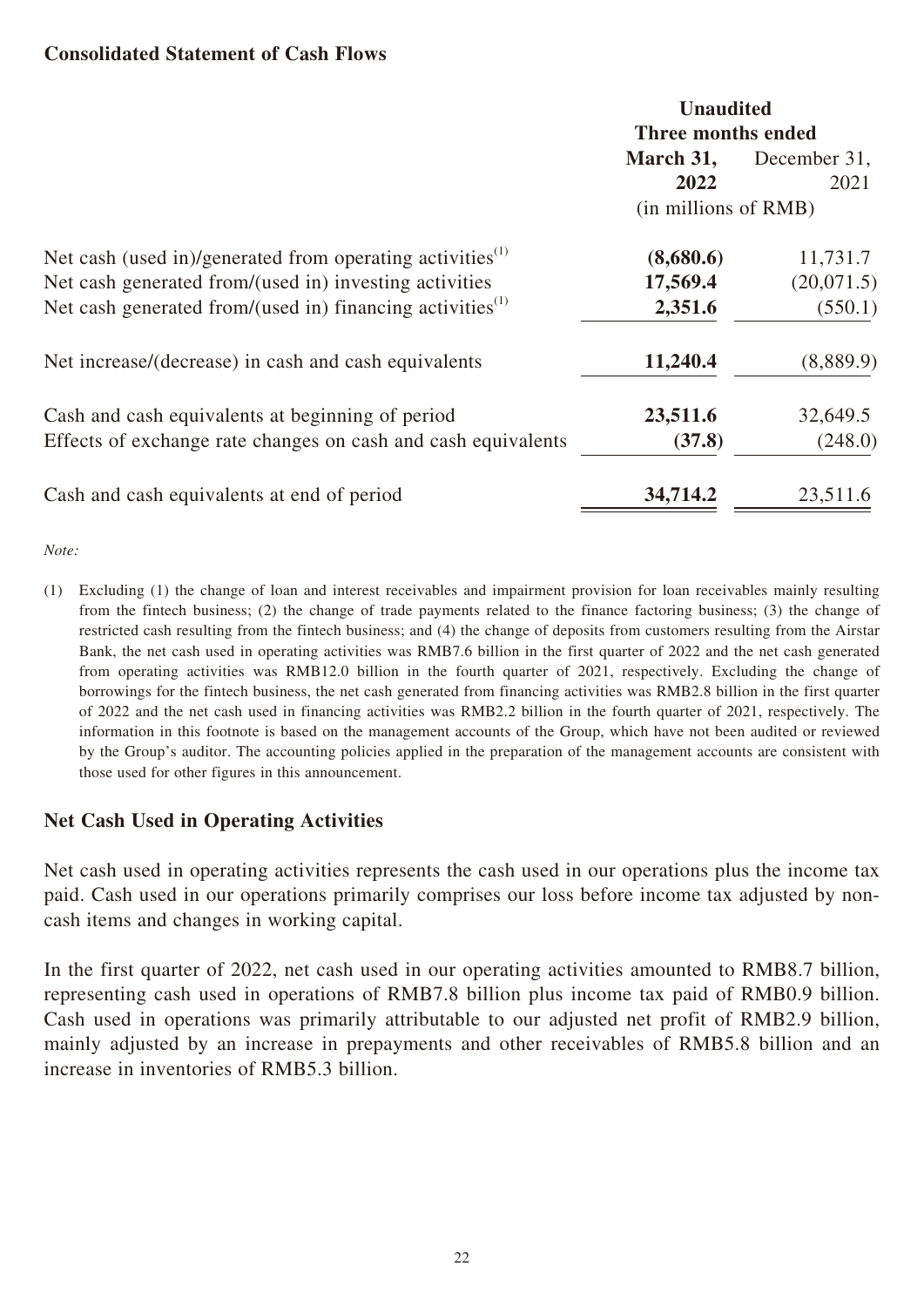# **Net Cash Generated from Investing Activities**

For the first quarter of 2022, our net cash generated from investing activities was RMB17.6 billion, which was primarily attributed to the net changes of short-term investments measured at fair value through profit or loss of RMB11.5 billion and the net changes of short-term bank deposits of RMB10.5 billion, partially offset by the purchase of long-term investments measured at fair value through profit or loss of RMB3.2 billion.

# **Net Cash Generated From Financing Activities**

For the first quarter of 2022, our net cash generated from financing activities was RMB2.4 billion, which was primarily attributed to the net changes of borrowings of RMB3.5 billion, partially offset by the payments for shares repurchase of RMB0.6 billion.

#### **Borrowings**

As of December 31, 2021 and March 31, 2022, we had total borrowings of RMB26.2 billion and RMB29.7 billion, respectively.

### **Capital Expenditure**

|                                                   | Three months ended   |              |  |
|---------------------------------------------------|----------------------|--------------|--|
|                                                   | March 31,            | December 31, |  |
|                                                   | 2022                 | 2021         |  |
|                                                   | (in millions of RMB) |              |  |
| Capital expenditures                              | 1,321.4              | 2,010.3      |  |
| Placement of long-term investments <sup>(1)</sup> | 3,168.2              | 2,592.2      |  |
| Total                                             | 4,489.6              | 4,602.5      |  |

*Note:*

(1) Placement for long-term investments mainly represents equity investments and preferred share investments.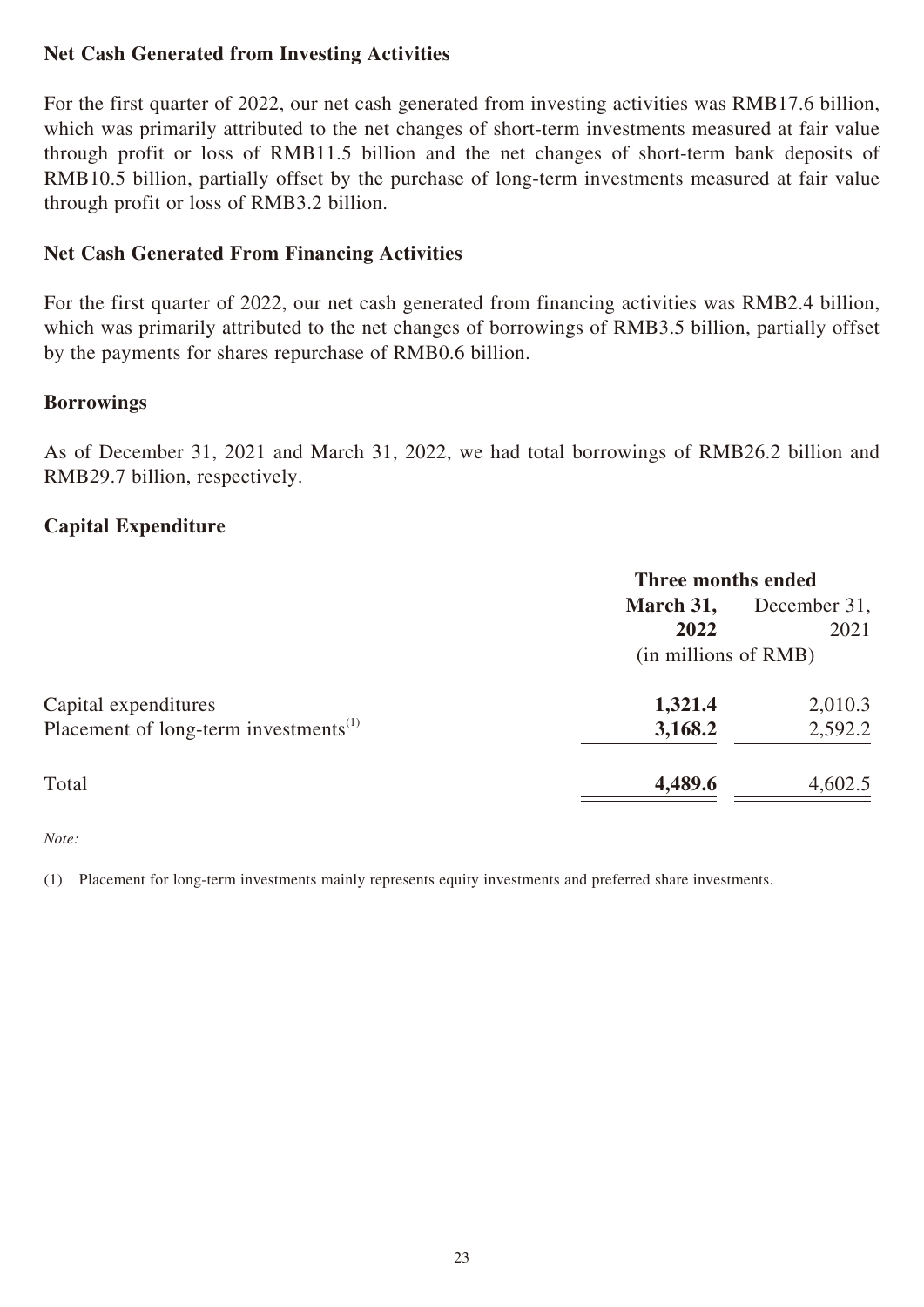# **Off-Balance Sheet Commitments and Arrangements**

As of March 31, 2022, except for financial guarantee contracts, we had not entered into any offbalance sheet commitments or arrangements.

# **Future Plans for Material Investments and Capital Assets**

As of March 31, 2022, we did not have other plans for material investments and capital assets.

# **Investments Held**

As of March 31, 2022, we had invested in more than 400 companies with an aggregate book value of RMB59.1 billion, an increase of 13.9% year-over-year. In the first quarter of 2022, we recorded a net gain on disposal of investments (after tax) of RMB0.1 billion. The total amount of our investments (including (i) fair value of our stakes in listed investee companies accounted for using the equity method based on the stock price on March 31, 2022 (ii) book value of our stakes in unlisted investee companies accounted for using the equity method and (iii) book value of long term investments measured at fair value through profit or loss) reached RMB62.2 billion as of March 31, 2022.

The Group did not make or hold any significant investments (including any investment in an investee company with a value of 5 percent or more of the Group's total assets as of March 31, 2022) during the three months ended March 31, 2022.

# **Material Acquisitions and Disposals of Subsidiaries and Affiliated Companies**

During the three months ended March 31, 2022, we did not have any material acquisitions or disposals of subsidiaries and affiliated companies.

# **Employee and Remuneration Policy**

As of March 31, 2022, we had 33,793 full-time employees, 31,165 of whom were based in mainland China, primarily at our headquarters in Beijing, with the rest primarily based in India and Indonesia. We expect to continue to increase our headcount in mainland China and our key target global markets. As of March 31, 2022, our research and development personnel, totaling 15,002 employees, were staffed across our various departments.

Our success depends on our ability to attract, retain and motivate qualified personnel. As part of our human resources strategy, we offer employees competitive compensation packages. As of March 31, 2022, 18,861 employees held share-based awards. The total remuneration expenses, including share-based compensation expenses, in the first quarter of 2022 were RMB3.9 billion, representing an increase of 13.3% from the fourth quarter of 2021.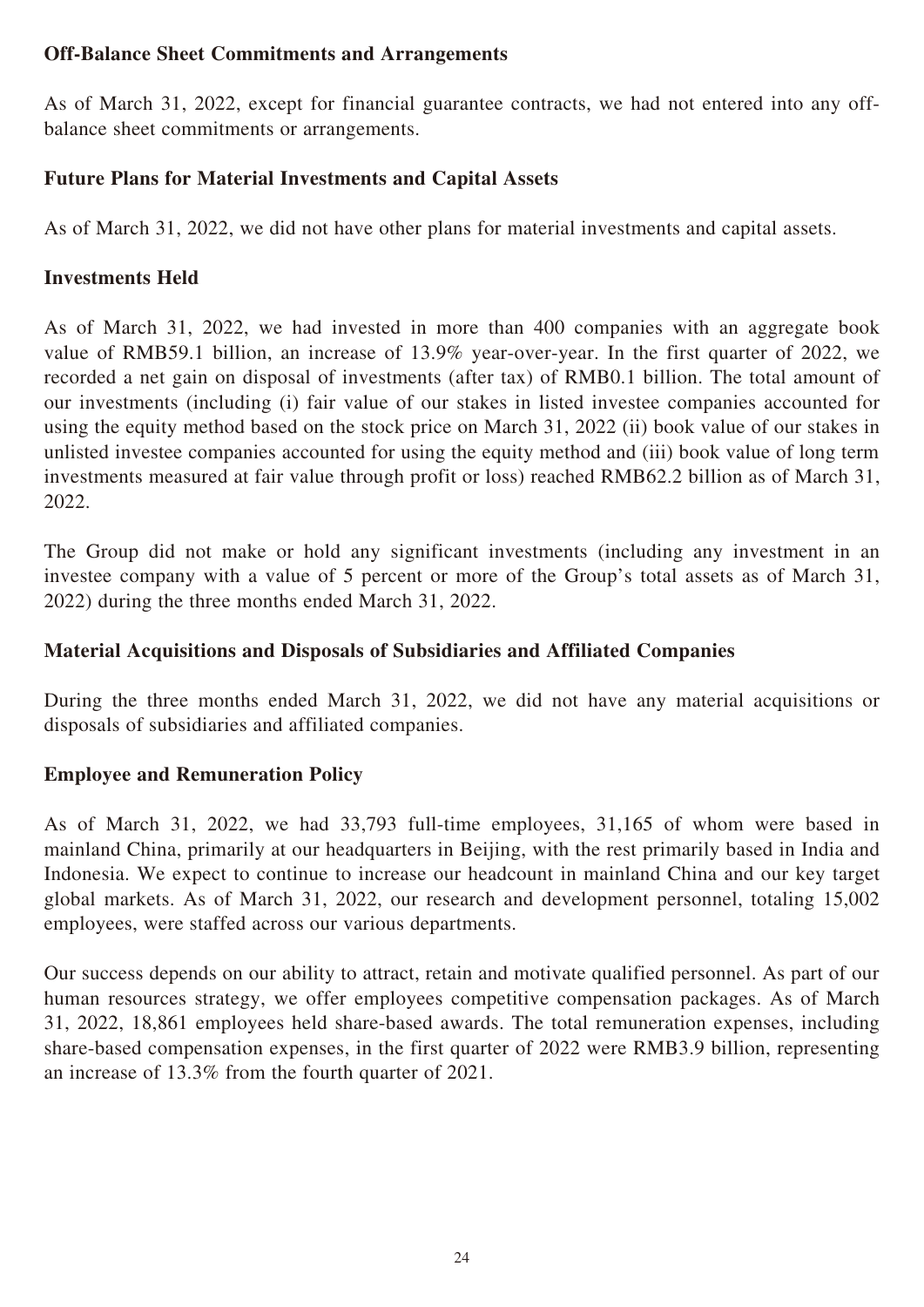# **Foreign Exchange Risk**

The transactions of our Company are denominated and settled in our functional currency, the United States Dollar. Our Group's subsidiaries primarily operate in the People's Republic of China (the "**PRC**") and other regions such as India, and are exposed to foreign exchange risk arising from the exposure to various currencies, primarily with respect to the United States Dollar. Therefore, foreign exchange risk primarily arises from the recognized assets and liabilities in our subsidiaries when receiving or expecting to receive foreign currencies from, or paying or expecting to pay foreign currencies to overseas business partners.

We will continue to monitor changes in currency exchange rates and will take necessary measures to mitigate any impacts caused by exchange rate fluctuations.

#### **Pledge of Assets**

As of March 31, 2022, we pledged a restricted deposit of RMB3.5 billion, compared with RMB4.3 billion as of December 31, 2021. We also had secured certain construction in progress and land use right for borrowings.

#### **Contingent Liabilities**

We did not have any material contingent liabilities as of March 31, 2022 and December 31, 2021. Further details of the contingencies are set out in Note 9 to the financial information.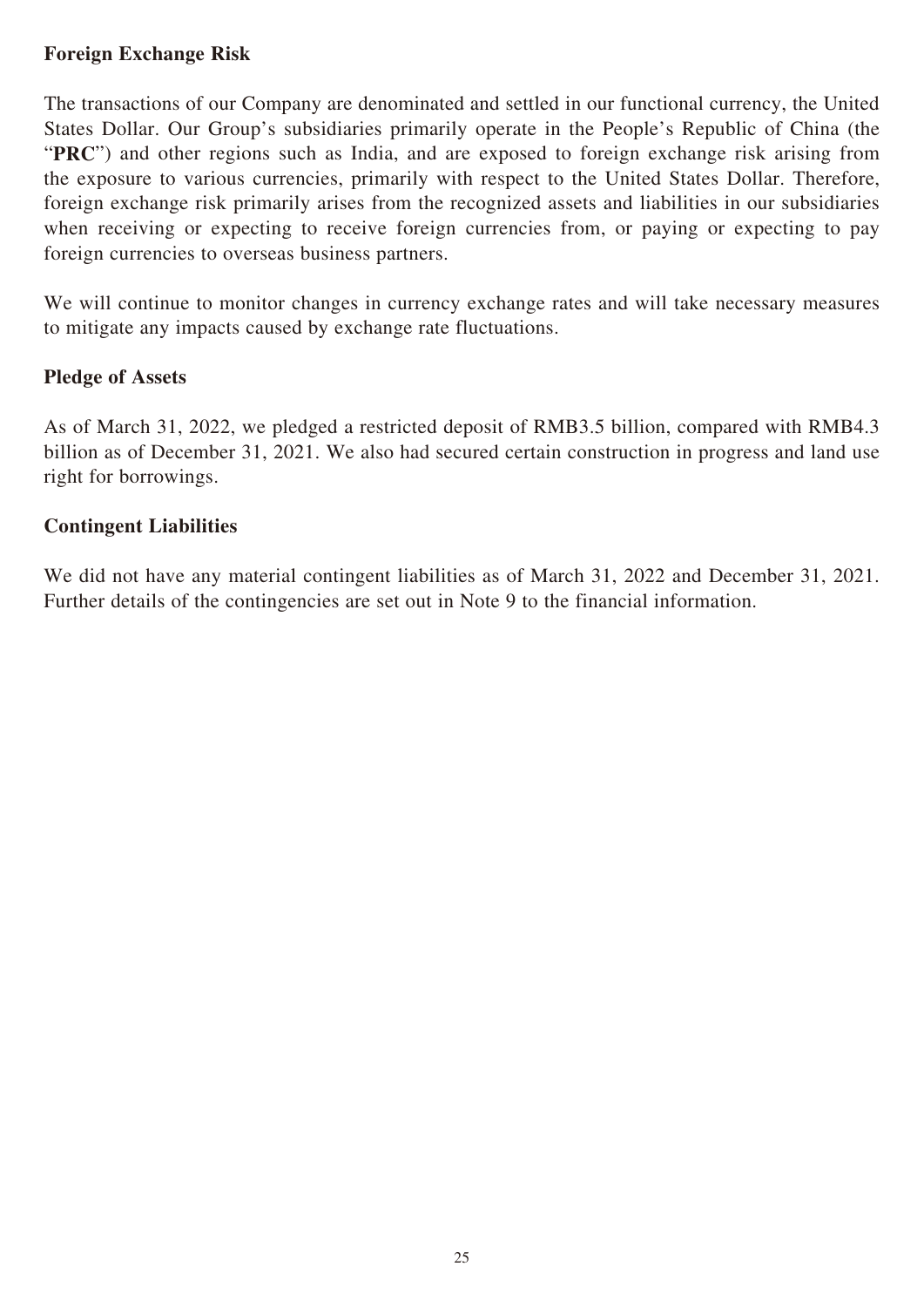# **FINANCIAL INFORMATION**

# **CONDENSED CONSOLIDATED INCOME STATEMENT**

*For the three months ended March 31, 2022 (Expressed in Renminbi ("RMB"))*

|                                                                                                | <b>Unaudited</b><br><b>Three months ended</b><br>March 31, |                              |                              |  |
|------------------------------------------------------------------------------------------------|------------------------------------------------------------|------------------------------|------------------------------|--|
|                                                                                                | <b>Note</b>                                                | 2022<br><b>RMB'000</b>       | 2021<br><b>RMB'000</b>       |  |
| <b>Revenue</b><br>Cost of sales                                                                | $\overline{2}$<br>2, 3                                     | 73,351,502<br>(60, 641, 756) | 76,882,163<br>(62, 720, 932) |  |
| <b>Gross profit</b>                                                                            |                                                            | 12,709,746                   | 14, 161, 231                 |  |
| Research and development expenses                                                              | $\mathfrak{Z}$                                             | (3,494,539)                  | (3,011,991)                  |  |
| Selling and marketing expenses                                                                 | $\overline{3}$                                             | (5,256,184)                  | (4,163,475)                  |  |
| Administrative expenses<br>Fair value changes on investments measured                          | $\overline{3}$                                             | (1,244,573)                  | (987, 652)                   |  |
| at fair value through profit or loss<br>Share of net (losses)/profits of investments accounted | $\overline{4}$                                             | (3,550,255)                  | 2,063,207                    |  |
| for using the equity method                                                                    |                                                            | (201, 332)                   | 8,989                        |  |
| Other income                                                                                   |                                                            | 164,927                      | 152,053                      |  |
| Other losses, net                                                                              |                                                            | (39, 053)                    | (64, 699)                    |  |
| <b>Operating (loss)/profit</b>                                                                 |                                                            | (911, 263)                   | 8,157,663                    |  |
| Finance income                                                                                 |                                                            | 265,702                      | 275,208                      |  |
| Finance costs                                                                                  |                                                            | 229,631                      | 634,009                      |  |
| (Loss)/profit before income tax                                                                |                                                            | (415,930)                    | 9,066,880                    |  |
| Income tax expenses                                                                            |                                                            | (114, 624)                   | (1,277,973)                  |  |
| (Loss)/profit for the period                                                                   |                                                            | (530, 554)                   | 7,788,907                    |  |
| <b>Attributable to:</b>                                                                        |                                                            |                              |                              |  |
| — Owners of the Company                                                                        |                                                            | (587,600)                    | 7,792,889                    |  |
| — Non-controlling interests                                                                    |                                                            | 57,046                       | (3,982)                      |  |
|                                                                                                |                                                            | (530, 554)                   | 7,788,907                    |  |
|                                                                                                |                                                            |                              |                              |  |
| (Loss)/earnings per share (expressed in RMB per share):<br><b>Basic</b>                        |                                                            | (0.02)                       | 0.31                         |  |
| Diluted                                                                                        |                                                            | (0.02)                       | 0.30                         |  |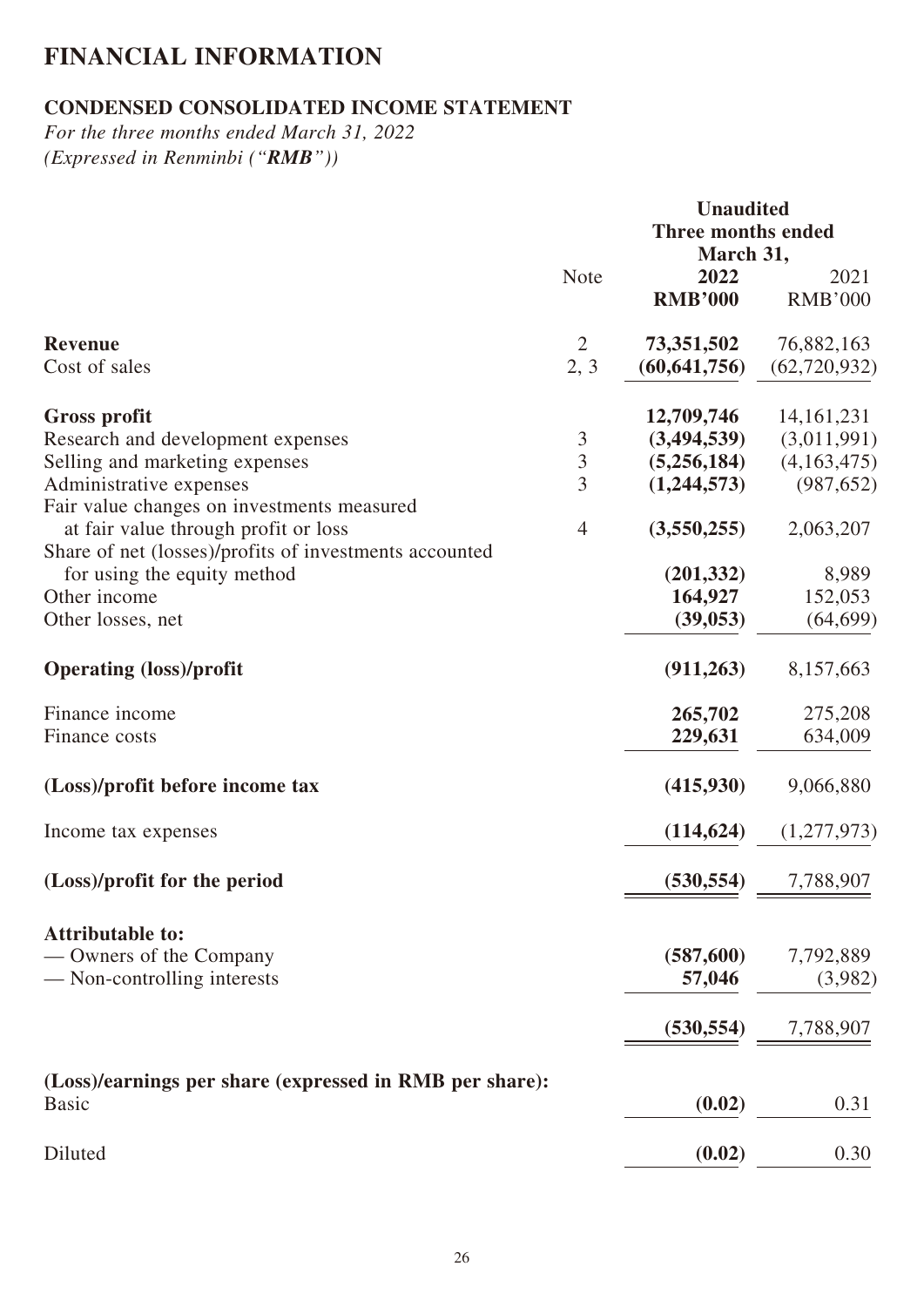# **CONDENSED CONSOLIDATED STATEMENT OF COMPREHENSIVE INCOME**

*For the three months ended March 31, 2022 (Expressed in RMB)*

|                                                               |      | <b>Unaudited</b>          |                |
|---------------------------------------------------------------|------|---------------------------|----------------|
|                                                               |      | <b>Three months ended</b> |                |
|                                                               |      | March 31,                 |                |
|                                                               | Note | 2022                      | 2021           |
|                                                               |      | <b>RMB'000</b>            | <b>RMB'000</b> |
| (Loss)/profit for the period                                  |      | (530, 554)                | 7,788,907      |
| Other comprehensive (loss)/income:                            |      |                           |                |
| Items that may be reclassified subsequently to profit or loss |      |                           |                |
| Share of other comprehensive loss of investments              |      |                           |                |
| accounted for using the equity method                         |      | (21,096)                  | (55,217)       |
| Net (losses)/gains from changes in fair value of financial    |      |                           |                |
| assets at fair value through other comprehensive income       |      | (3,175)                   | 3,715          |
| Currency translation differences                              |      | (62, 344)                 | 97,164         |
| Item that will not be reclassified subsequently to            |      |                           |                |
| profit or loss                                                |      |                           |                |
| Currency translation differences                              |      | (176, 408)                | 358,708        |
| Other comprehensive (loss)/income for the period,             |      |                           |                |
| net of tax                                                    |      | (263, 023)                | 404,370        |
| Total comprehensive (loss)/income for the period              |      | (793, 577)                | 8,193,277      |
|                                                               |      |                           |                |
| <b>Attributable to:</b>                                       |      |                           |                |
| — Owners of the Company                                       |      | (848,799)                 | 8,196,150      |
| — Non-controlling interests                                   |      | 55,222                    | (2,873)        |
|                                                               |      | (793, 577)                | 8,193,277      |
|                                                               |      |                           |                |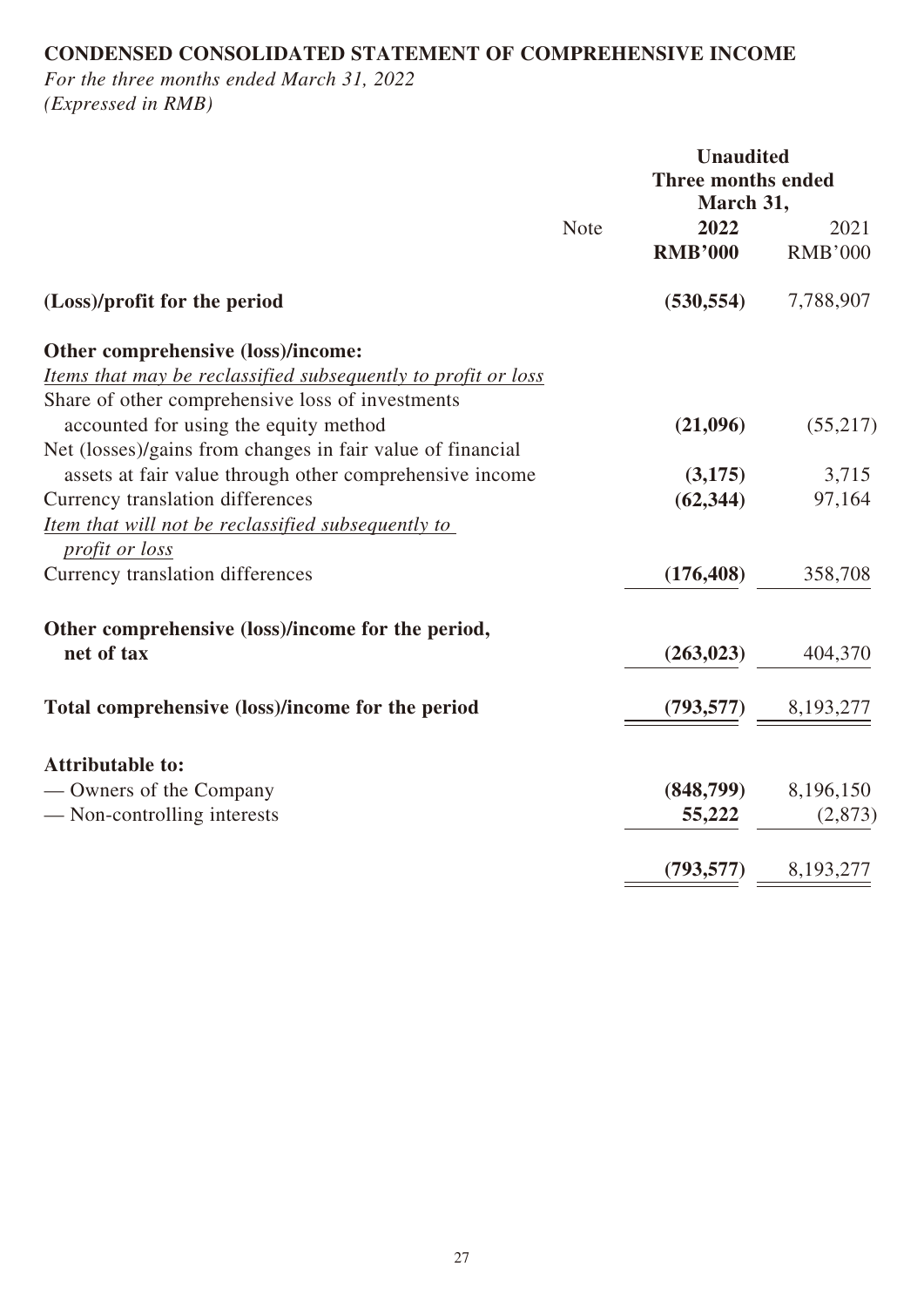# **CONDENSED CONSOLIDATED BALANCE SHEET**

*As of March 31, 2022 (Expressed in RMB)*

|                                                   |                | <b>Unaudited</b> | Audited                |
|---------------------------------------------------|----------------|------------------|------------------------|
|                                                   |                | As of            | As of                  |
|                                                   |                |                  | March 31, December 31, |
|                                                   | Note           | 2022             | 2021                   |
|                                                   |                | <b>RMB'000</b>   | <b>RMB'000</b>         |
| <b>Assets</b>                                     |                |                  |                        |
| <b>Non-current assets</b>                         |                |                  |                        |
| Property and equipment                            |                | 7,223,932        | 6,964,621              |
| Intangible assets                                 |                | 5,293,058        | 5,579,159              |
| Investments accounted for using the equity method |                | 10,026,620       | 10,230,751             |
| Long-term investments measured at fair value      |                |                  |                        |
| through profit or loss                            | $\overline{4}$ | 49,122,848       | 50,113,702             |
| Deferred income tax assets                        |                | 1,915,059        | 1,661,947              |
| Long-term bank deposits                           |                | 15,862,841       | 16,195,419             |
| Long-term investments measured at amortized cost  | $\overline{4}$ | 372,008          | 351,362                |
| Other non-current assets                          |                | 15,967,939       | 15,943,508             |
|                                                   |                | 105,784,305      | 107,040,469            |
| <b>Current assets</b>                             |                |                  |                        |
| Inventories                                       | 6              | 56,144,700       | 52,397,946             |
| Trade receivables                                 | 5              | 17,239,735       | 17,985,503             |
| Loan receivables                                  |                | 5,245,380        | 5,109,034              |
| Prepayments and other receivables                 |                | 25,514,715       | 19,851,884             |
| Bills receivables measured at fair value          |                |                  |                        |
| through other comprehensive income                |                | 267,201          | 14,033                 |
| Short-term investments measured at fair value     |                |                  |                        |
| through other comprehensive income                | $\overline{4}$ | 649,788          | 710,865                |
| Short-term investments measured at amortized cost | 4              | 635,415          | 1,597,919              |
| Short-term investments measured at fair value     |                |                  |                        |
| through profit or loss                            | $\overline{4}$ | 17,695,319       | 29,311,848             |
| Short-term bank deposits                          |                | 22,543,790       | 31,041,129             |
| Restricted cash                                   |                | 3,547,123        | 4,319,661              |
| Cash and cash equivalents                         |                | 34,714,164       | 23,511,579             |
|                                                   |                | 184, 197, 330    | 185,851,401            |
| <b>Total assets</b>                               |                | 289,981,635      | 292,891,870            |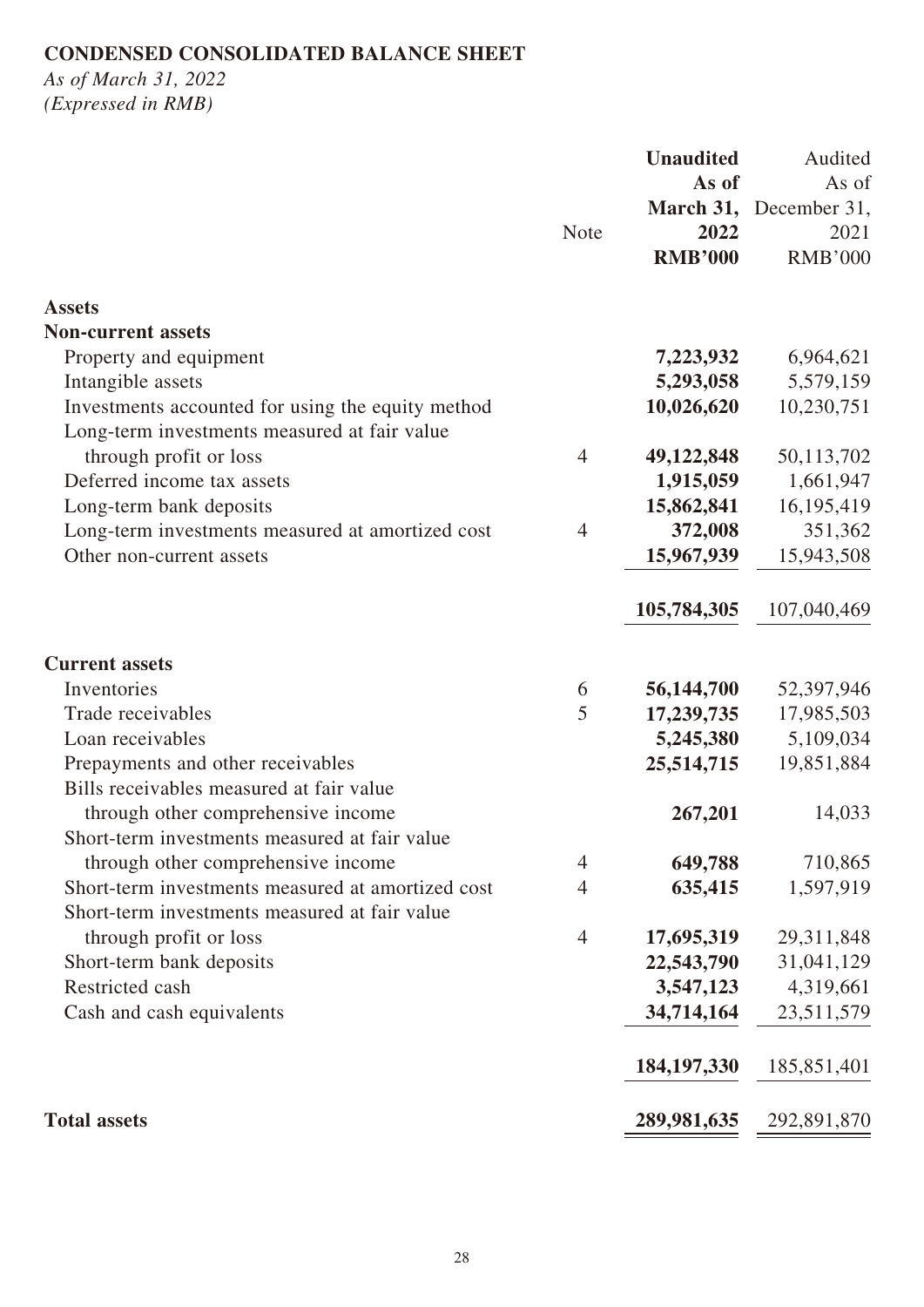|                                                                                                                                                                            | <b>Note</b>    | <b>Unaudited</b><br>As of<br>2022<br><b>RMB'000</b>                                         | Audited<br>As of<br>March 31, December 31,<br>2021<br><b>RMB'000</b>                        |
|----------------------------------------------------------------------------------------------------------------------------------------------------------------------------|----------------|---------------------------------------------------------------------------------------------|---------------------------------------------------------------------------------------------|
| <b>Equity and liabilities</b><br>Equity attributable to owners of the Company<br>Share capital<br>Reserves                                                                 |                | 407<br>136, 374, 851                                                                        | 407<br>137,212,499                                                                          |
|                                                                                                                                                                            |                | 136, 375, 258                                                                               | 137,212,906                                                                                 |
| <b>Non-controlling interests</b>                                                                                                                                           |                | 273,479                                                                                     | 219,590                                                                                     |
| <b>Total equity</b>                                                                                                                                                        |                | 136, 648, 737                                                                               | 137,432,496                                                                                 |
| <b>Liabilities</b><br><b>Non-current liabilities</b><br><b>Borrowings</b><br>Deferred income tax liabilities<br>Warranty provision<br>Other non-current liabilities        | $\overline{7}$ | 20,492,213<br>808,986<br>1,100,512<br>16,901,581<br>39, 303, 292                            | 20,719,790<br>1,202,717<br>895,747<br>16,913,649<br>39,731,903                              |
| <b>Current liabilities</b><br>Trade payables<br>Other payables and accruals<br>Advance from customers<br><b>Borrowings</b><br>Income tax liabilities<br>Warranty provision | 8<br>7         | 74,874,543<br>15,895,565<br>8,473,168<br>9,221,716<br>2,093,396<br>3,471,218<br>114,029,606 | 74,643,005<br>20,224,499<br>9,289,177<br>5,527,050<br>2,335,124<br>3,708,616<br>115,727,471 |
| <b>Total liabilities</b>                                                                                                                                                   |                | 153, 332, 898                                                                               | 155,459,374                                                                                 |
| <b>Total equity and liabilities</b>                                                                                                                                        |                | 289,981,635                                                                                 | 292,891,870                                                                                 |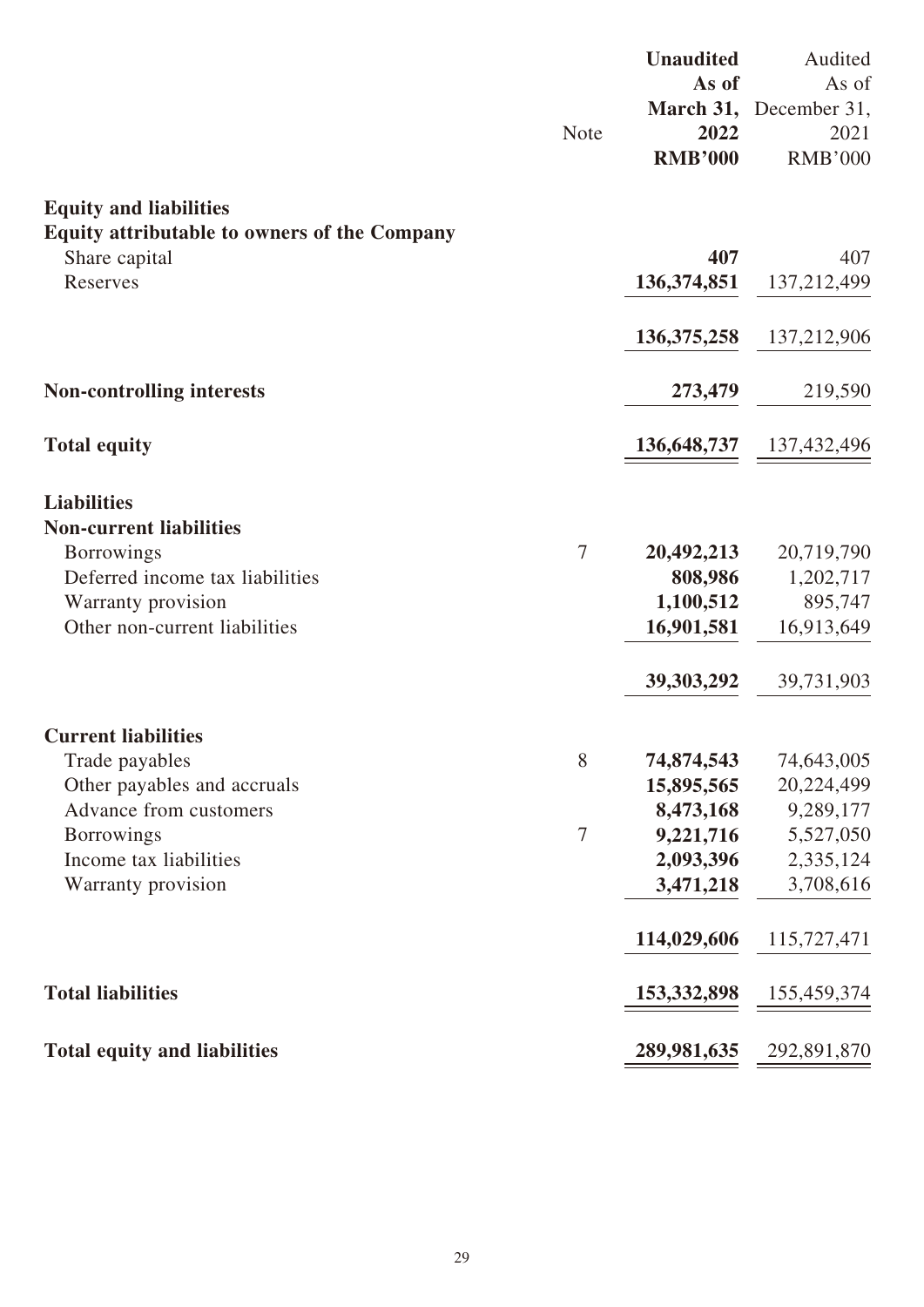# **CONDENSED CONSOLIDATED STATEMENT OF CASH FLOWS**

*For the three months ended March 31, 2022 (Expressed in RMB)*

|                                                                                                                                                                                   | <b>Unaudited</b><br>Three months ended<br>March 31, |                                      |
|-----------------------------------------------------------------------------------------------------------------------------------------------------------------------------------|-----------------------------------------------------|--------------------------------------|
|                                                                                                                                                                                   | 2022<br><b>RMB'000</b>                              | 2021<br><b>RMB'000</b>               |
| Net cash (used in)/generated from operating activities                                                                                                                            | (8,680,606)                                         | 1,453,986                            |
| Net cash generated from/(used in) investing activities                                                                                                                            | 17,569,436                                          | (25,546,673)                         |
| Net cash generated from financing activities                                                                                                                                      | 2,351,588                                           | 3,583,567                            |
| Net increase/(decrease) in cash and cash equivalents<br>Cash and cash equivalents at the beginning of the period<br>Effects of exchange rate changes on cash and cash equivalents | 11,240,418<br>23,511,579<br>(37, 833)               | (20,509,120)<br>54,752,443<br>36,183 |
| Cash and cash equivalents at end of the period                                                                                                                                    | 34,714,164                                          | 34,279,506                           |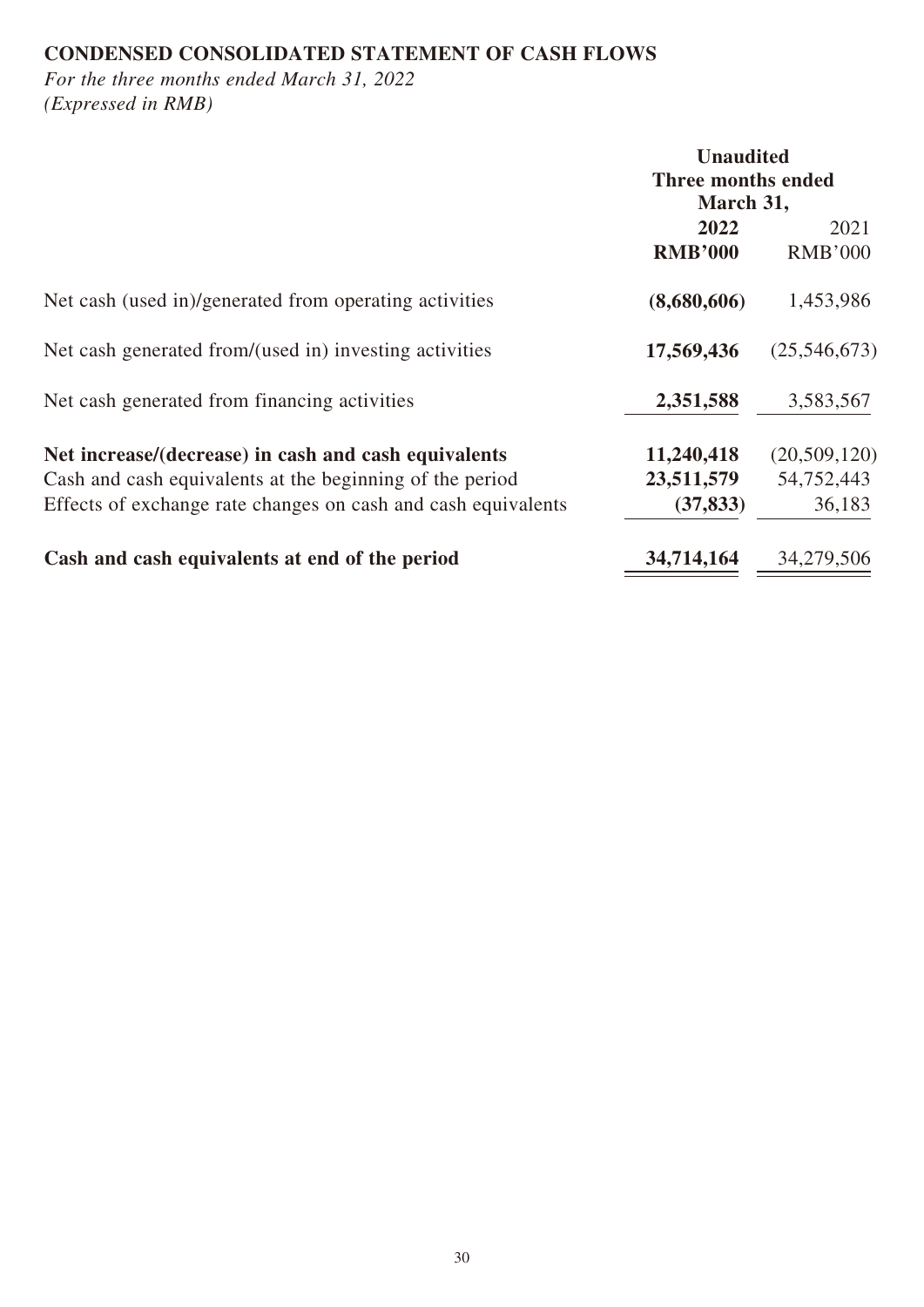#### **1 Basis of preparation**

The condensed consolidated interim financial information comprises the condensed consolidated balance sheet as of March 31, 2022, the condensed consolidated income statement, the condensed consolidated statement of comprehensive income, the condensed consolidated statement of changes in equity and the condensed consolidated statement of cash flows for the three-month period then ended, and a summary of significant accounting policies and other explanatory notes (the "**Interim Financial Information**"). The Interim Financial Information is presented in RMB, unless otherwise stated.

The Interim Financial Information has been prepared in accordance with International Accounting Standard ("**IAS**") 34, "Interim Financial Reporting", issued by the International Accounting Standards Board ("**IASB**").

The Interim Financial Information does not include all the notes of the type normally included in annual financial statements. The Interim Financial Information should be read in conjunction with the annual audited financial statements of the Group for the year ended December 31, 2021 which have been prepared in accordance with International Financial Reporting Standards ("**IFRS**") by the Group as set out in the 2021 annual report of the Company dated March 22, 2022 (the "**2021 Financial Statements**").

The accounting policies and methods of computations used in the preparation of the Interim Financial Information are consistent with those used in the preparation of the annual financial statements for the year ended December 31, 2021, as described in the 2021 Financial Statements, except for the adoption of certain amended standards which has had no significant impact on the results and the financial position of the Group.

#### **2 Segment information**

The Group's business activities, for which discrete financial statements are available, are regularly reviewed and evaluated by the Chief Operating Decision Maker ("**CODM**"). The CODM, who is responsible for allocating resources and assessing performance of the operating segments, has been identified as the Chief Executive Officer that makes strategic decisions. As a result of this evaluation, the Group determined that it has operating segments as follows:

- Smartphones
- IoT and lifestyle products
- Internet services
- **Others**

The CODM assesses the performance of the operating segments mainly based on segment revenue and gross profit of each operating segment. There were no material inter-segment sales during the three months ended March 31, 2022 and 2021. The revenues from external customers reported to the CODM are measured in a manner consistent with that applied in the consolidated income statement.

The segment results for the three months ended March 31, 2022 and 2021 are as follows:

|                  |                    |                | Three months ended March 31, 2022 |                |                |
|------------------|--------------------|----------------|-----------------------------------|----------------|----------------|
|                  |                    | <b>IoT</b> and |                                   |                |                |
|                  |                    | lifestyle      | Internet                          |                |                |
|                  | <b>Smartphones</b> | products       | services                          | <b>Others</b>  | <b>Total</b>   |
|                  | <b>RMB'000</b>     | <b>RMB'000</b> | <b>RMB'000</b>                    | <b>RMB'000</b> | <b>RMB'000</b> |
| (Unaudited)      |                    |                |                                   |                |                |
| Segment revenues | 45,762,689         | 19,477,357     | 7,112,481                         | 998,975        | 73,351,502     |
| Cost of sales    | (41, 240, 598)     | (16, 435, 379) | (2,078,351)                       | (887, 428)     | (60, 641, 756) |
| Gross profit     | 4,522,091          | 3,041,978      | 5,034,130                         | 111,547        | 12,709,746     |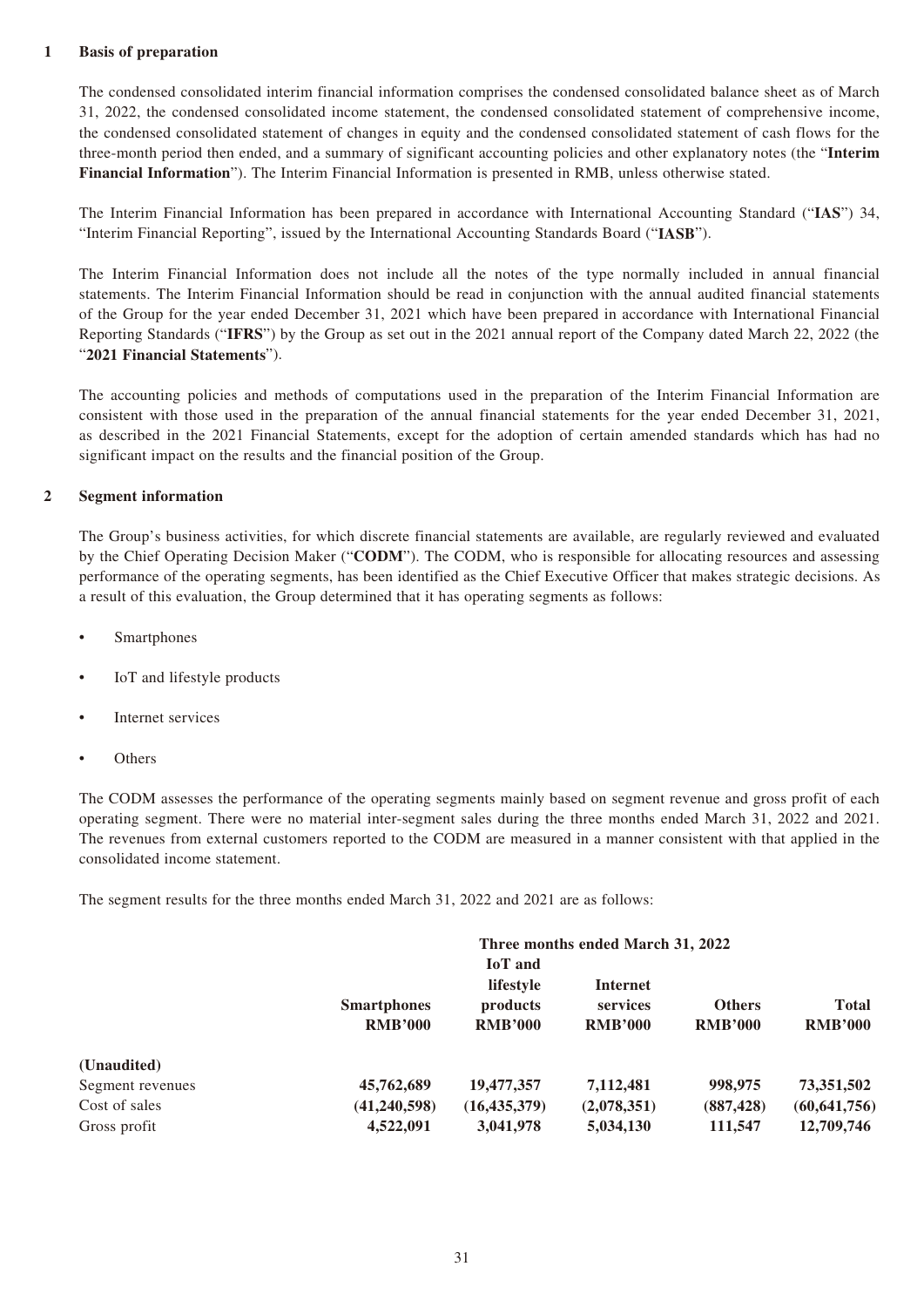|                  |                |                | Three months ended March 31, 2021 |                |                |
|------------------|----------------|----------------|-----------------------------------|----------------|----------------|
|                  |                | IoT and        |                                   |                |                |
|                  |                | lifestyle      | Internet                          |                |                |
|                  | Smartphones    | products       | services                          | Others         | Total          |
|                  | <b>RMB'000</b> | <b>RMB'000</b> | <b>RMB'000</b>                    | <b>RMB'000</b> | <b>RMB'000</b> |
| (Unaudited)      |                |                |                                   |                |                |
| Segment revenues | 51,490,983     | 18,243,267     | 6,570,848                         | 577,065        | 76,882,163     |
| Cost of sales    | (44, 857, 384) | (15,590,732)   | (1,816,119)                       | (456,697)      | (62, 720, 932) |
| Gross profit     | 6,633,599      | 2,652,535      | 4,754,729                         | 120,368        | 14, 161, 231   |

For the three months ended March 31, 2022 and 2021, the geographical information on the total revenues is as follows:

|                               | Three months ended March 31, |      |             |      |
|-------------------------------|------------------------------|------|-------------|------|
|                               | 2022                         |      | 2021        |      |
|                               | <b>RMB'000</b>               | $\%$ | RMB'000     | $\%$ |
|                               | (Unaudited)                  |      | (Unaudited) |      |
| Mainland China                | 35,889,645                   | 48.9 | 39,473,714  | 51.3 |
| Rest of the world $(Note(a))$ | 37,461,857                   | 51.1 | 37,408,449  | 48.7 |
|                               | 73,351,502                   |      | 76,882,163  |      |

*Note:*

(a) Revenues outside mainland China are mainly from India and Europe.

#### **3 Expenses by nature**

|                                                                                       | Three months ended<br>March 31, |                |
|---------------------------------------------------------------------------------------|---------------------------------|----------------|
|                                                                                       | 2022                            | 2021           |
|                                                                                       | <b>RMB'000</b>                  | <b>RMB'000</b> |
|                                                                                       | (Unaudited)                     | (Unaudited)    |
| Cost of inventories sold and royalty fees                                             | 55,276,704                      | 59,162,724     |
| Provision for impairment of inventories                                               | 1,531,196                       | 317,118        |
| Employee benefit expenses                                                             | 3,895,114                       | 3,383,311      |
| Depreciation of property and equipment, right-of-use assets and investment properties | 544,464                         | 359,695        |
| Amortization of intangible assets                                                     | 333,969                         | 297,635        |
| Promotion and advertising expenses                                                    | 1,674,737                       | 1,132,661      |
| Content fees to game developers and video providers                                   | 799,881                         | 683,452        |
| Credit loss allowance for loan receivables                                            | 20,696                          | 58,553         |
| Consultancy and professional service fees                                             | 332,352                         | 287,555        |
| Cloud service, bandwidth and server custody fees                                      | 591,874                         | 573,782        |
| Warranty expenses                                                                     | 1,091,711                       | 1,072,526      |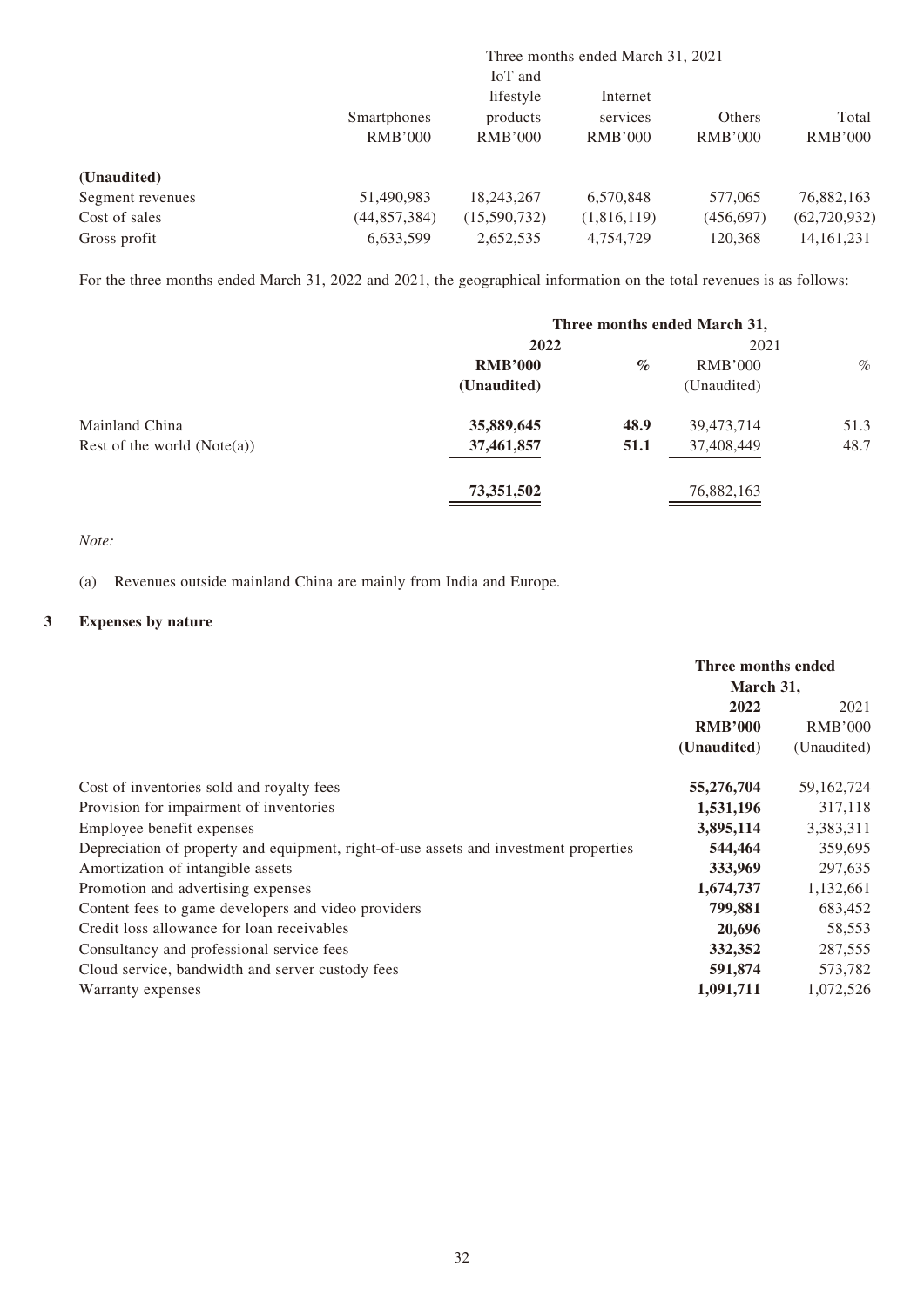| As of                                                               | As of          |
|---------------------------------------------------------------------|----------------|
| March 31,                                                           | December 31,   |
| 2022                                                                | 2021           |
| <b>RMB'000</b>                                                      | <b>RMB'000</b> |
| (Unaudited)                                                         | (Audited)      |
| <b>Current assets</b>                                               |                |
| Short-term investments measured at                                  |                |
| - Amortized cost<br>635,415                                         | 1,597,919      |
| 649,788<br>- Fair value through other comprehensive income          | 710,865        |
| - Fair value through profit or loss<br>17,695,319                   | 29,311,848     |
| 18,980,522                                                          | 31,620,632     |
| <b>Non-current assets</b>                                           |                |
| Long-term investments measured at amortized cost<br>372,008         | 351,362        |
| Long-term investments measured at fair value through profit or loss |                |
| — Ordinary shares investments<br>18,992,617                         | 22,755,228     |
| — Preferred shares investments<br>25,660,620                        | 25,108,840     |
| — Other investments<br>4,469,611                                    | 2,249,634      |
| 49,494,856                                                          | 50,465,064     |

Amounts recognized in profit or loss of investments measured at fair value through profit or loss

|                                                                                                                                       | Three months ended<br>March 31,       |                                       |
|---------------------------------------------------------------------------------------------------------------------------------------|---------------------------------------|---------------------------------------|
|                                                                                                                                       | 2022<br><b>RMB'000</b><br>(Unaudited) | 2021<br><b>RMB'000</b><br>(Unaudited) |
| Fair value changes on equity investments<br>Fair value changes on preferred shares investments                                        | (3,690,754)<br>11,810                 | 900,805<br>949,527                    |
| Fair value changes on short-term investments measured at fair value through profit or loss<br>Fair value changes on other investments | 120,596<br>8,093                      | 212,875                               |
|                                                                                                                                       | (3,550,255)                           | 2,063,207                             |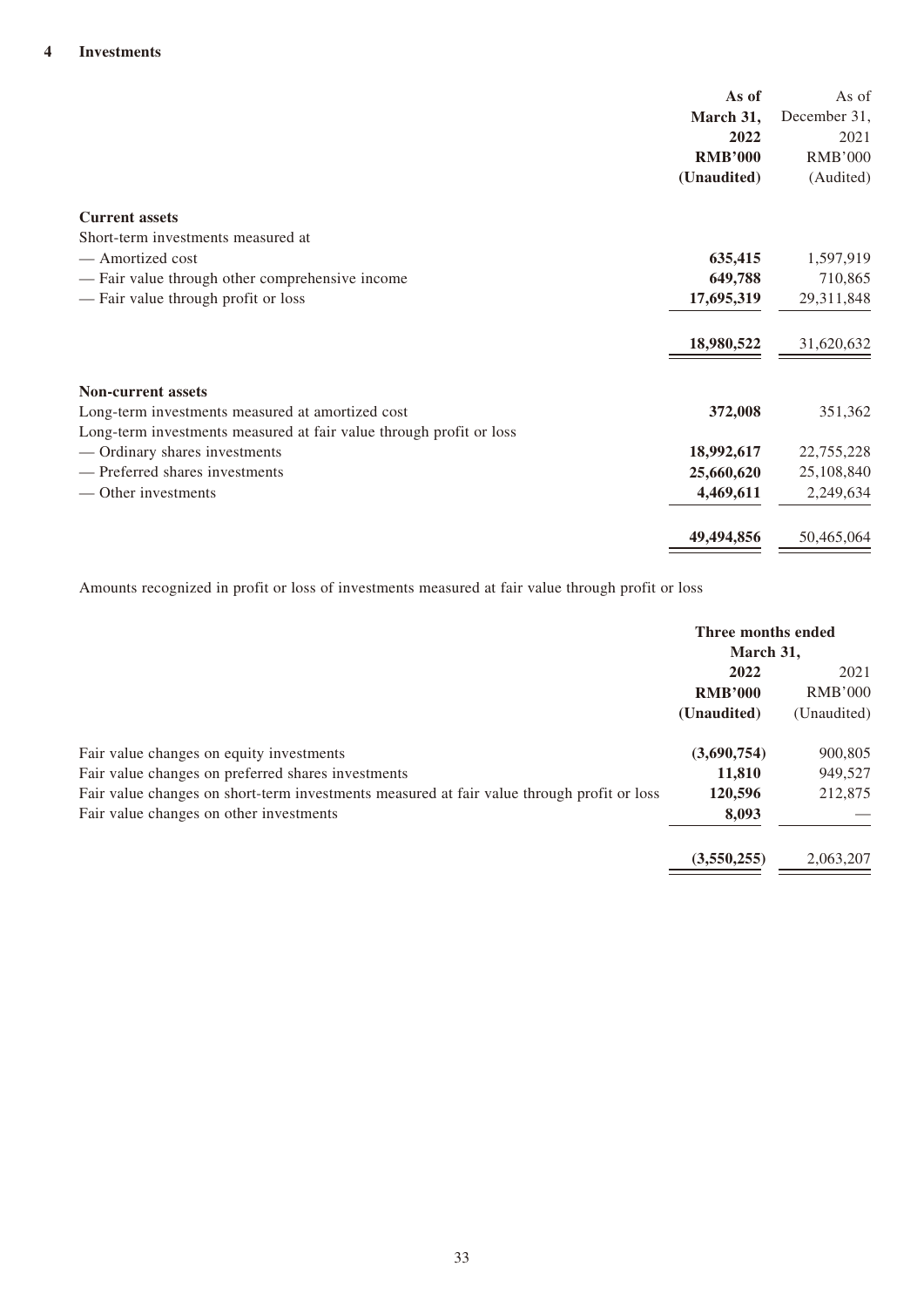#### **5 Trade receivables**

The Group usually allows a credit period within 180 days to its customers. Aging analysis of trade receivables based on invoice date is as follows:

|                             | As of          | As of          |
|-----------------------------|----------------|----------------|
|                             | March 31,      | December 31,   |
|                             | 2022           | 2021           |
|                             | <b>RMB'000</b> | <b>RMB'000</b> |
|                             | (Unaudited)    | (Audited)      |
| <b>Trade receivables</b>    |                |                |
| Up to 3 months              | 12,466,553     | 15,740,356     |
| 3 to 6 months               | 4,070,022      | 1,477,059      |
| 6 months to 1 year          | 358,526        | 652,701        |
| 1 to 2 years                | 405,278        | 184,058        |
| Over 2 years                | 107,464        | 95,306         |
|                             | 17,407,843     | 18,149,480     |
| Less: credit loss allowance | (168, 108)     | (163, 977)     |
|                             | 17,239,735     | 17,985,503     |

#### **6 Inventories**

|                                | As of          | As of          |
|--------------------------------|----------------|----------------|
|                                | March 31,      | December 31,   |
|                                | 2022           | 2021           |
|                                | <b>RMB'000</b> | <b>RMB'000</b> |
|                                | (Unaudited)    | (Audited)      |
| Raw materials                  | 19,840,913     | 19,314,001     |
| Finished goods                 | 26,603,040     | 23,934,395     |
| Work in progress               | 4,778,343      | 4,627,210      |
| Spare parts                    | 4,621,093      | 3,896,430      |
| Others                         | 2,040,351      | 1,957,057      |
|                                | 57,883,740     | 53,729,093     |
| Less: provision for impairment | (1,739,040)    | (1,331,147)    |
|                                | 56,144,700     | 52,397,946     |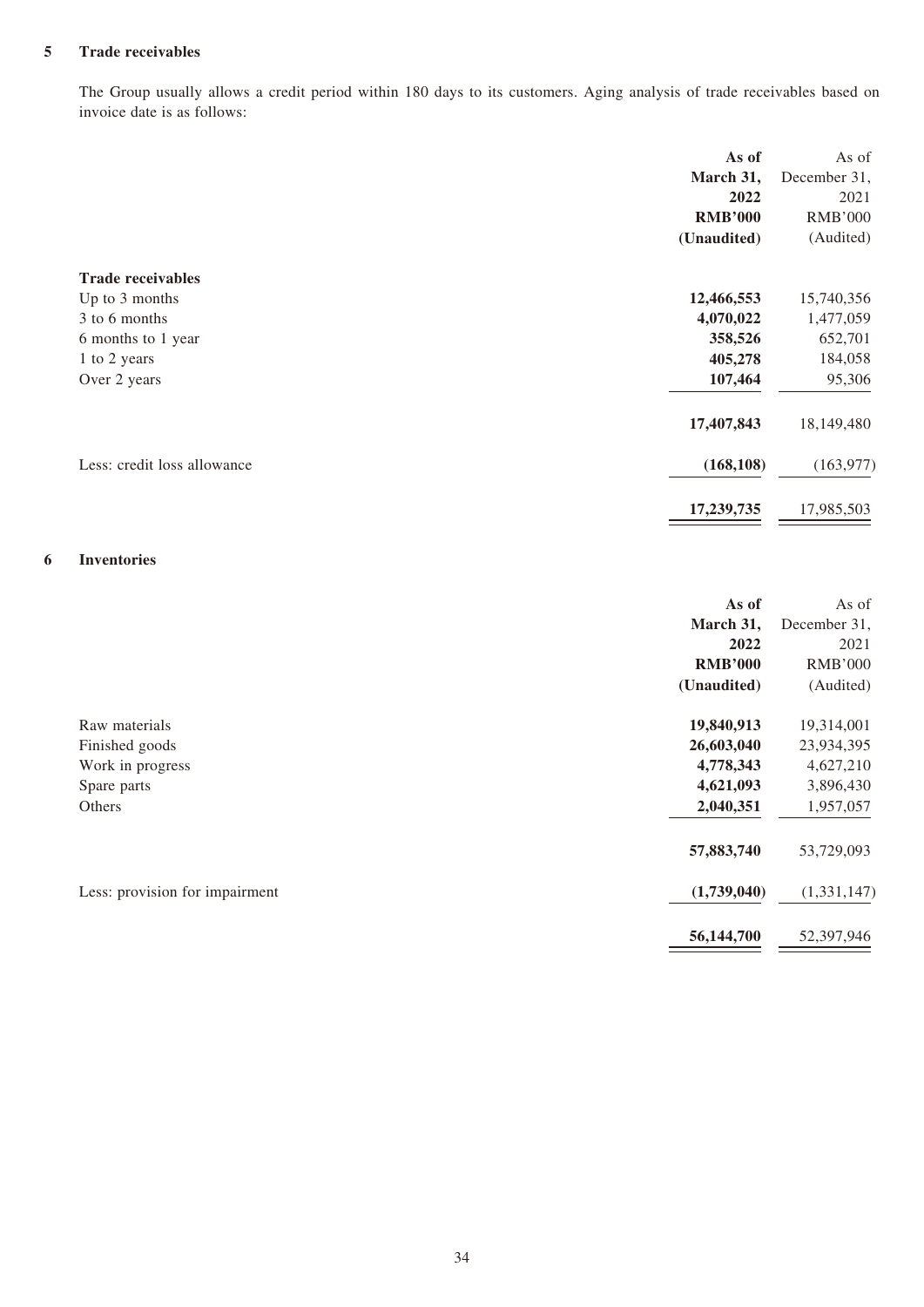|                                     | As of          | As of          |
|-------------------------------------|----------------|----------------|
|                                     | March 31,      | December 31,   |
|                                     | 2022           | 2021           |
|                                     | <b>RMB'000</b> | <b>RMB'000</b> |
|                                     | (Unaudited)    | (Audited)      |
| Included in non-current liabilities |                |                |
| Secured borrowings                  | 1,377,934      | 1,576,761      |
| Unsecured borrowings                | 14,945,679     | 15,004,487     |
| Convertible bonds                   | 4,168,600      | 4,138,542      |
|                                     | 20,492,213     | 20,719,790     |
| Included in current liabilities     |                |                |
| Secured borrowings                  | 651,745        | 507,217        |
| Unsecured borrowings                | 8,569,971      | 5,019,833      |
|                                     | 9,221,716      | 5,527,050      |

#### **8 Trade payables**

Trade payables primarily include payables for inventories. As of March 31, 2022 and December 31, 2021, the carrying amounts of trade payables were primarily denominated in RMB, US\$ and India Rupees.

Trade payables and their aging analysis based on invoice date are as follows:

|                    | As of          | As of          |
|--------------------|----------------|----------------|
|                    | March 31,      | December 31,   |
|                    | 2022           | 2021           |
|                    | <b>RMB'000</b> | <b>RMB'000</b> |
|                    | (Unaudited)    | (Audited)      |
| Up to 3 months     | 69,929,383     | 70,187,231     |
| 3 to 6 months      | 1,933,469      | 2,526,217      |
| 6 months to 1 year | 2,196,780      | 1,343,318      |
| 1 to 2 years       | 678,612        | 490,484        |
| Over 2 years       | 136,299        | 95,755         |
|                    | 74,874,543     | 74,643,005     |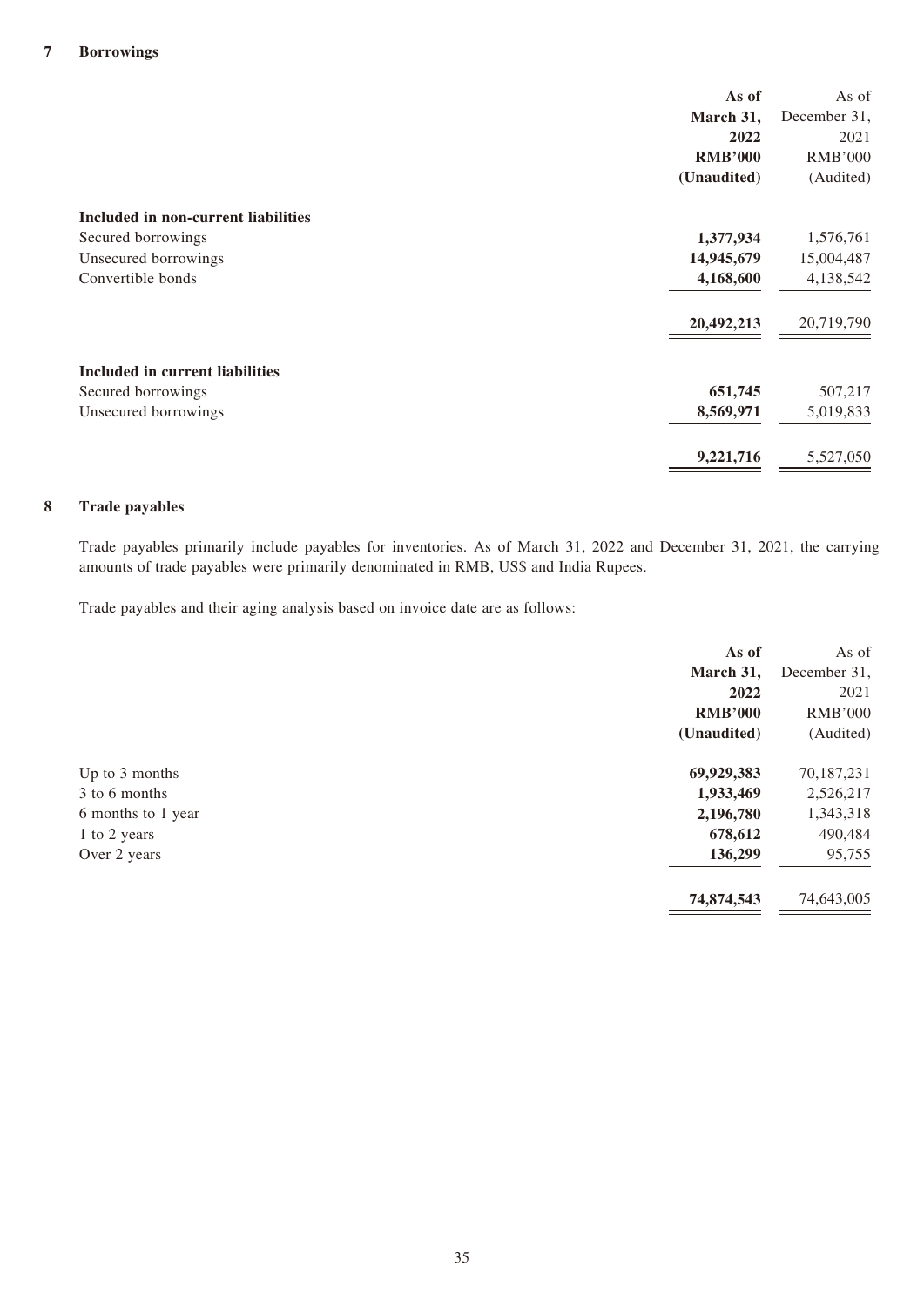#### **9 Contingencies**

On December 21, 2021, the Income Tax Department of India ("**Income Tax Department**") commenced an investigation on mobile phone manufacturing companies, including Xiaomi India, in relation to their compliance with relevant income tax regulations. As of the issuance date of this announcement, as the investigation on Xiaomi India was still in progress, the Group has not yet received any notice on the findings of the investigation by the Income Tax Department. As such, the impact of any outcome, if any, is presently not ascertainable. As a result, as of December 31, 2021 and March 31, 2022, the Group did not make any provisions for potential loss contingencies pertaining to this investigation.

On January 5, 2022, the Directorate of Revenue Intelligence of India ("**DRI**") issued notices ("**Notices**") to Xiaomi India for demand and recovery of custom duty amounting to Rs.653 crore (equivalent to approximately RMB560 million) owed for the period from April 1, 2017 to June 30, 2020. In April 2022, Xiaomi India was notified by the DRI to delay the submission of the responses to the Notices to the DRI. Based on external professional opinion, management assessed and concluded that the likelihood of material resource outflow as a result of the Notices is remote. As a result, as of December 31, 2021 and March 31, 2022, the Group did not make any provisions for potential loss contingencies pertaining to this matter.

The Directorate of Enforcement ("**ED**") in India initiated an investigation in connection with the remittance of royalty fees by Xiaomi India to independent third parties and a related party within the Group. On April 29, 2022, the ED issued an order to Xiaomi India and frozen INR5,551 crore (equivalent to RMB4.8 billion) (the "**Order**"), alleging the remittance lacked commercial substance and that Xiaomi India violated Section 4 of the Foreign Exchange Management Act ("**FEMA**"). The Group resorted to a High Court in India which ruled a stay of the enforcement of the Order until May 12, 2022 on May 5, 2022, and then until May 23, 2022 on May 12, 2022, and the Group will continue the resort on May 23, 2022 and onwards. Management and legal counsel assessed and concluded the payment of royalty fees by Xiaomi India had commercial justifications and the amounts of royalty fee were determined based on commercial terms. Accordingly, management believes the remittance of royalty fees by Xiaomi India were in full compliance of the law in India, and the likelihood of material resource outflow as a result of the Order is remote. As of March 31, 2022, the Group did not make any provisions for potential loss contingencies pertaining to this matter.

Other than the matters mentioned above, the Group, in the ordinary course of its business, is involved in various claims, suits, and legal proceedings that arise from time to time. Although based on currently available information, the Group does not expect that the outcome in any of these legal proceedings, individually or collectively, will have a material adverse effect on its financial position or result of operations, litigations are inherently unpredictable. Therefore, the Group could incur judgments or enter into settlements of claims that could adversely affect its operating results or cash flows in a particular period. As of December 31, 2021 and March 31, 2022 , no material provisions were recorded.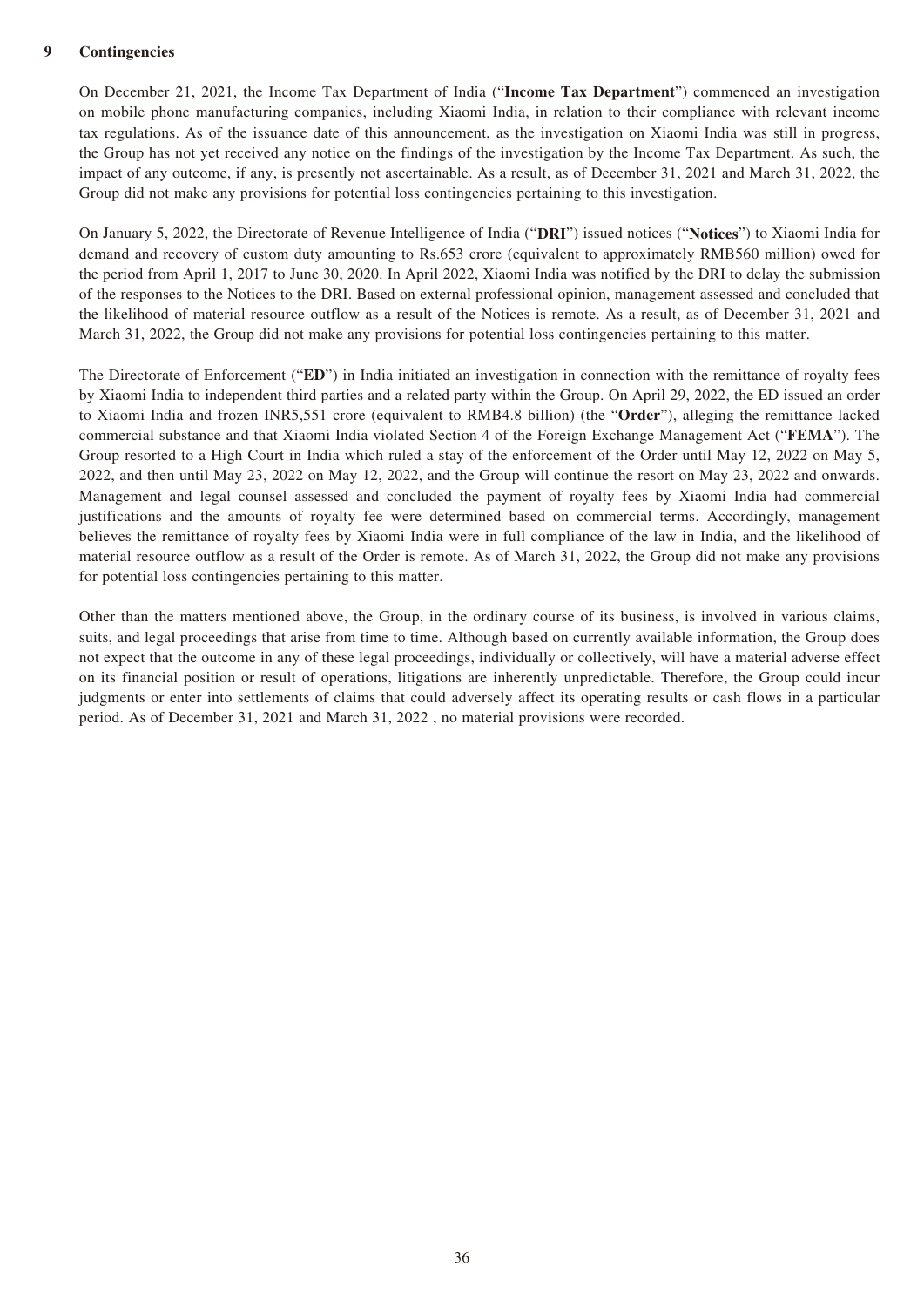# **OTHER INFORMATION**

## **Purchase, Sale or Redemption of the Company's Listed Securities**

During the three months ended March 31, 2022 and up to the date of this announcement, the Company repurchased a total of 87,248,000 Class B Shares (the "**Shares Repurchased**") of the Company on The Stock Exchange of Hong Kong Limited (the "**Stock Exchange**") at an aggregate consideration of approximately HK\$1,258,372,114. Particulars of the Shares Repurchased are as follows:

|                            | Price paid per share                       |                          |                  |                                                    |
|----------------------------|--------------------------------------------|--------------------------|------------------|----------------------------------------------------|
| <b>Month of Repurchase</b> | <b>No. of Shares</b><br><b>Repurchased</b> | <b>Highest</b><br>$(HK\$ | Lowest<br>$(HK\$ | <b>Aggregate</b><br><b>Consideration</b><br>$(HK\$ |
| January                    | 14,295,000                                 | 18.64                    | 17.70            | 261,322,614                                        |
| March                      | 35,209,000                                 | 14.60                    | 13.46            | 498,281,463                                        |
| April                      | 37,744,000                                 | 13.82                    | 12.26            | 498,768,037                                        |
| <b>Total</b>               | 87,248,000                                 |                          |                  | 1,258,372,114                                      |

As at the date of this announcement, the number of Class B Shares in issue was reduced by 14,295,000 as a result of the cancellation of the Shares Repurchased in January 2022, and all of the Shares Repurchased in March 2022 and April 2022 are in the process of being cancelled. Upon cancellation of the Shares Repurchased, the weighted voting rights ("**WVR**") beneficiaries of the Company will simultaneously reduce their WVR in the Company proportionately by way of converting their Class A ordinary shares ("**Class A Shares**") into Class B Shares on a one-toone ratio pursuant to Rule 8A.21 of the Rules Governing the Listing of Securities on the Stock Exchange (the "**Listing Rules**"), such that the proportion of shares carrying WVR of the Company shall not be increased, pursuant to the requirements under Rules 8A.13 and 8A.15 of the Listing Rules.

The Shares Repurchased in November 2021, December 2021 and January 2022 were subsequently cancelled on March 11, 2022. A total of 6,392,324 Class A Shares were converted into Class B Shares on a one-to-one ratio on March 11, 2022, of which Mr. Lei Jun, through Smart Mobile Holdings Limited, converted 5,756,989 Class A Shares and Mr. Lin Bin, through Bin Lin 2021 A Trust, converted 635,335 Class A Shares.

Save as disclosed above, neither the Company nor any of its subsidiaries purchased, sold or redeemed any of the Company's securities listed on the Stock Exchange during the three months ended March 31, 2022 and up to the date of this announcement.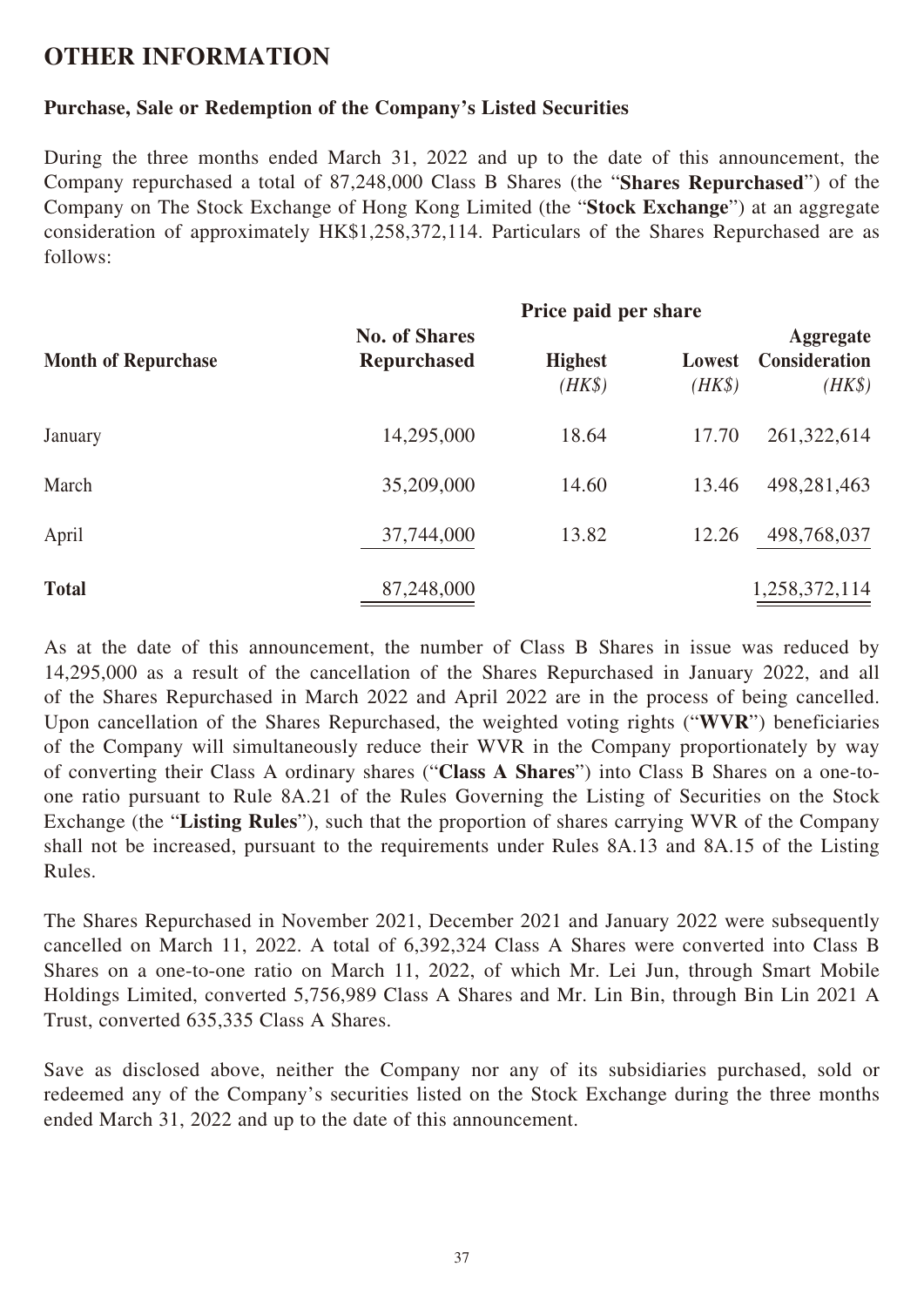# **Compliance with the Corporate Governance Code**

The Company is committed to maintaining and promoting stringent corporate governance standards. The principles of the Company's corporate governance are to promote effective internal control measures and to enhance the transparency and accountability of the Board to all shareholders.

Save for code provision C.2.1 of the Corporate Governance Code (the "**CG Code**") contained in Appendix 14 to the Listing Rules, the Company has complied with all the code provisions set out in the CG Code during the three months ended March 31, 2022.

Pursuant to code provision C.2.1 of the CG Code, companies listed on the Stock Exchange are expected to comply with, but may choose to deviate from the requirement that the responsibilities between the chairman and the chief executive officer should be segregated and should not be performed by the same individual. The Company does not have a separate chairman and chief executive officer and Mr. Lei Jun currently performs these two roles. The Board believes that vesting the roles of both chairman and chief executive officer in the same person has the benefit of ensuring consistent leadership within the Group and enabling more effective and efficient overall strategic planning for the Group. The Board considers that the balance of power and authority for the present arrangement will not be impaired and this structure will enable the Company to make and implement decisions promptly and effectively. The Board will continue to review and consider segregating the roles of chairman of the Board and chief executive officer of the Company at an appropriate time, taking into account the circumstances of the Group as a whole.

# **Audit Committee**

The Audit Committee (comprising one non-executive Director and two independent non-executive Directors, namely, Mr. Liu Qin, Dr. Chen Dongsheng and Mr. Wong Shun Tak) has reviewed the unaudited interim results of the Group for the three months ended March 31, 2022. The Audit Committee has also discussed matters with respect to the accounting policies and practices adopted by the Company and internal control with senior management members and the external auditor of the Company, PricewaterhouseCoopers.

# **Material Litigation**

As of March 31, 2022, the Company was not involved in any material litigation or arbitration nor were the Directors aware of any material litigation or claims that were pending or threatened against the Company.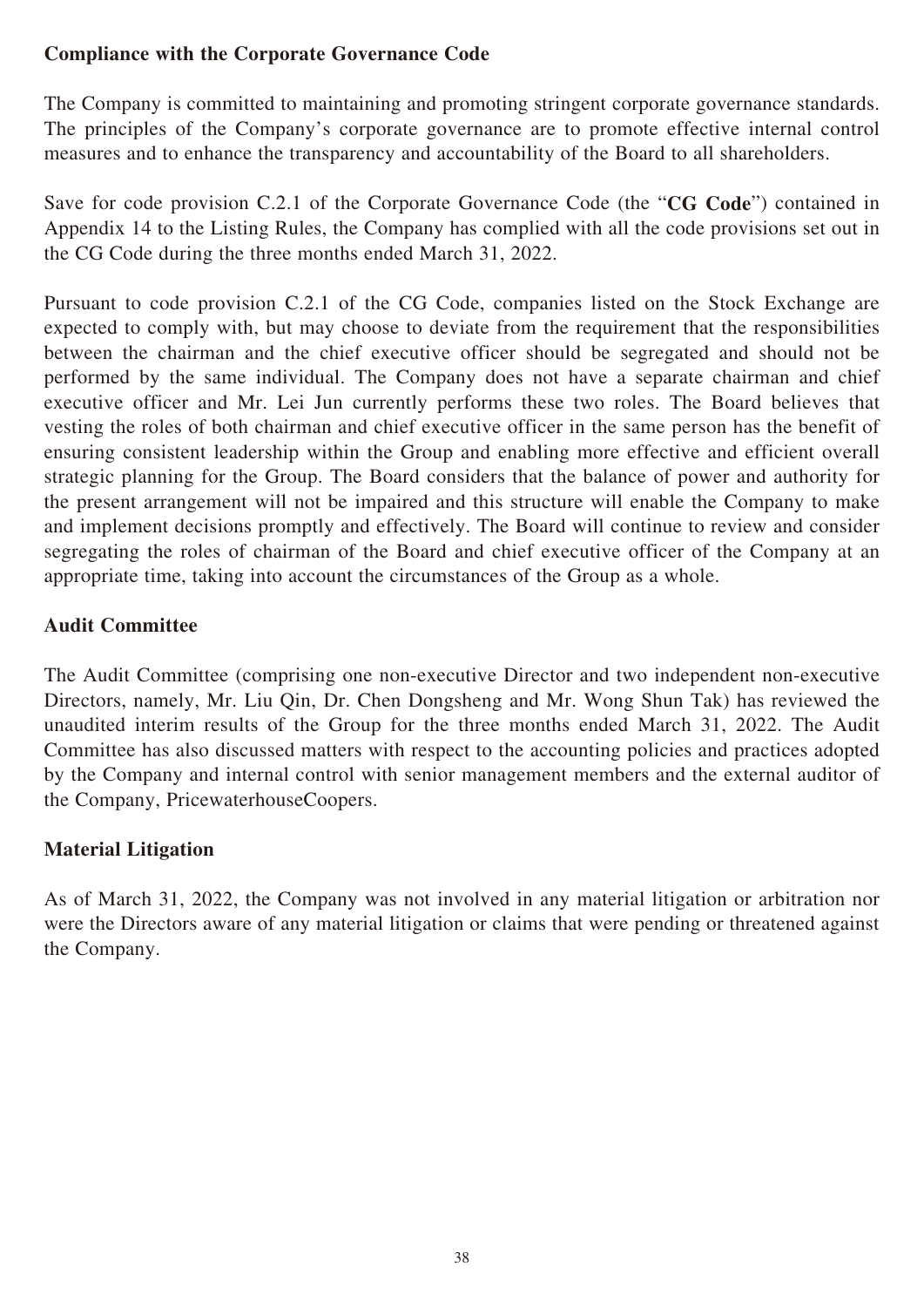#### **Use of Net Proceeds**

### *1. Use of Net Proceeds from Issue of the 2020 Placing and Subscription*

The net proceeds received by the Company from the 2020 Placing and Subscription were approximately US\$3.1 billion. The Company intends to use the estimated net proceeds for (a) strengthening our working capital for business expansion; (b) investments to increase market share in key markets; (c) strategic ecosystem investments and (d) other general corporate purposes. There has been no change in the intended use of net proceeds as previously disclosed in the announcement dated December 2, 2020.

#### *2. Use of Net Proceeds from Issue of the 2027 Bonds*

The net proceeds received by the Company from the 2027 Bonds were approximately US\$889.6 million. The Company intends to use the estimated net proceeds for (a) strengthening our working capital for business expansion; (b) investments to increase market share in key markets; (c) strategic ecosystem investments and (d) other general corporate purposes. There has been no change in the intended use of net proceeds as previously disclosed in the announcement dated December 2, 2020.

### *3. Use of Net Proceeds from Issue of the 2031 Bonds and Green Bonds*

The net proceeds received by the Company from the 2031 Bonds were approximately US\$789.0 million. The Group intends to use these proceeds for general corporate purposes. There has been no change in the intended use of net proceeds as previously disclosed in the announcement dated July 8, 2021.

The net proceeds received by the Company from the Green Bonds were approximately US\$392.8 million. The Group intends to use these proceeds or an equivalent amount thereof for financing or refinancing, in whole or in part, one or more of the Group's new or existing eligible projects pursuant to the Group's Green Finance Framework. There has been no change in the intended use of net proceeds as previously disclosed in the announcement dated July 8, 2021.